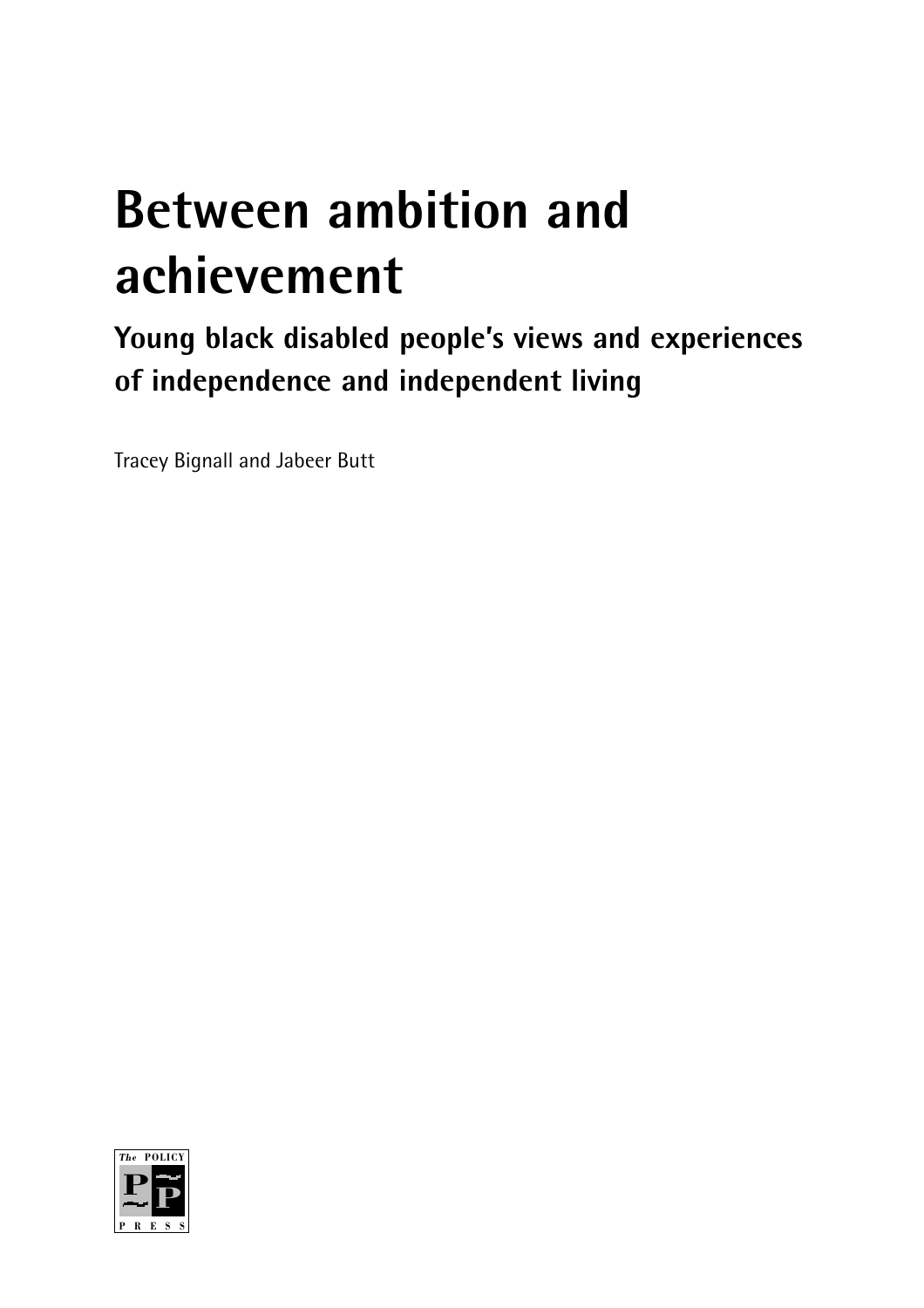First published in Great Britain in 2000 by

The Policy Press 34 Tyndall's Park Road Bristol BS8 1PY UK

Tel no +44 (0)117 954 6800 Fax no +44 (0)117 973 7308 E-mail tpp@bristol.ac.uk http://www.bristol.ac.uk/Publications/TPP

© The Policy Press and the Joseph Rowntree Foundation 2000

Published for the Joseph Rowntree Foundation by The Policy Press

ISBN 1 86134 193 8

Tracey Bignall is Research Assistant and Jabeer Butt is Researcher and Consultant at the Race Equality Unit.

All rights reserved: no part of this publication may be reproduced, stored in a retrieval system, or transmitted in any form or by any means, electronic, mechanical, photocopying, recording or otherwise without the prior written permission of the Publishers.

The Joseph Rowntree Foundation has supported this project as part of its programme of research and innovative development projects, which it hopes will be of value to policy makers, practitioners and service users. The facts presented and views expressed in this report are, however, those of the authors and not necessarily those of the Foundation.

The statements and opinions contained within this publication are solely those of the authors and contributors and not of The University of Bristol or The Policy Press. The University of Bristol and The Policy Press disclaim responsibility for any injury to persons or property resulting from any material published in this publication.

The Policy Press works to counter discrimination on grounds of gender, race, disability, age and sexuality.

Cover design by Qube Design Associates, Bristol. Printed in Great Britain by Hobbs the Printers Ltd, Southampton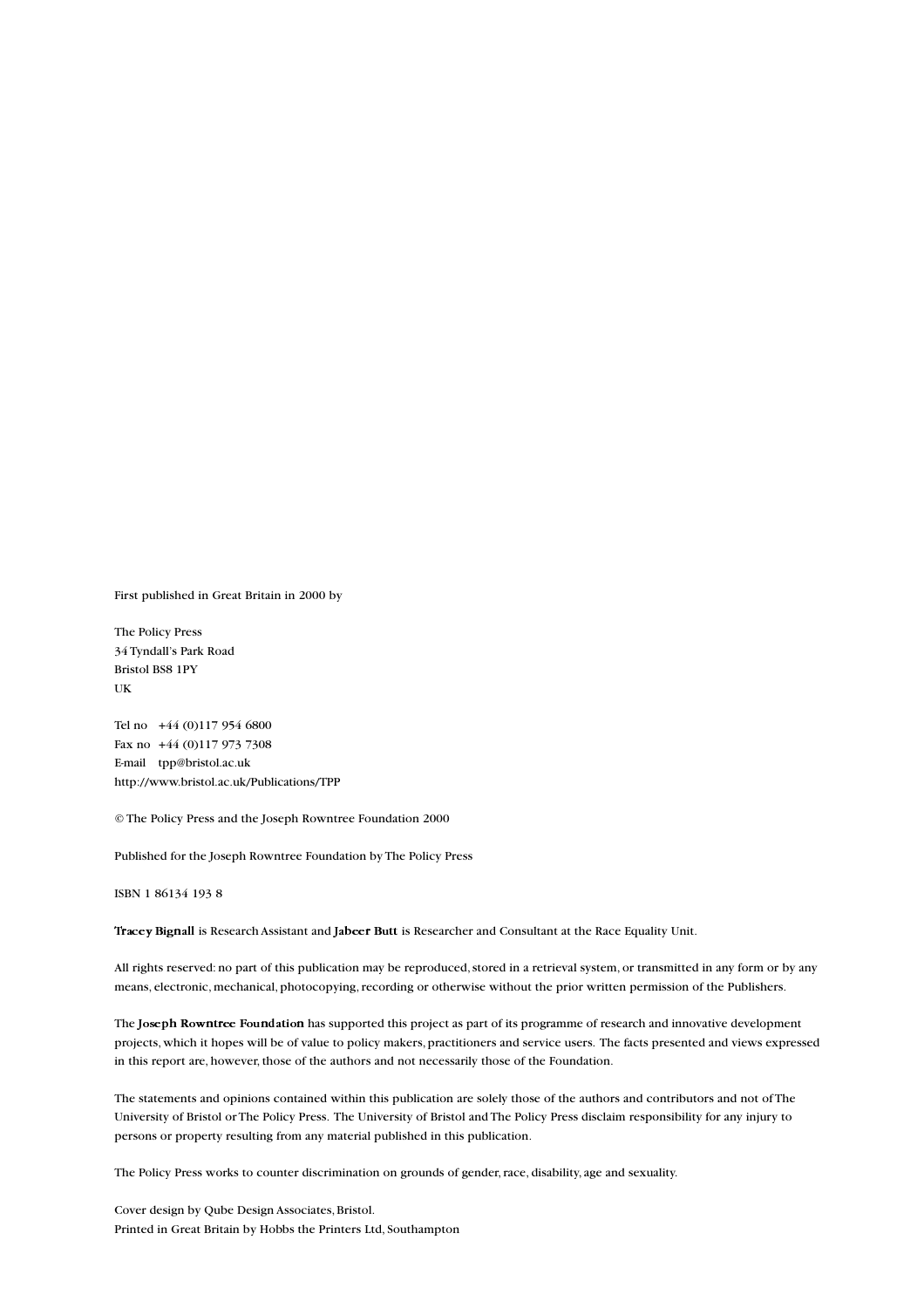# **Contents**

|  | Acknowledgements                                                   |                     |
|--|--------------------------------------------------------------------|---------------------|
|  | 1 Introduction<br>Existing research on black people and disability | 1                   |
|  | Our aims in this research                                          | 3                   |
|  | Why this research is important<br>The young people in this study   | 3<br>$\overline{4}$ |
|  | The report                                                         | 4                   |
|  | 2 What is independence?                                            | 5                   |
|  | Definitions of independence                                        | 5                   |
|  | Forming ideas about independence                                   | 7                   |
|  | The importance of independence                                     | 8                   |
|  | Leaving home<br>Summary                                            | 9<br>12             |
|  | Profile: Paul                                                      | 13                  |
|  | 3 Who am I?                                                        | 14                  |
|  | Understanding disability and impairment                            | 14                  |
|  | The perceptions of others                                          | 15                  |
|  | The influence of role models                                       | 17                  |
|  | The influence of race, culture, religion and community             | 17                  |
|  | The impact of gender<br>Summary                                    | 19<br>20            |
|  | 4 Ambitions                                                        | 21                  |
|  | Further education                                                  | 21                  |
|  | Getting a job                                                      | 22                  |
|  | A change of life-style                                             | 23                  |
|  | Helping other disabled people                                      | 23                  |
|  | Becoming independent                                               | 23                  |
|  | Summary<br>Profile: Fauzia                                         | 24<br>24-5          |
|  |                                                                    |                     |
|  | 5 Education and independence<br>Type of education                  | 26<br>26            |
|  | <b>Education</b> and race                                          | 27                  |
|  | Students' assessment of education                                  | 28                  |
|  | Opportunities for independence                                     | 30                  |
|  | Summary                                                            | 31                  |
|  | Profile: Riaz                                                      | 32                  |
|  | 6 Work and independence                                            | 33                  |
|  | Attitudes to work                                                  | 33                  |
|  | Experience of work                                                 | 33                  |
|  | Obstacles to gaining work                                          | 36                  |
|  | The need for support and information                               | 37<br>38            |
|  | Summary                                                            |                     |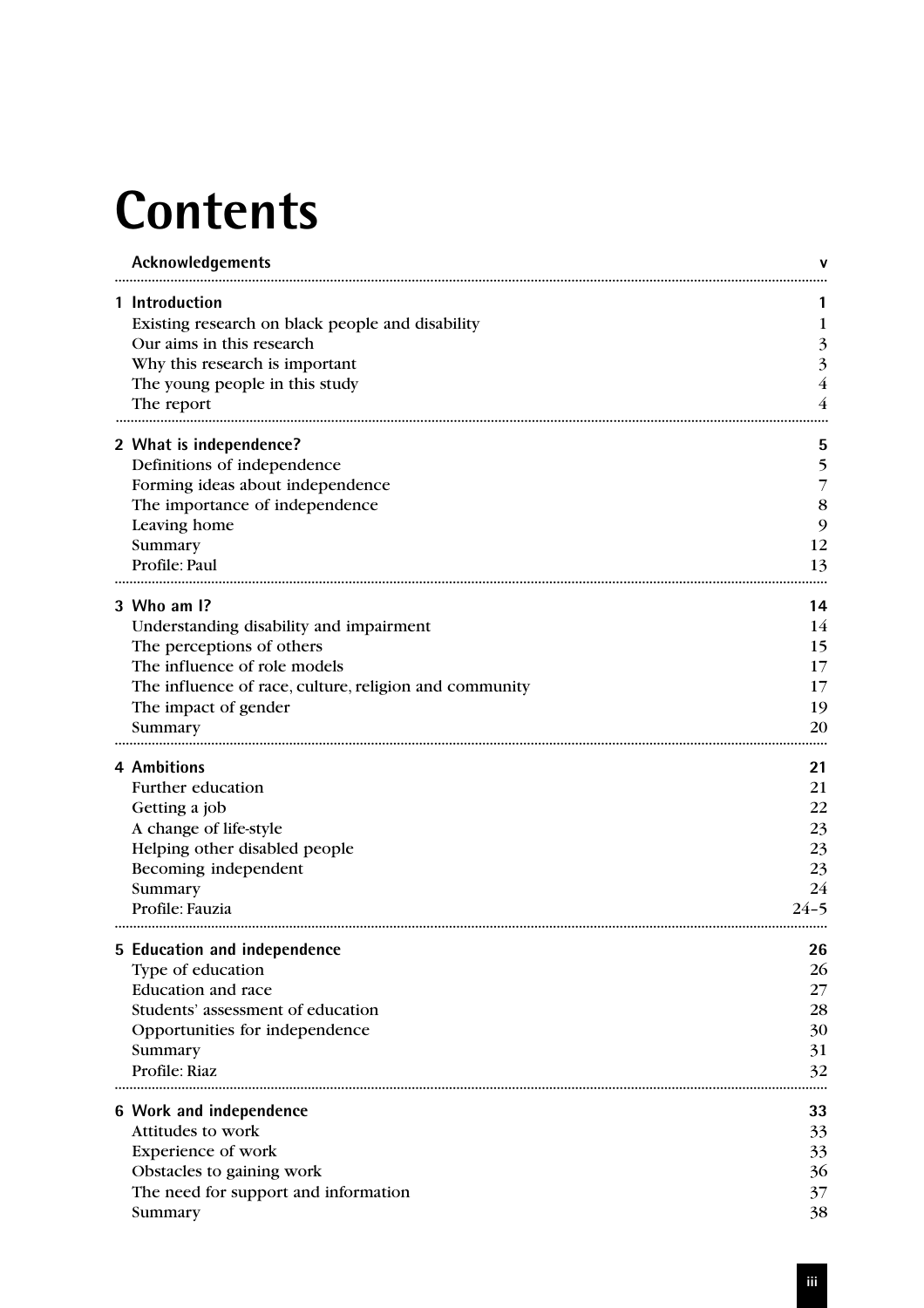| 7 Social care agencies               | 39 |
|--------------------------------------|----|
| Role of social care agencies         | 39 |
| Contact with social care agencies    | 39 |
| Summary                              | 42 |
| Profile: Tubassam                    | 43 |
| 8 Conclusions                        | 44 |
| What is independence?                | 44 |
| What is independent living?          | 44 |
| Being black and disabled             | 45 |
| Aspirations for the future           | 46 |
| Education                            | 47 |
| Social care agencies                 | 48 |
| Community organisations              | 48 |
| Work                                 | 48 |
| Final remarks                        | 49 |
| <b>Future action</b>                 | 50 |
| <b>References</b>                    | 52 |
| Appendix: Collecting the information | 55 |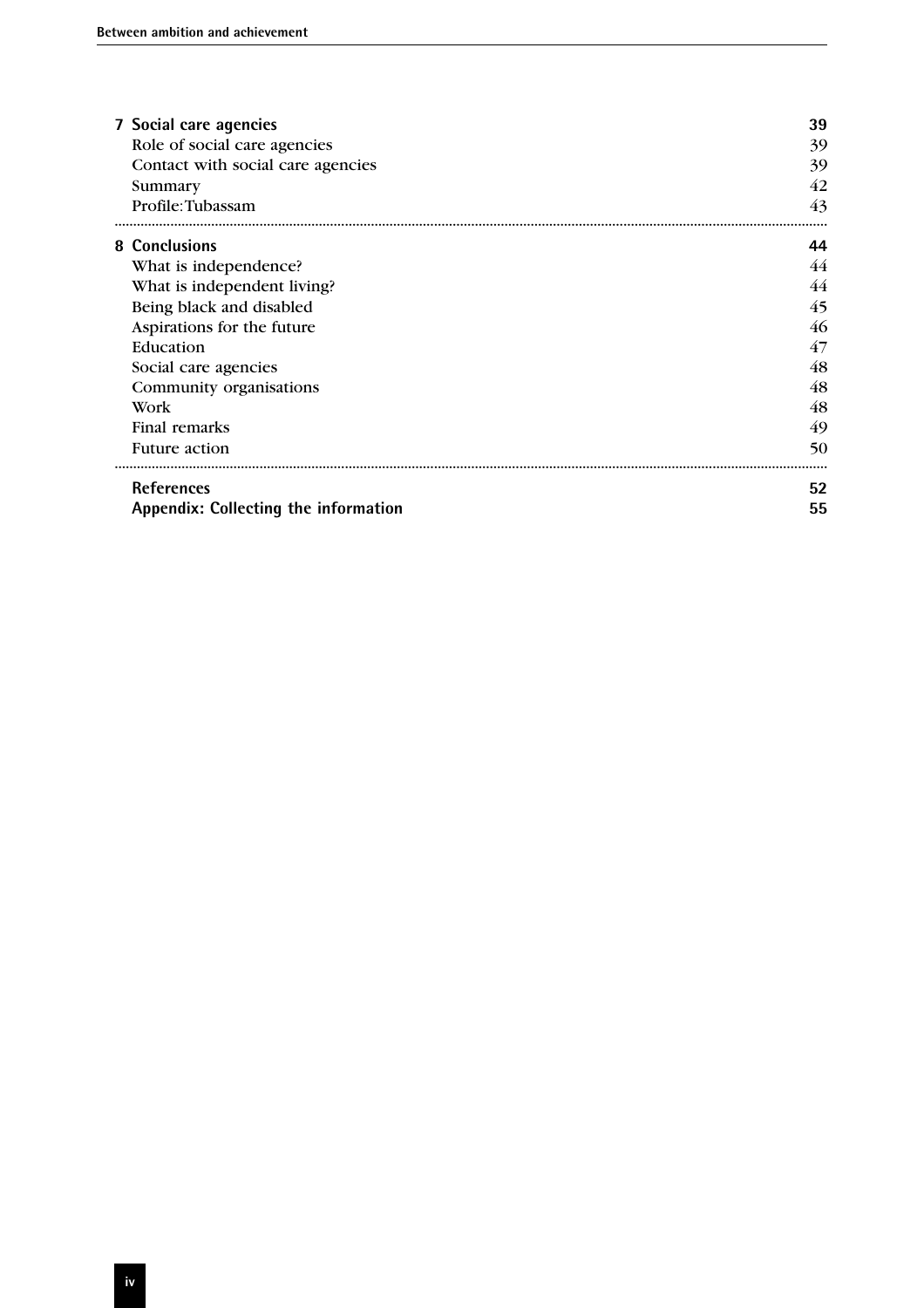# **Acknowledgements**

There are many people and organisations to thank for providing us with invaluable support with this work.

First, our thanks go to the 44 young people who gave up their time to explore some demanding questions with us. We also appreciate the time they gave up to comment on the draft report. It is through their good humour and willingness to participate that we have been able to complete this work.

We would like to thank the Joseph Rowntree Foundation for funding this project and Claire Benjamin, our liaison officer for the first year; the members of the Project Advisory Group for their informative comments: Waqar Ahmad, Linda Ward, Phil James, Angela Smith, David Behan, Rashpal Kaur Singh, Nasa Begum, and Millie Hill, who sadly passed away before the project was completed. We are also grateful to our project consultants Roy Thompson and Sabina Chowdry for their helpful suggestions; and the young people from Jawan Aur Azaad and the Black Friendly Group.

Finally, our special thanks go to Lesley Jones, for her support through the second year of the project and her valuable comments on various drafts of this report.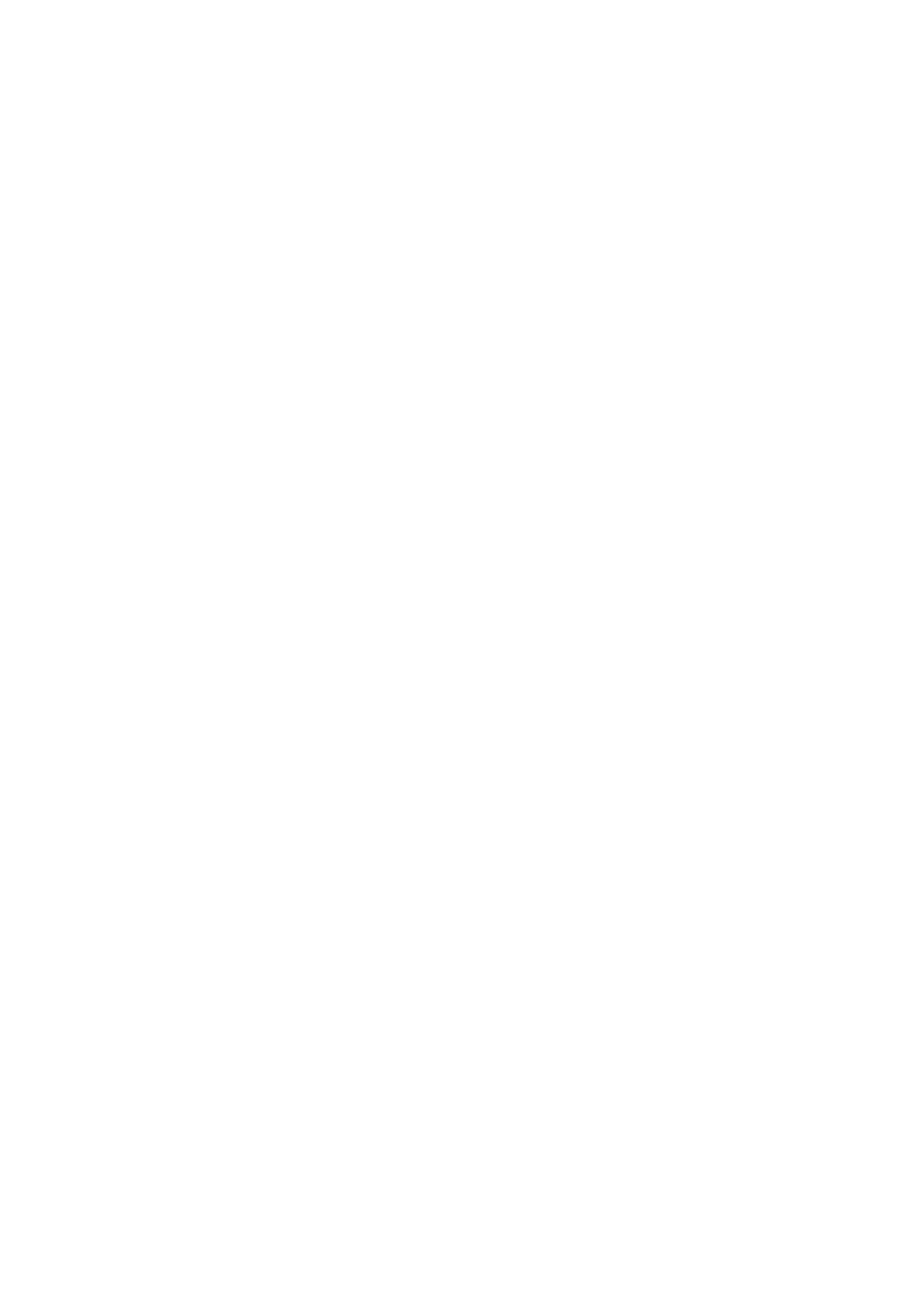# *1*

# **Introduction**

In most societies and communities the rights and responsibilities of adults differ dramatically from those of children. The age which is seen to mark the transition from childhood to adulthood may vary from one community to another and one individual to another, but there is always an expectation that the transition will happen.

However, there is growing evidence that this change is effected by the experience of disability. If you have an impairment, not only might expectations of what you will achieve be different, but also the rights and responsibilities you can anticipate. The amount of support disabled people receive in taking on these rights and responsibilities may also be influenced by ethnicity, gender and family situation among other factors.

This study looks at how young black disabled people manage this change, and what independence and independent living means to them.

# **Existing research on black people and disability**

The flow of research studies on black disabled people has steadily grown over the past decade. In particular there has been a growth in studies exploring their particular experience of social care services. Begum, for example, has investigated the experience of black disabled people living in Waltham Forest (Begum, 1992); more recently she has reviewed the implementation of care management and assessment (Begum, 1995). Shah (1995) has looked at children with disabilities in Asian families, while Caesar and her colleagues (1994)

have examined the experience of black service users in two Barnardo's-run projects for children.

There have been other more wide-ranging studies: Baxter et al (1990) carried out a survey of services provided by social care agencies in areas where the black population constituted more than 4.5% of the local population; GLAD (the Greater London Association for Disabled People) carried out a study of disability and 'ethnic minority communities' in three London boroughs, and paid some attention to the role of voluntary groups (GLAD, 1987).

In summarising the evidence from these and other studies Butt and Mirza (1996) noted:

The fact that major surveys of the experience of disability persist in hardly mentioning the experience of black disabled people should not deter us from appreciating the messages that emerge from existing work. Racism, sexism and disablism intermingle to amplify the need for supportive social care. However these same factors sometimes mean that black disabled people and their carers get a less than adequate service. (Butt and Mirza, 1996, p 94)

Importantly, a number of the studies suggested that this disheartening experience for black disabled people is sometimes alleviated by voluntary or community organisations attempting to fill the gap left by the failings of existing service provision (GLAD, 1987). Baxter et al detailed some of the voluntary organisations working with black disabled people to open up employment opportunities (Baxter et al, 1990). The ADAPT survey of service providers and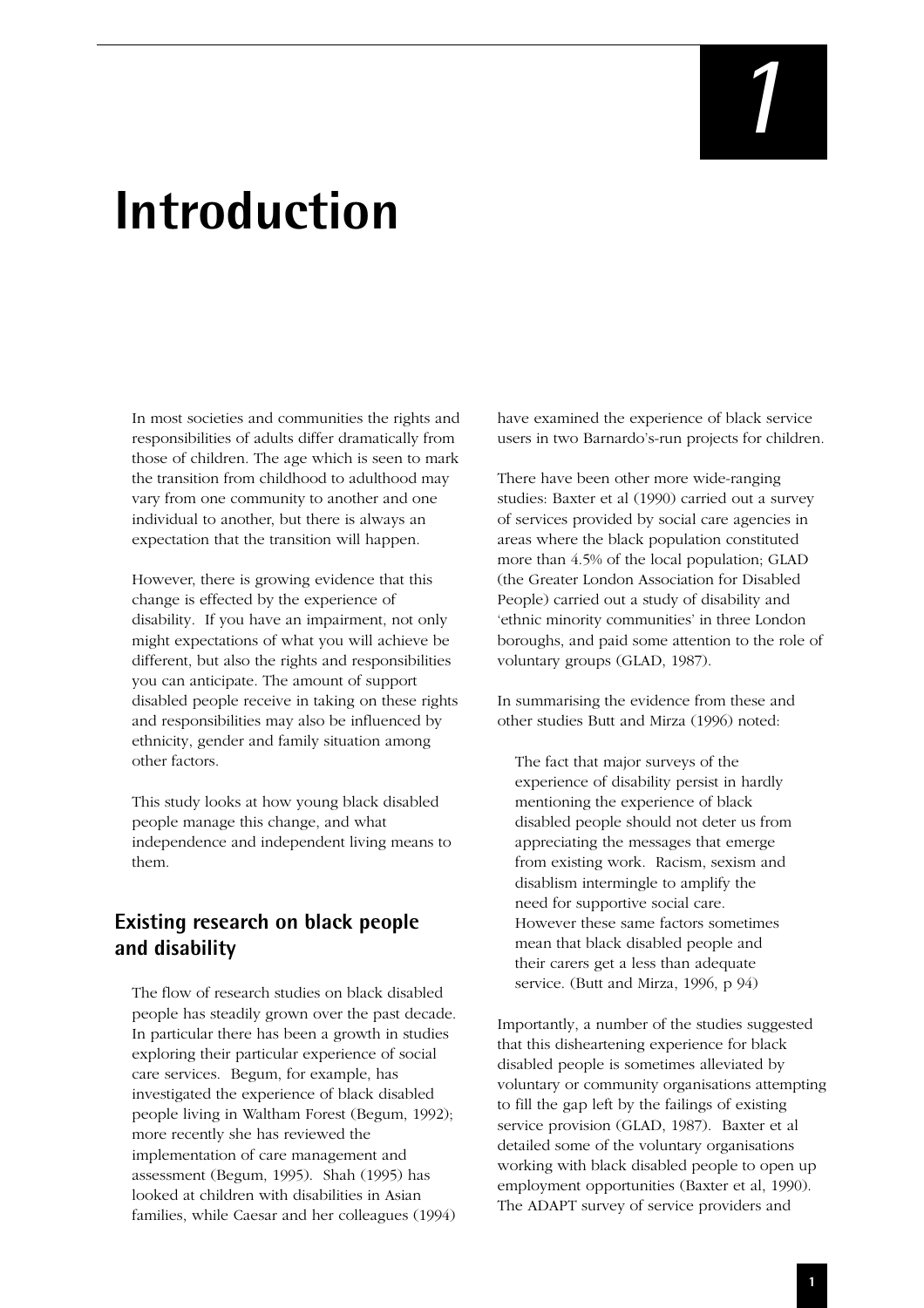Asian families with at least one disabled member concluded:

Some voluntary agencies have been able to attract more Asian service users. One reason may be that voluntary groups are able to be more flexible in their approach to working with people/ children/families from varying backgrounds. (ADAPT, 1993, p 11)

This growth in research on black disabled people has recently been accompanied by more regular attention to black disabled people in 'mainstream' research. In her review of the impact of the Independent Living Fund (ILF), Lakey (1994) noted that some of the 1,043 disabled people covered by her postal survey and the 300 disabled people interviewed for the study were black. Layzell and Lamb (1994) also made reference to black people in their investigation of community care reforms and their impact on the lives of disabled people. Morris (1993a, 1993b) ensured not only that black people were represented in her study of community care and independent living, but that their experiences were presented and analysed.

Any attempt to characterise this disparate group of studies should be treated with caution. However, there has been a clear move away from the *medical* model of disability (defining disability in terms of impairment) to the *social* model of disability (defining disability in terms of social factors which create barriers and deny opportunities; Morris, 1995), accompanied by increased attention paid to people with learning disabilities. Importantly, the research specifically on black disabled people has also changed from attempting to find pathological explanations for higher incidence or prevalence rates of disability, to understanding how care is presently organised and how this is contributing to the lives of black disabled people (Ahmad, 1996). Additionally, some of the conceptual frameworks that have been used to understand and analyse the experience of discrimination (racism, sexism and disablism) have begun to develop in more complex ways, with the concept of multiple oppression being used, rather than double or triple discrimination (Begum, 1994).

However, gaps in our knowledge persist – in particular there is little information about young black disabled people and their experience of

independent living (as well as any support or services provided by the communities themselves). This is in part due to a general lack of information about young disabled people and independent living. Morris noted in her review of disabled children living away from their families that, while there had been a growth in interest (and research), "the current focus on the need to support young people who are leaving care completely ignores disabled young people" (1995, p 80).

To this we could add that the research has further ignored young black disabled people. For example, while Biehal and her colleagues (1995), in their recent investigation of the experience of those leaving care schemes, devoted some time to looking at young black people, they did not indicate if any of them were disabled. Interestingly, they did note the positive response of these young black people to the black-run hostel which some used before moving on to permanent accommodation.

A further explanation of the gaps in existing research is the weakness of research on disability. For example, in her review of the impact of the ILF, Lakey (1994) used 'ethnic minority' disabled respondents. She noted that her survey showed "only 26% of respondents from ethnic minorities said that they were getting sufficient help, compared with 43% of white respondents" (1994, p 26). She went on to say, however, that the number of black respondents was so small that the information gathered was not sufficient for statistical presentation, and the qualitative data collected was not presented in the report (Lakey, 1994).

Others appear to have chosen not to exploit their data. For example, Layzell and Lamb's (1994) survey of being disabled in Britain included black people in the sample but referred to them specifically in only one of the three reports based on this survey. Sainsbury et al's (1995) evaluation of the Disability Living Allowance and Attendance Allowance also has black people in the sample, but again fails to refer to their experience specifically. In her study of community care and independent living, Morris (1993a, 1993b) provided a more detailed picture with regard to black disabled people. However, the survey drew on people from 19 to 55 years of age from a range of ethnic backgrounds, and therefore was not able to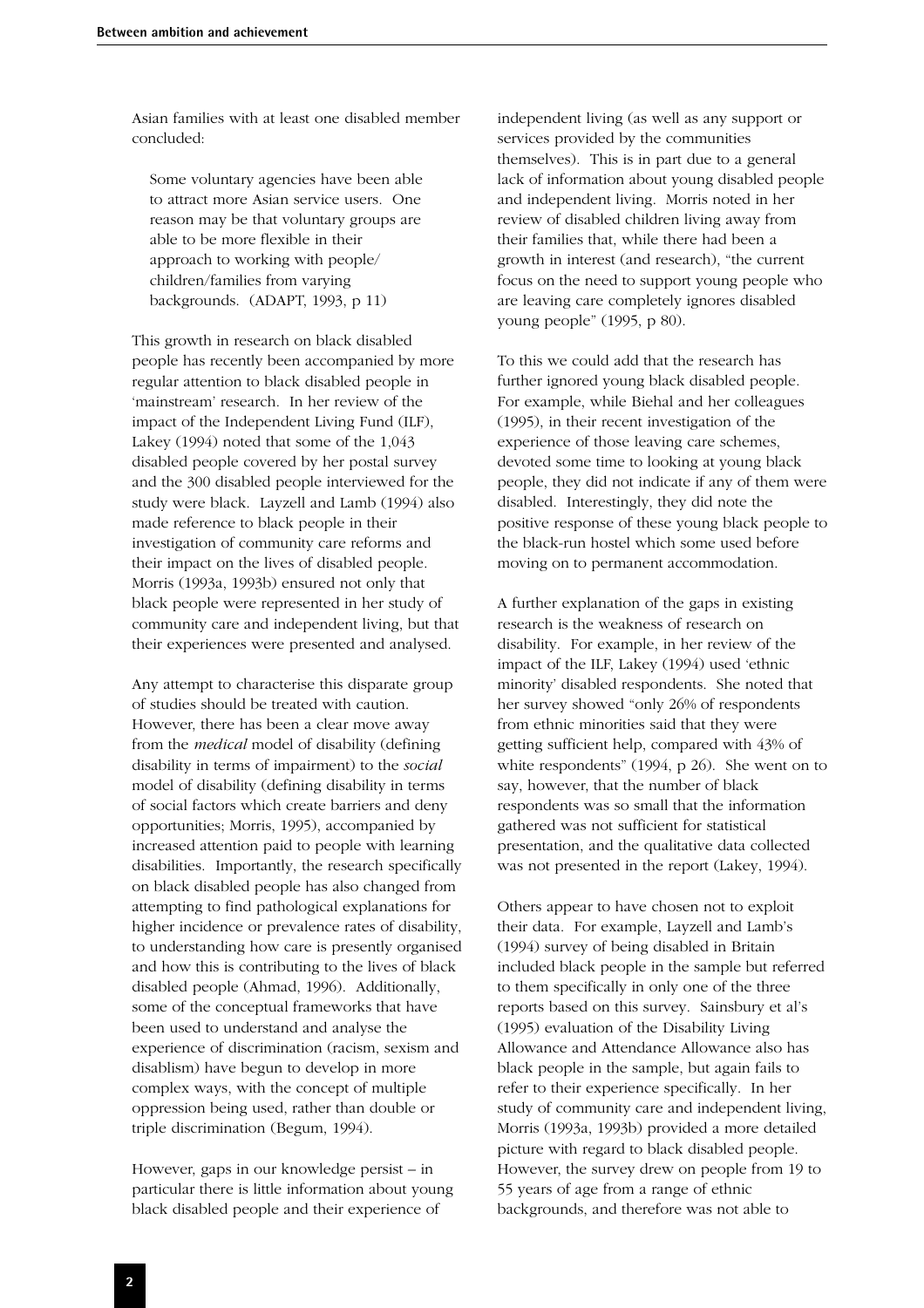reflect on whether the experiences identified are true of *young* black disabled people. Additionally, as Morris (1995) has reminded us recently, there is still much to be done to allow disabled children's subjective experiences to be heard.

Equally, we must add that some major studies of black and minority ethnic communities have paid scant attention to disability. For example, while Modood et al (1997) highlighted the comprehensive nature of their work, presenting data on ill-health in particular, they referred to disability only in the context of its impact on economic inactivity. There was no discussion of how disability influences identity, even though much of the book attempted to develop new ways of describing black and minority ethnic communities.

A final note is that anecdotal evidence appears to suggest that there is a difference in both what black communities identify as independent living and how it is regarded within black communities. On the latter point Baxter et al's (1990) report presented the outcome of a training exercise which asked 30 Afro-Caribbean, Asian and white people to rate on a scale of 1 (positive) to 5 (negative) the importance of issues such as independent living. The 10 Afro-Caribbean respondents all rated independent living as '1' (positive), while five of the Asian respondents rated independent living as '3' and a further five rated it as '5' (negative). While this evidence is limited, it does suggest that this report will also need to consider the differing concepts of 'independent living' for young black disabled people, and the importance attached to achieving it.

### **Our aims in this research**

The aims of this research were to:

- investigate young black disabled people's experience of independent living;
- investigate young black disabled people's views on the concept of independent living;
- inform social care agencies working with young black disabled people to develop better practice;
- consider more effective strategies for building community support for young black disabled people.

# **Why this research is important**

Our starting point for examining the experiences of independent living for young black disabled people must be the voices of these young people themselves. Roy Thompson (1994), from Jawaan aur Azaad – a group of black young disabled people – notes:

"As you can see, I am disabled. What you cannot see unfortunately is that for the past six years I have lived in this community as an independent person, doing as my disability permits, everything any so-called normal person would do or want to do". (Thompson, 1994)

Accounts suggest that there is a real need for many young black disabled people to attain independent living. Angela Smith, recounting her childhood and youth, recalls:

The relationship with my mother became increasingly strained. It felt as though she had given up on me. I became increasingly introverted and depressed. My brothers and sisters were all busy with their schooling and generally growing up. During the eight years I had been away, my family had become accustomed to not having me around for long periods. They were no longer use[d] to thinking in terms of accommodating my needs. I suppose life was more flexible and adaptable. My unexpected return home had cramped everyone's style. (Smith, 1994, p 134)

Advocates for the improvement of black disabled people's experience of social care have advocated equally strongly making independent living an option for black as well as white disabled people (Begum, 1992).

The emerging interest in independent living in black communities has been paralleled by developments in governmental policy. The government has outlined its aims for the provision of community care services to enable people to live as 'normal' a life as possible in their own homes or in a homely environment in the local community (Secretaries of State, 1989). Elsewhere, they emphasise choice and independence. At the same time, the 1989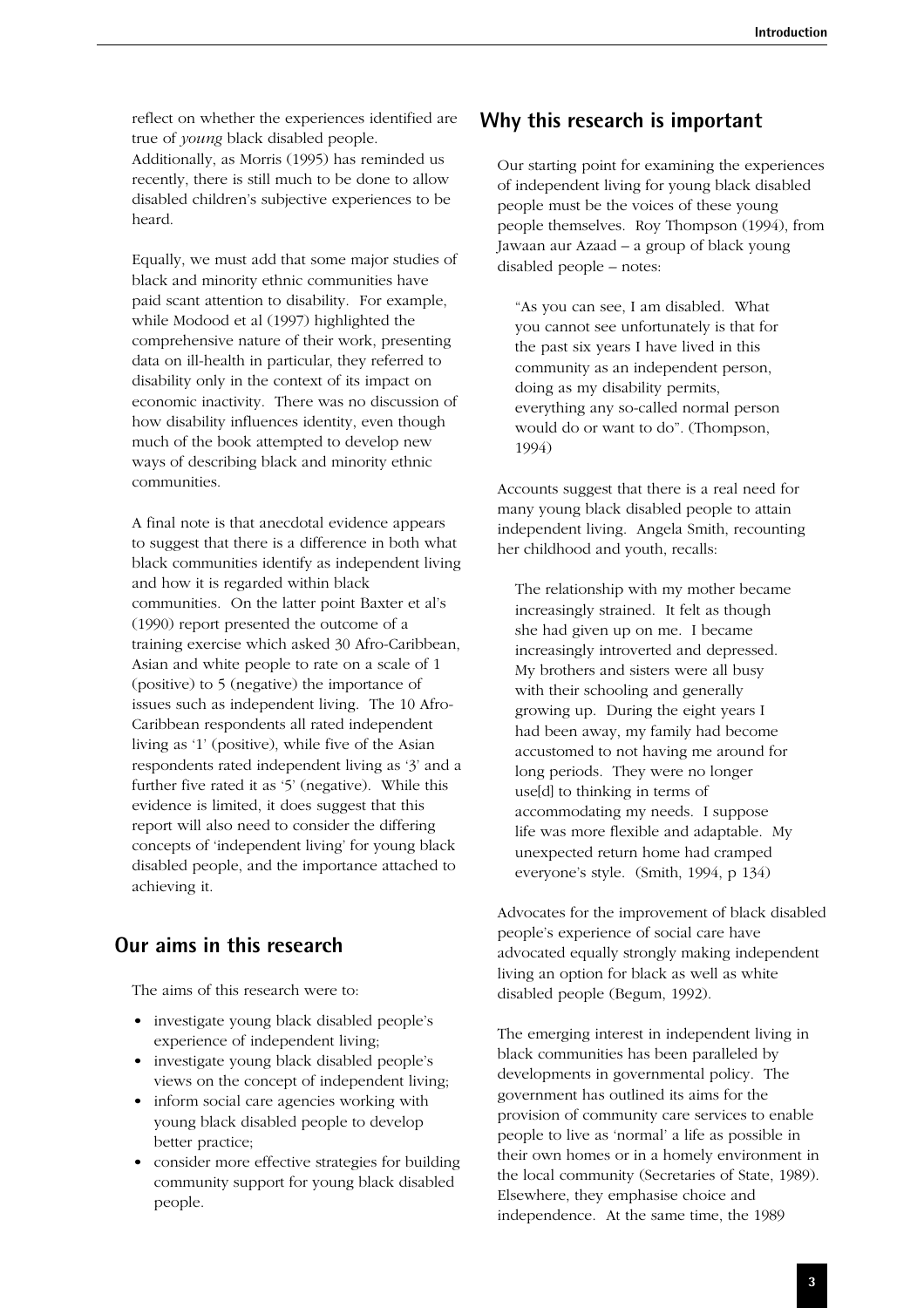Children Act imposes specific duties on social services departments to provide services to disabled children, as well as imposing a general duty to promote the welfare of those defined as 'children in need'. Begum (1991) highlights the possibilities that this suggests for a radical improvement in the experience of black disabled children. More recently, the 1996 Direct Payments Act allows local authorities to make arrangements to provide disabled adults (under 65 years old) with money rather than services, so that they can make arrangements themselves to meet their care needs in the community.

It is difficult, however, to assess from the evidence of existing research studies whether these legislative changes have had the desired effect for young black disabled people, with some black-led user organisations suggesting black disabled people do not receive the information they need to benefit from these changes (Butt and Box, 1997).

A consistent argument of those advocating independent living is that it enables disabled people to exercise choice and control. The original ILF made a source of financial support available for this purpose. Kestenbaum notes that:

The ILF supported a concept of independent living, which is about more than merely being able to live in the community. More important, it is about the ability to exercise choice and control in ways that most people without disabilities take for granted. (Kestenbaum, 1995, p 5)

The shift in responsibilities (and resources) that accompanied the 1990 NHS and Community Care Act saw the end of the original ILF and the establishment of two new funds: the Independent Living (1993) Fund and the Independent Living (Extension) Fund, as well as the Independent Living Transfer given to local authorities to reflect their new responsibility to disabled people.

The opportunities offered by this source of funding have been recognised as invaluable, yet, beyond Lakey's (1994) suggestion that black people appear to be less satisfied than white people with the allocation of resources, there is

limited evidence on the effect of independent living funds on the lives of black people.

However, there is existing evidence that there are families with disabled children who are particularly vulnerable and demonstrate high levels of unmet need: among these are black families (Beresford, 1995). Other evidence also suggests that poverty is more widespread among black families (Hills, 1998), particularly among Pakistani and Bangladeshi families (Berthoud, 1997). This creates a scenario where young black disabled people approach independent living with a history of unmet need and the consequent increased need for proper financial support to make independent living viable.

# **The young people in this study**

The study is based on interviews held with 44 young disabled people of Asian, African and African–Caribbean origin. These young men and women had a range of impairments: some had learning difficulties, others were deaf or hard of hearing, or had visual impairments. Some of these young people had multiple impairments. All had a variety of communication needs. The Appendix gives more details on the young people and their backgrounds.

# **The report**

There are six chapters of findings from the interviews and profiles of four of the young people that we interviewed. Chapter 2 discusses the young people's ideas of independence and independent living. Chapter 3 examines how these concepts are linked to their views about themselves. Chapter 4 develops this further by looking at their ambitions. The experience of education plays a part in how independence is viewed and achieved, and Chapter 5 looks at this topic. Chapter 6 examines the young people's experience of work. In Chapter 7 we look at their contact with social services departments. The conclusion, Chapter 8, draws together the findings from the different chapters, as well as highlighting some of the implications for policy and practice.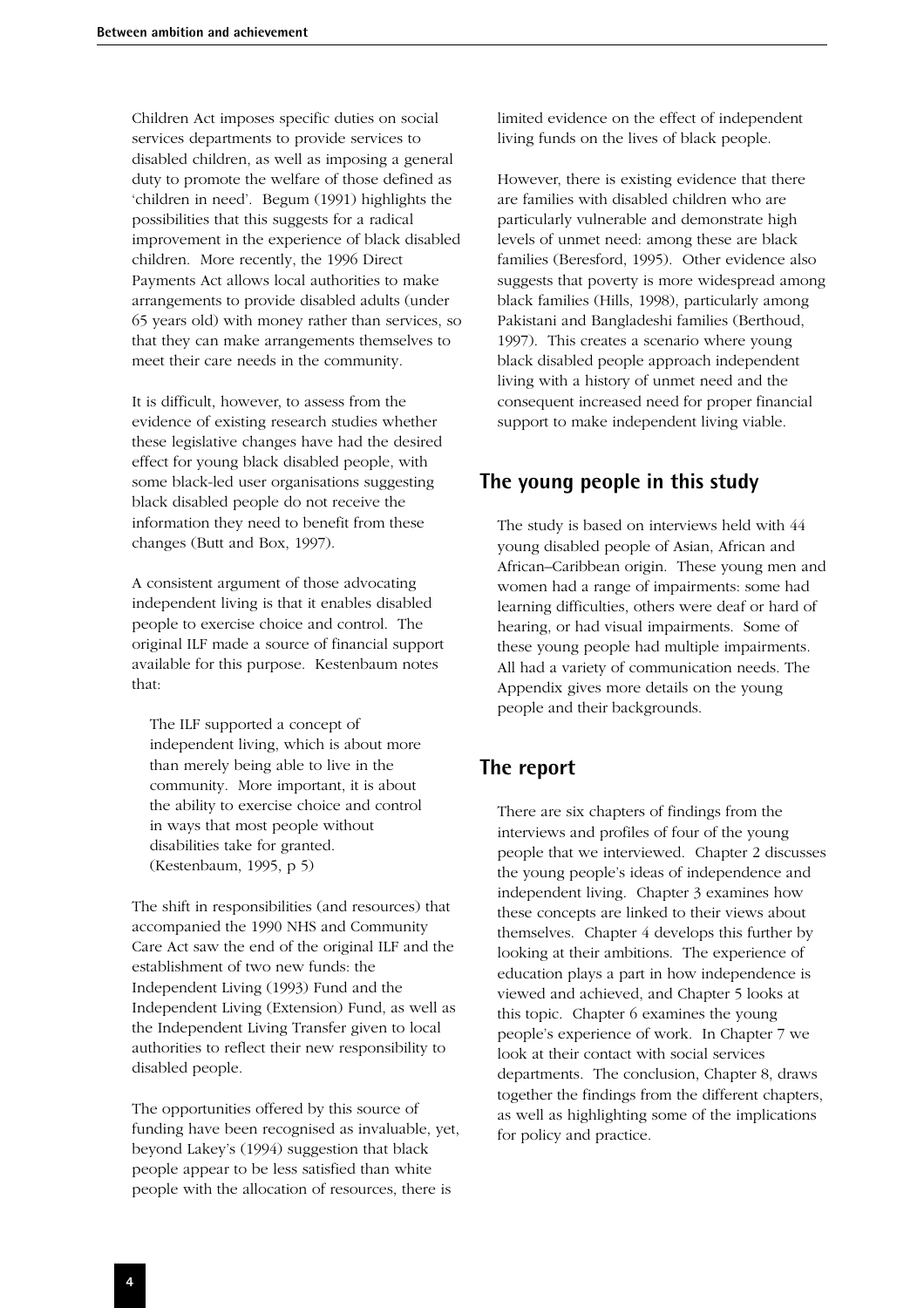# **What is independence?**

As part of the 'growing up' process for young people there is a recognition of the gradual change from the dependence on others, to independence and self-reliance. Gaining independence is seen by many as an important step in the transition to adulthood. Yet this process varies according to the young person and their expectations of themselves, as well as how they are perceived by adults, especially parents.

This chapter examines how the 44 young black disabled people in this study define and experience independence, what influences their views and how important independence is to them.

# **Definitions of independence**

For most young people, increasing independence is both an objective fact and a social construct: they become physically and intellectually able to do more for themselves and the attitudes of those around them change because they are growing older.

This dual aspect of independence is particularly relevant for young disabled people. For proponents of the social model of disability the movement of a young disabled person towards independence is hampered as often by the attitudes of others as by any physical or intellectual impairment. Definitions of independence, therefore, will tend to move between two models: one concerned largely with doing things for oneself and another with social expectations, permissions and prohibitions.

The young people in this study saw both models, implicitly, as important. The term 'independence' produced a variety of responses from the young people in this study. The main descriptions focused on doing things yourself, having rights, making choices, freedom of expression and how you live. Some definitions of the word 'independence' were:

"Um ... being independent is like, doing things for your own self. No, being able to do what you want to. Shouldn't think ... I can't do it. Should always give it a try." (Rifat, a 20-year-old woman with physical impairments)

"Independence means freedom to do things that I want to without the aid of and having to rely on others. Going where I want and doing what I want, any time I want." (Imtiaaz, a 19-year-old Asian man with physical impairments)

"Independence means how you cope in life and how you live on your own." (Elaine, a 20-year-old African–Caribbean woman with learning difficulties)

#### *Doing things unaided*

Many of their definitions of independence related to their own experiences, particularly in terms of what they felt they had achieved or wanted to achieve. Independence for many of them was about doing everyday things without the assistance of others, such as making their own meals, making the bed, getting dressed, and helping out in the home.

Escaping from being dependent on others was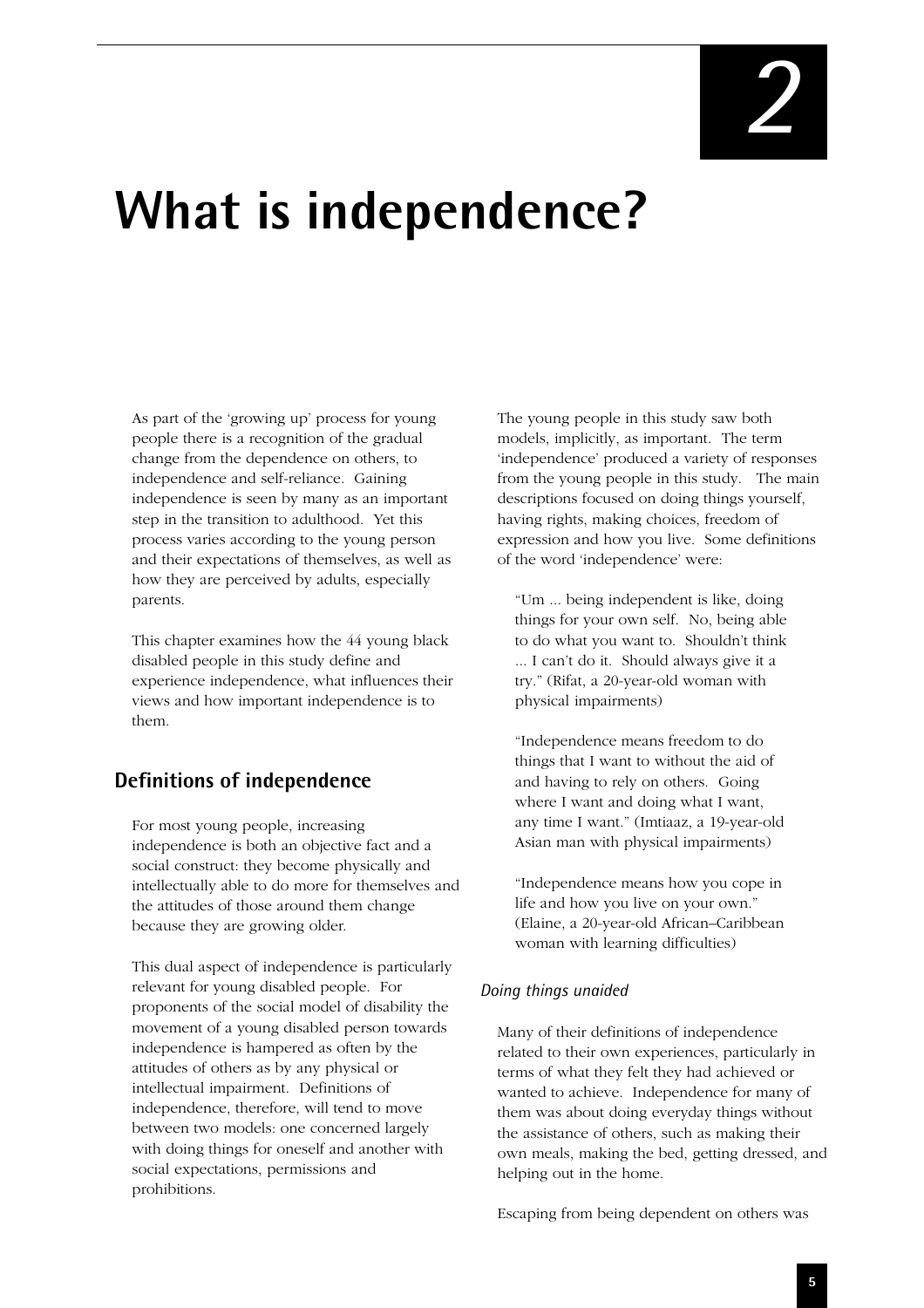central to this notion of independence. Many described independence through examples of what they had done and the effect this had had on their lives. For them, unless they could 'do' something, they did not see themselves as being independent. Being able to overcome challenges proved, both to others and to themselves, that they could cope. Rifat, who was in the Sixth Form (Year 12/13) at school, explained that she gave up her classroom assistant because she felt she could cope and wanted to be independent.

#### Travel

Most of these young people were reliant on family members or access to appropriate transport to get around. To them, being able to travel by themselves seemed a significant achievement:

"But mostly I – one of the things which I did quite a lot on the bus – you know, I visit my uncle and grandma and cousins. They live in Luton.... And I used to get the 311 bus there, the 311 bus, and then, that one thing that I do, I do independently." (Nikhil, a 26-year-old Asian man with learning difficulties)

Several had gained considerable confidence from being able to travel independently. Sohail, an 18-year-old visually impaired Asian man, felt at his most independent and confident when travelling:

"I wasn't confident talking to public [sic] when I was young, about 11, 10. At 15 had confident and I asked public cross me road over – any public." (Sohail)

Some of the young people had travelled abroad and this has had an impact on their lives. One young woman, who along with a group of friends had made all her own arrangements for a trip to America, had been so impressed by the disability awareness and facilities for disabled people there that she wanted to live there eventually.

#### Driving

Several described being able to drive as empowering, and said it gave them a sense of independence. Imtiaaz explained why he had wanted to drive:

"Because I wanted to go places, I wanted to do things.... Before, I had to wait and see when [it was] convenient for the people and [it was] not always convenient for me, so I wanted to so I didn't have to rely on others...." (Imtiaaz)

Driving not only enabled them to travel and increased their self-reliance, but for some it also gave them a more significant role within their family. Tubassam, a 24-year-old Asian woman with physical impairments, said:

"They laugh, I'm their driver, I drive them around wherever they want to go – shopping, or Tesco's or whatever, yeah. My mum's just gone abroad now and I went to drop her off at the airport, so yeah." (Tubassam)

Those who drove mentioned how this enriched their lives, but others, while acknowledging the



change being able to drive could make to them, felt that it was beyond them. Fear was a factor for one young woman, while one young man felt he would not cope with having to know all the road signs.

#### *Choice and control*

Exercising control over various aspects of life was a vital component of independence for many of these young black disabled people. They expressed their ideas of independence in terms of exercising rights and making choices. What mattered, it seemed, was having the opportunity to be involved in decision making. This was important in itself, whether or not the decision made reflected their choices, simply being involved in the process gave them a sense of inclusion and of being valued.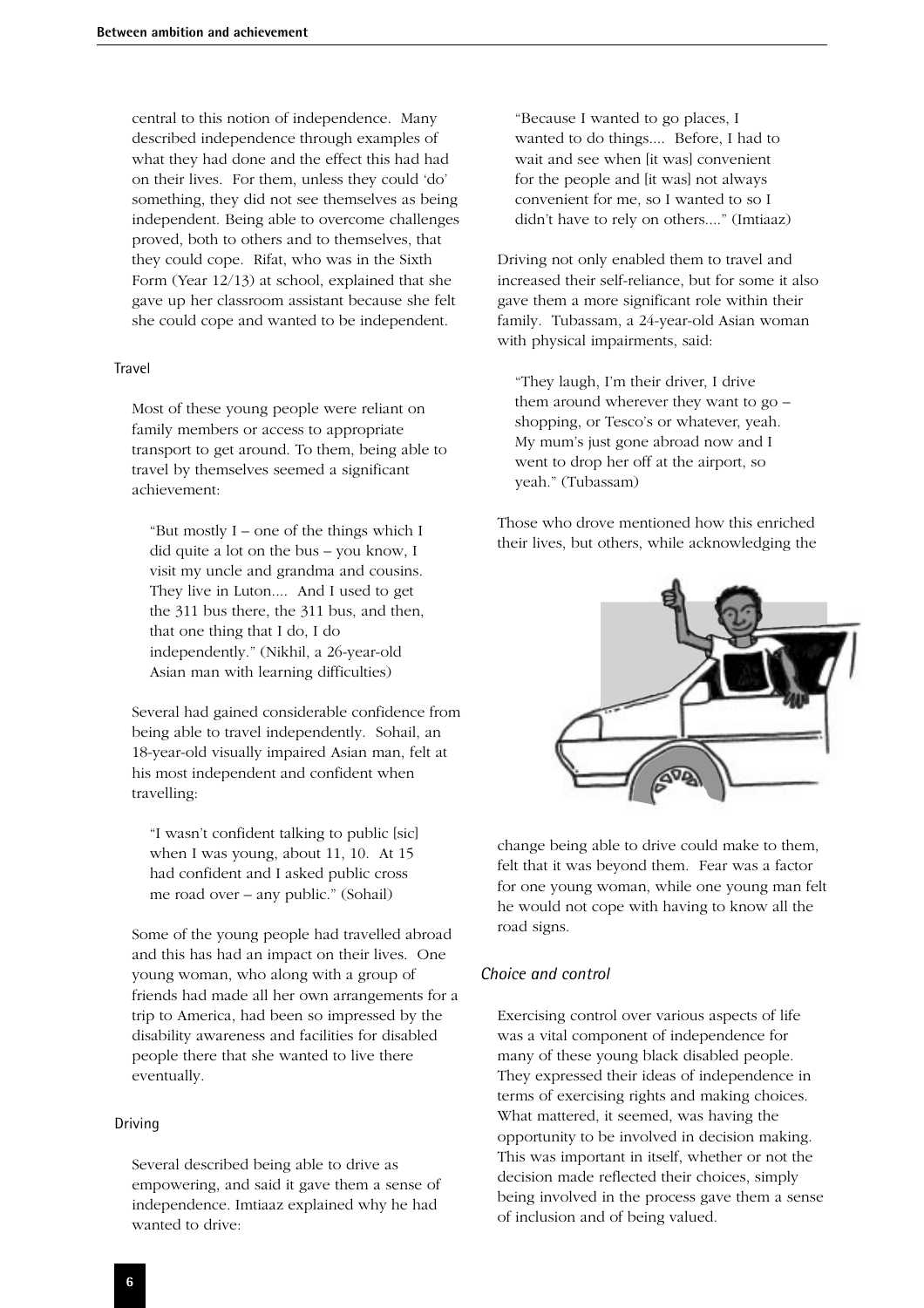The importance of control and involvement was well expressed in the following comments by two young Asian women:

"Independence means to have your own voice, you don't want anyone else [to] speak for you. If you're capable of speaking for yourself you should do." (Tubassam)

"For me, independence means living my own life – not being with my parents, being by myself so I can do what I want, control my own life, control my food, my cooking, go out. I mean that, that's what I think independence means." (Fatima, a 20-year-old deaf Asian woman)

For some, particularly those at school, lack of choice was a serious issue. They felt they had not been consulted about the type of school they were to attend, and for one young man his lack of choice was a particular problem in his work experience placement. While non-disabled young people may express similar dissatisfaction, an issue for young black disabled people is how others perceive the effect which their disability has on them as an individual.

The problem is the general perception of what young disabled people can cope with and what responsibility they can be given. Limited involvement in decision making is something most young disabled people endure; even with current changing dynamics of familial relationships, parents still remain in control of the situation, whatever the age of the disabled person (Walmsley, 1996).

Several of the young people reported that they were able to participate in decision making within the family – for example, about going on holiday or to college – but the extent of such involvement varied according to individual family circumstances and situations.

#### Money

Income has often been used as a measurement of independence (Biehal et al, 1992; Flynn and Hirst, 1992; Doyle et al, 1994). There was considerable variation among the young people in this study in terms of who had money of their own and which of them could actually access it themselves. Most received Disability Living

Allowance and some other benefits. Others were given money by their parents, usually for specific purposes such as attending day centres or college, rather than on a regular basis.

A number had been taught by their families how to manage their money, or learned to do so through independence skills training. They were able to use their money as they wanted, often with some support, such as going shopping with relatives. A few had their own bank accounts and could therefore access money themselves. One of the young men saw himself as independent because he paid his mobile phone bills with his own money.

For some, access to money was more difficult. In particular, Jasbir, a 17-year-old Asian deaf man, expressed extreme anger at not being able to get any money when he was home from residential college. Jasbir questioned his right of access to his Disability Living Allowance which was banked by his parents. Seema, aged 26, had a physical impairment and currently attended a day centre: she explained that she had difficulty in gaining access to her money because her mother thought that her impairment made her incapable of managing money. When she could gain access to her money, it gave her independence to buy things for herself, rather than having to ask her mother.

Most of the young people interviewed saw access to money as an important element of independence. Even those who did not currently need such access, saw it as an important part of an independent future, particularly if that future was to include getting work and having a family.

#### **Forming ideas about independence**

Generally, a combination of factors influenced these young people's ideas about independence. Talking to friends, information obtained through school, or involvement in disability groups had all helped to form their ideas.

Their families strongly influenced their views, particularly in relation to where and how they might live independently. Some talked of their families encouraging them to be independent. One Asian man described his father telling him to try and do things for himself: Mumtaz's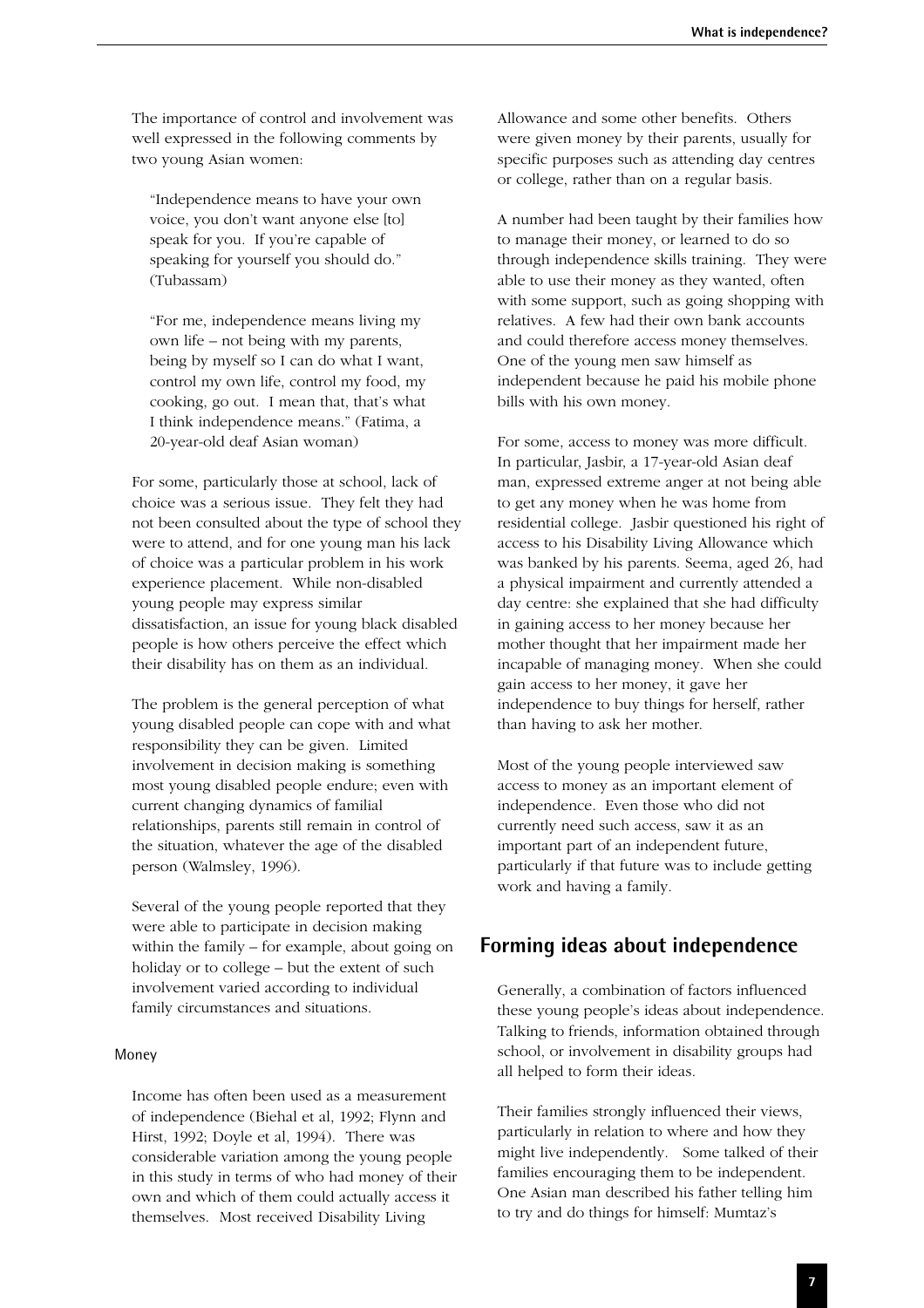impairment meant that he could not walk very far or very fast, and his father had suggested that he should try to walk a little more each day, to improve his stamina and skills, and "to be more independent".

Many of the young people interviewed had formed their ideas about independence in the absence of accurate information or training in relevant skills. A small number had been taught skills, such as shopping and cooking, at school or training centres. Although such schemes existed, very few of the young people were aware of them.

An even smaller number knew of the Direct Payments legislation and the impact this might have on how their needs were met through their local social services departments. It may be that in some of the four research areas the schemes were in the early stages of implementation and the young people would therefore have had limited access to the schemes. But this does not explain why even those living in the areas where such schemes were being implemented lacked information about the Act. Whether or not they were typical of young disabled people in their ignorance of these entitlements, it should be a cause for concern that so few of them had any knowledge of this important legislation. Also, only two of the young people were aware of the local authority housing process and what they needed to do to obtain accommodation.

A probable consequence of this lack of knowledge is that it effects young black disabled people's thoughts about independence. It is not possible to make informed choices about living independently without knowing what might be available in terms of support, equipment or services.

In many ways, the definition of independence for these young black disabled people was no different from that of their white counterparts (Bennion, 1988; Flynn and Hirst, 1992). However, it is the expression of independence and its effect on their lives in relation to race, culture and religion which is of significant interest, and these will be considered in the following chapters.

#### **The importance of independence**

The value given to independence varied among the young people. Most saw independence as having the potential to affect their lives profoundly, leading to major changes and enabling them to achieve their aspirations.

Some saw it as leading to their taking responsibility for all the main aspects of their lives. For them, such responsibility would cover current activities such as whether they went to a day centre or college and what else they might choose to do in the daytime. For many others, however, becoming independent suggested critical changes in their lives and their relationship with their families.

Fauzia is a 25-year-old woman with physical impairments, whose growing independence has led to a changing role within her family, with her taking on more responsibility, particularly in driving her family around and undertaking dayto-day tasks. She saw that this had already changed their views on what she was capable of achieving. It had also changed their expectations of her, with marriage now being seen as a real possibility.

Another young physically disabled woman, Pinky, explained the importance of her mother allowing her to be more independent:

"She, she leaves me on my own, now I have a ... I have a bit of time to myself." (Pinky, a 22-year-old Asian woman wheelchair user)

It was important for Pinky and her mother to have a break from each other's company. For this young woman increased independence had given her more control over her own life.

For some, however, the two-sided nature of independence also implied risk. The question for them was whether independence would bring them more control over their lives, or whether it would open up new areas that they might find difficult to deal with because they lacked relevant experience. A number expressed doubts as to the extent of the independence they would be capable of handling. Even though they felt independence was attainable, moving into an unfamiliar situation would be difficult for them and, in some ways, frightening.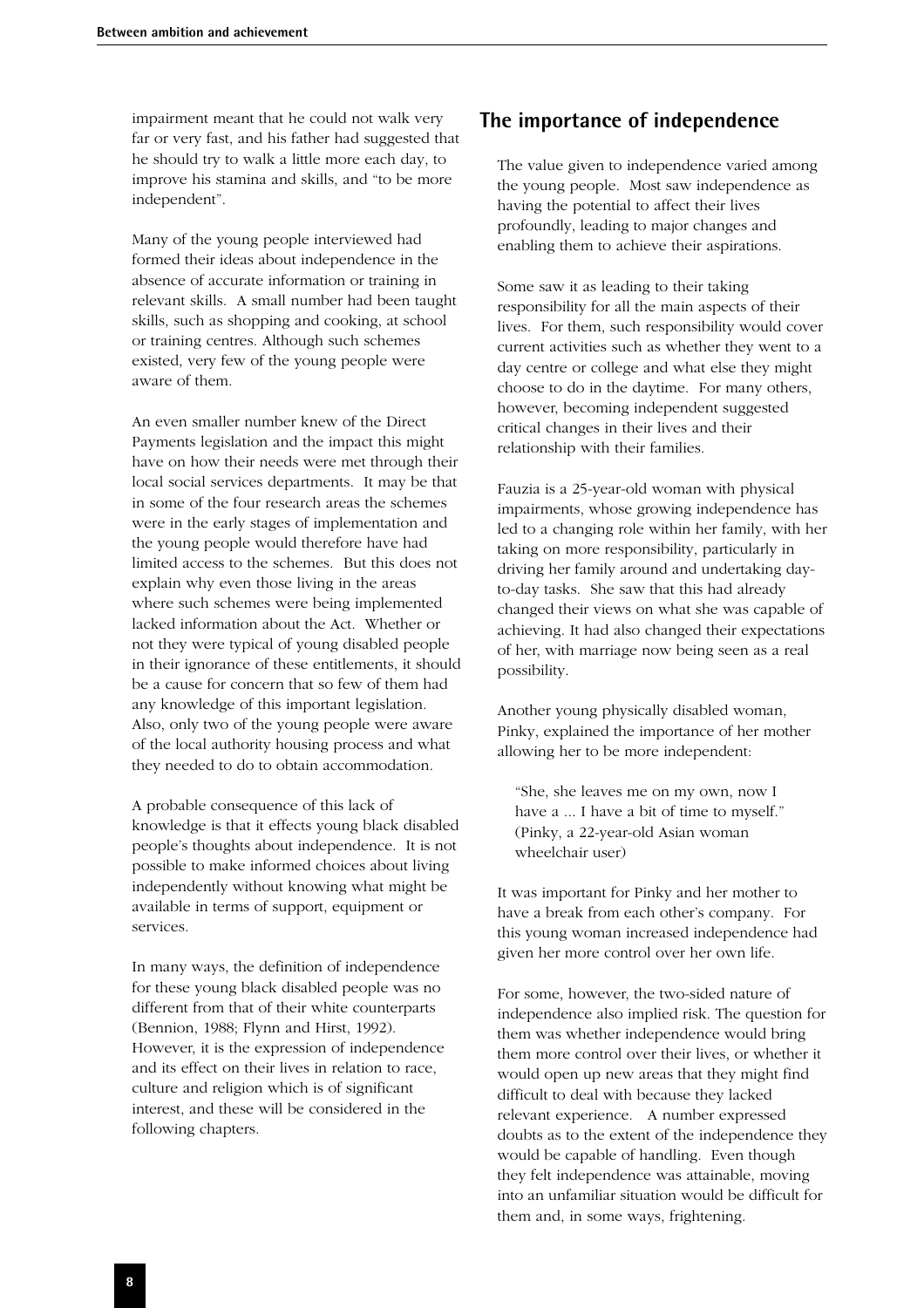Rajesh, a 17-year-old wheelchair user, mentioned the difficulty in making good choices:

"It's hard. You don't know which way you have to go do you? You just make the choice that you think is right. So I see what happens." (Rajesh)

# **Leaving home**

For many of the young black disabled people independence and independent living were interchangeable terms, producing interesting but contradictory ideas. Most of the young people in this study were currently living at home with their family, but they clearly associated independent living with moving out of the family home:

"Go and live by yourself, yeah, yeah." (Pervez, a 25-year-old Asian man with learning difficulties)

"Living on my own." (Pinky)

For most young people in Britain, setting up home, by moving out of the family home to a 'place of your own', is an acknowledged part of the growing-up process and the move towards independence. The young people in this study had similar perceptions and aspirations: for them it seemed inevitable that people live by themselves as adults. According to Tariq, a 16 year-old man with moderate learning difficulties, currently living with his family:



A number were definite about wanting to move out of the family home, whether to live with a girlfriend or boyfriend, with support, or on their own. Anwar, a 25 year-old man with severe learning difficulties, firmly

expressed his desire from a number of options: "Yeah, I live on my own". Elaine had even approached us before her interview asking for information on how she could find a place for herself, as she definitely wanted to live on her own.

#### *Perceived advantages of leaving the family home*

Deciding how they wanted to live was a very individual matter for these young people, varying according to their individual circumstances and their relationship with their family. Some saw living on their own as a means of getting out of a difficult situation at home: some had disclosed abuse, for example, and saw leaving the family as a way of alleviating their situation. In the main, however, the young people identified more positive aspects of living away from the family home.

Alfred, a 17-year-old African man with learning difficulties, currently living with his mother and sisters, talked of getting a place with his girlfriend. In the discussion of what it would be like to live on his own, away from his family, he explained why it would be good to have his own place:

"Yes, by myself, not to boss, people bossing me about. Just to get up and clean the house, have my own house by myself. No no, my house with my girlfriend. And that would be good." (Alfred)

Living alone was seen by some as a step towards achieving full independence. Hosni, a 29-yearold woman with learning difficulties, expressed very clearly why independent living for her meant living away from her family:

"You have to learn to live on your own sometime because you got to learn how to do things by yourself. You can't rely on your parents the rest of your life. You can't live with your parents for life can you?" (Hosni)

A number had experienced, or were currently experiencing, living away from home. Some had gone away to college or university while others had attended independent living schemes. Nitin, a 24-year-old man with learning difficulties,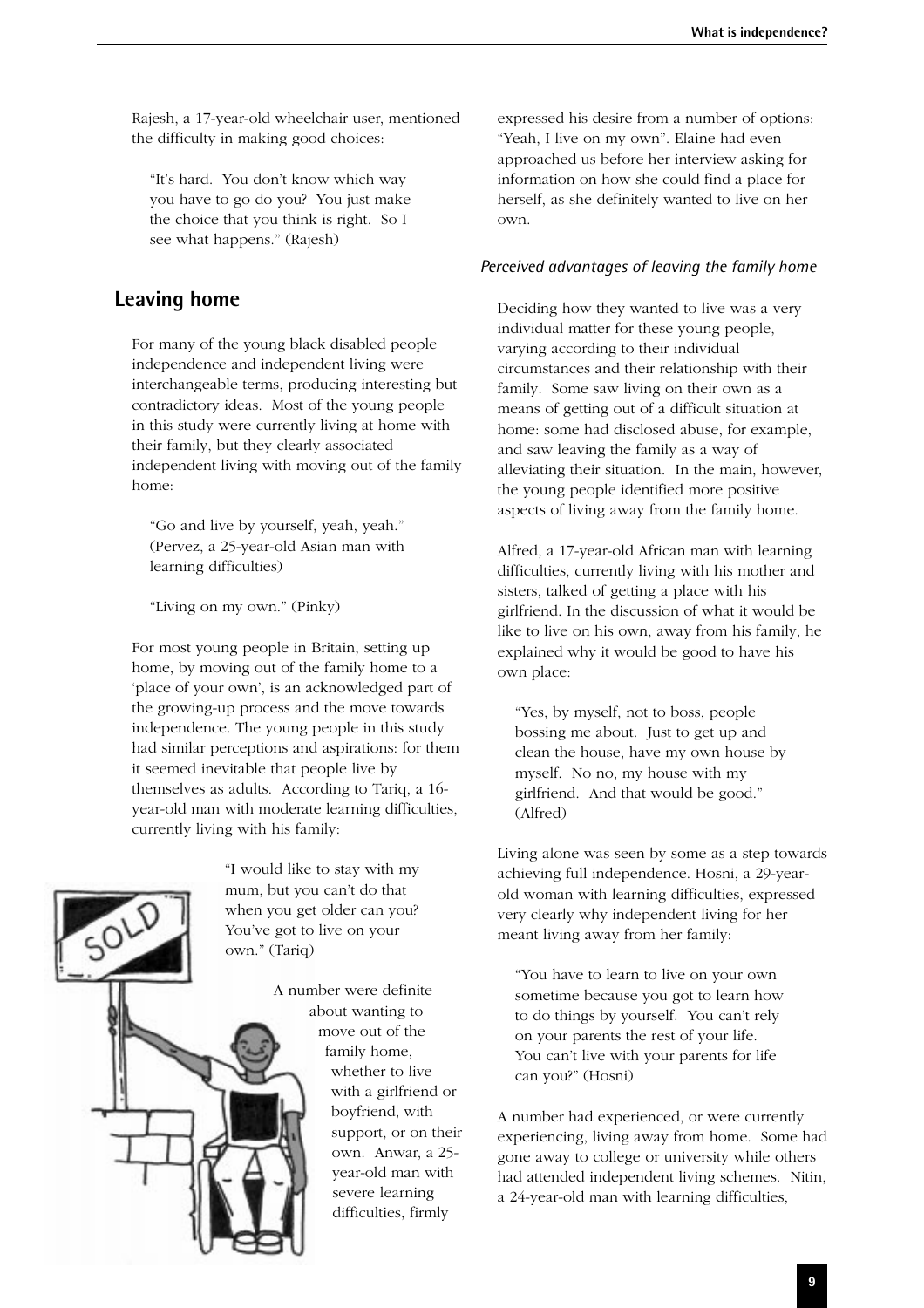explained what it was like for him at his independent living scheme:

"I used to live ... I went to [an independent living training centre]. I'm not living [with] mum and dad now, I used to, now I'm going away. When I went to the [independent living training centre] my mum and dad they, they, can give me, I can do my own, make my own tea and do my own lunch, make my own bed." (Nitin)

#### *Perceived challenges of leaving the family home*

Most had a clear idea of the changes and challenges that leaving the family home would entail. These were associated with having to do more for themselves, and taking on responsibility for all the aspects of daily living which others had previously addressed on their behalf. They were also aware that they might need help or specialised equipment to achieve this.

Jane, a 24-year-old African–Caribbean woman with learning difficulties, spoke of such changes:

"Well, when you move into a place of your own you have to do everything for yourself and take on a lot of responsibility, and you have to like, sometimes it gets lonely but you can like invite friends round, but you have to take that responsibility." (Jane)

Also, Elaine, had had discussions with her mother about living alone, and recognised the need to make her own decisions, and the difficulties this would probably entail:

"It would be hard because you have to go to work, you have to cook for yourself, you have to pay the bills, invite people over, that's it." (Elaine)

Others suggested the possibility of loneliness if they were to live alone. Javed, a young man living in his own home, talked of how this had affected him:

"Well I do like it, but it's very difficult because through my diabetes, which is really bad, I need attention from my

mother, and it does get lonely and boring on your own." (Javed)

Living with friends or getting a flatmate was mentioned as a solution to this. Paul, an 18 year-old deaf African–Caribbean man, told us that he wanted to move out of his family home but could not see himself as living alone:

"Well, because I think I'd like, you know, I'd need to have friends, you know, I don't actually want to be on me own." (Paul)

Of the young people living with their families who expressed a wish to live on their own now or sometime in the future, having family support nearby was a significant factor in deciding where they wanted to live. Most wanted to be close to their family home, which is understandable given that, for the majority, their family is their main source of support and is likely to continue to be in the foreseeable future.

Many of the perceived problems could be solved by support that is currently available. However, many of the young people in the study were not aware of any options for support other than through their families.

#### *Meeting the challenges*

The everyday experience of those already living away from their families was somewhat different from the vision of the other young people wanting to do so.

Four described themselves as living independently. Jasvinder, a 25-year-old Asian deaf woman, was living in a house with a younger sister; Abdul, a 25-year-old man with a physical impairment, was married and living with his wife and children; Javed had multiple impairments and was living alone; and Azhar, a 22-year-old with learning difficulties, lived in a semi-independent home with two other people and 24-hour support.

These four explained how they took responsibility for themselves, and managed their own daily living. The positive elements they identified were: getting away from noise in the family home; being able to play their own music when they wanted to; and making their own decisions. Even so, they raised questions about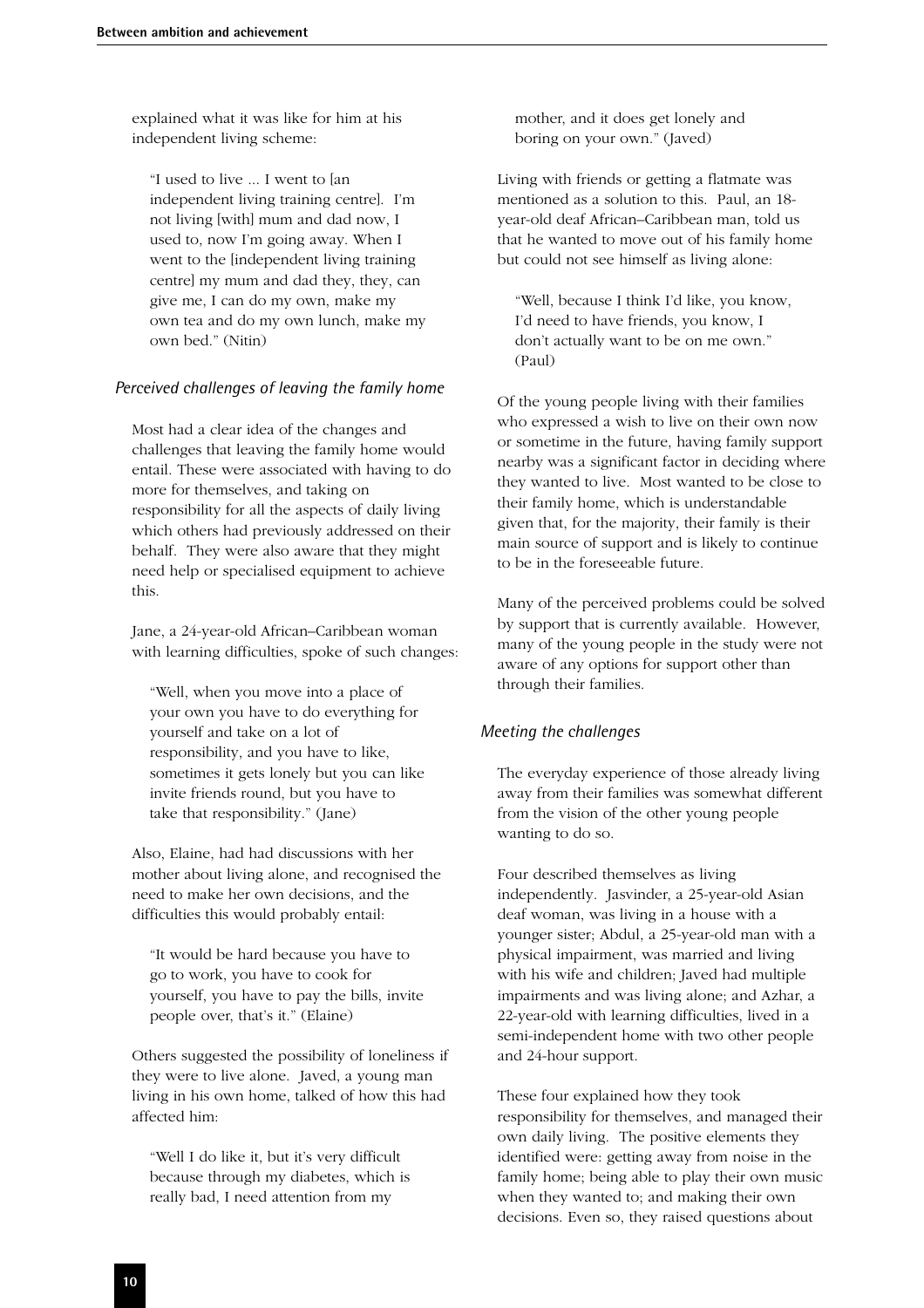the difficulties of obtaining adequate support and dealing with loneliness.

#### *Living independently within the family home*

For others, however, living alone was not the main issue: what was important to them was the ability to manage their lives independently. For Zafar, a 22-year-old man with physical impairments, living by himself was not the essence of independent living:

"I would think independent living is not necessarily about being able to do things yourself physically, doing things yourself, but it's about making the decision yourself. Making a decision yourself.... Some people may think, you know, well I'm not independent because I can't do if for myself – I can't go to town myself. I don't see independent living that way, I see independent living as *I* make the decision." (Zafar)

Although the majority associated independent living with living on their own, some felt that this was not an achievable or desirable option. Thirteen of the 44 young people described independent living as something they were either doing – or could do – while remaining within the family home. They felt that living on their own would not be an option, given the advantages of remaining with their families.

For example, Riaz, a 17-year-old visually impaired man, has two older brothers. Both were visually impaired and both had moved out of the family home. Riaz felt that there were disadvantages to moving out of the family home:

"I think if you live independently it's got to be for the right reasons, like you got married or something. I think it's a waste of money and time if you live on your own for now't when you can stay at home, and everything is paid, done for you. All you're doing really, you're just wasting money for nothing." (Riaz)

He also felt that he was living independently, while at home with his family:

"I do everything for myself, and that means like, I make all my decisions. I've never been stopped doing anything I

want to do. And basically if you live on your own, you're doing all them things anyway. The only difference is paying out money when if you lived at home you wouldn't have to – pay out for." (Riaz)

Riaz contributed to some household bills.

For some of the young people, the effect on their relationship with their families if they were to move away from home was an important consideration. For Bina, living by herself was not an option, "'cos my mum wouldn't like it". Several others implied similarly that this would not be acceptable to their families.

Others felt they needed to remain at home, not merely in order to keep family support, but because they were not sure they would be able to cope alone. In particular, those who were deaf or hard of hearing talked of the difficulty of communicating both outside and within the family. The problem was more about spoken languages other than English than about British Sign Language (BSL). Although deaf and hard of hearing young people may use BSL and/or expect English as their spoken and written language for lip reading and literacy, Asian deaf young people have an additional language barrier within the their own communities. These young people used BSL or lip-read English while parents often spoke Urdu, Punjabi or Bengali rather than speaking English or using BSL.

#### *The age factor*

There are some areas of disparity between those aged 16-19 years and those over 20 years old. Those in the younger age group (with the exception of two young people actively seeking to leave home) were happy being at home with their families. Although some of these young people talked about living on their own, their more limited life experiences left them currently ill-equipped to find a home or get a job.

#### *Gender*

It has been shown that the move towards independence for women is more limited than for men (Flynn and Hirst, 1992; Blackorby and Wagner, 1996). Indeed both the men and women in this study (young Asian women in particular) acknowledged that women had more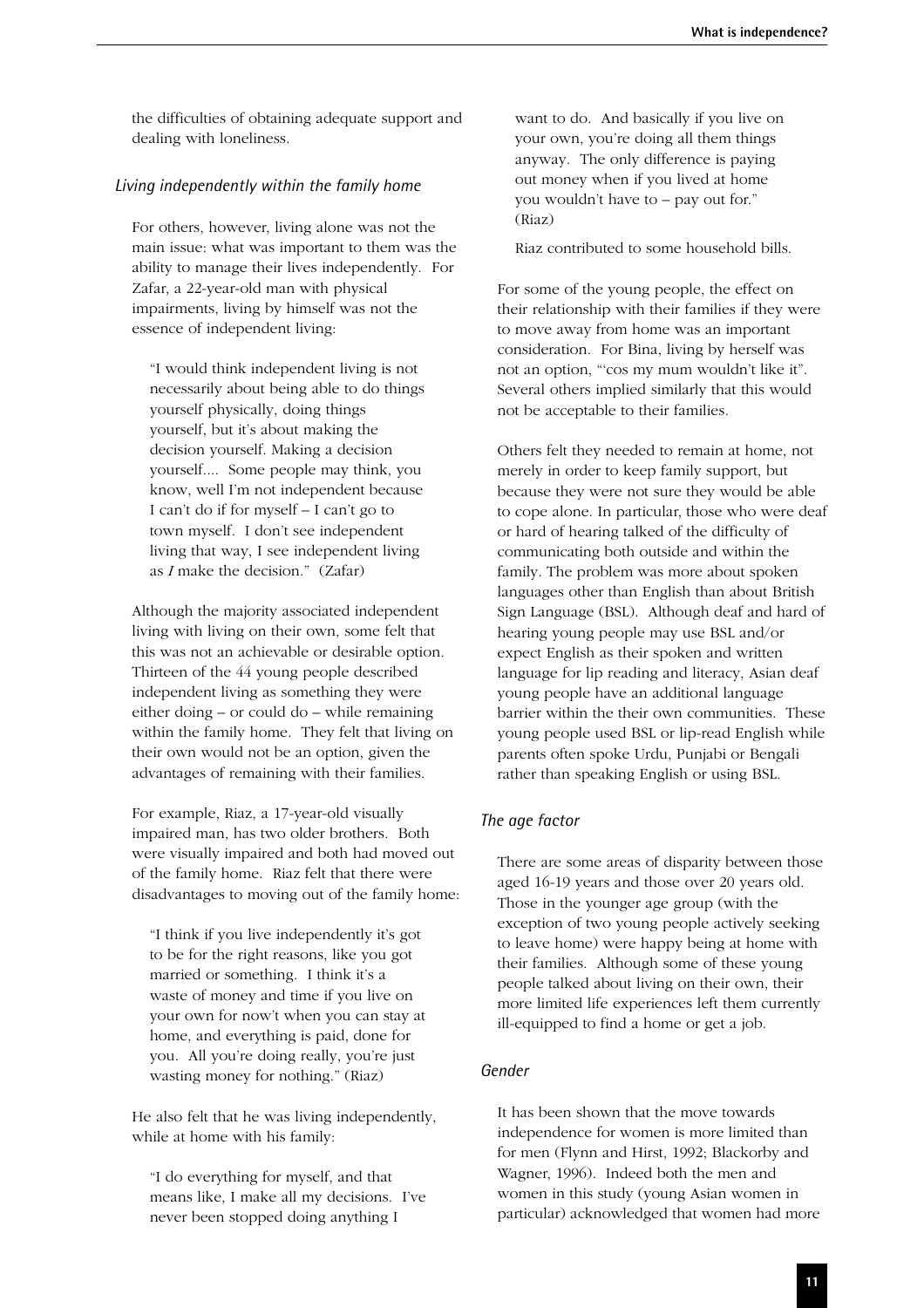limited expectations and opportunities than men, such as whether or not they could go on to college. Nevertheless, this varied from family to family.

#### **Summary**

Independence was seen as important for the majority of these young black disabled people. They saw it in terms of being self-reliant and expressing their independence in practical ways such as travelling, driving and spending their own money. Access to money was a particular issue for many of these young people. They also saw independence in terms of being able to do things their own way and making choices.

A number of factors influenced the terms in which they described independence. Families had particular influence in encouraging some young people to do things to cope with their impairment, and also enabling them to be independent. Most had little information to help them attain independence, although some had been taught independence skills at school or day centres.

The majority associated independent living with living on their own. Living alone was seen as inevitable at some stage in their lives. Many had clear expectations of what living on their own would entail, specifically that they would be able to make their own decisions and do what they wanted. However, for those who were already living independently, the practicalities were somewhat different. Loneliness and the need for practical support were particular issues for them. While many of the young people talked about living on their own, in the main they appeared happy with their current living situation although the extent to which they felt they were able to express their independence varied.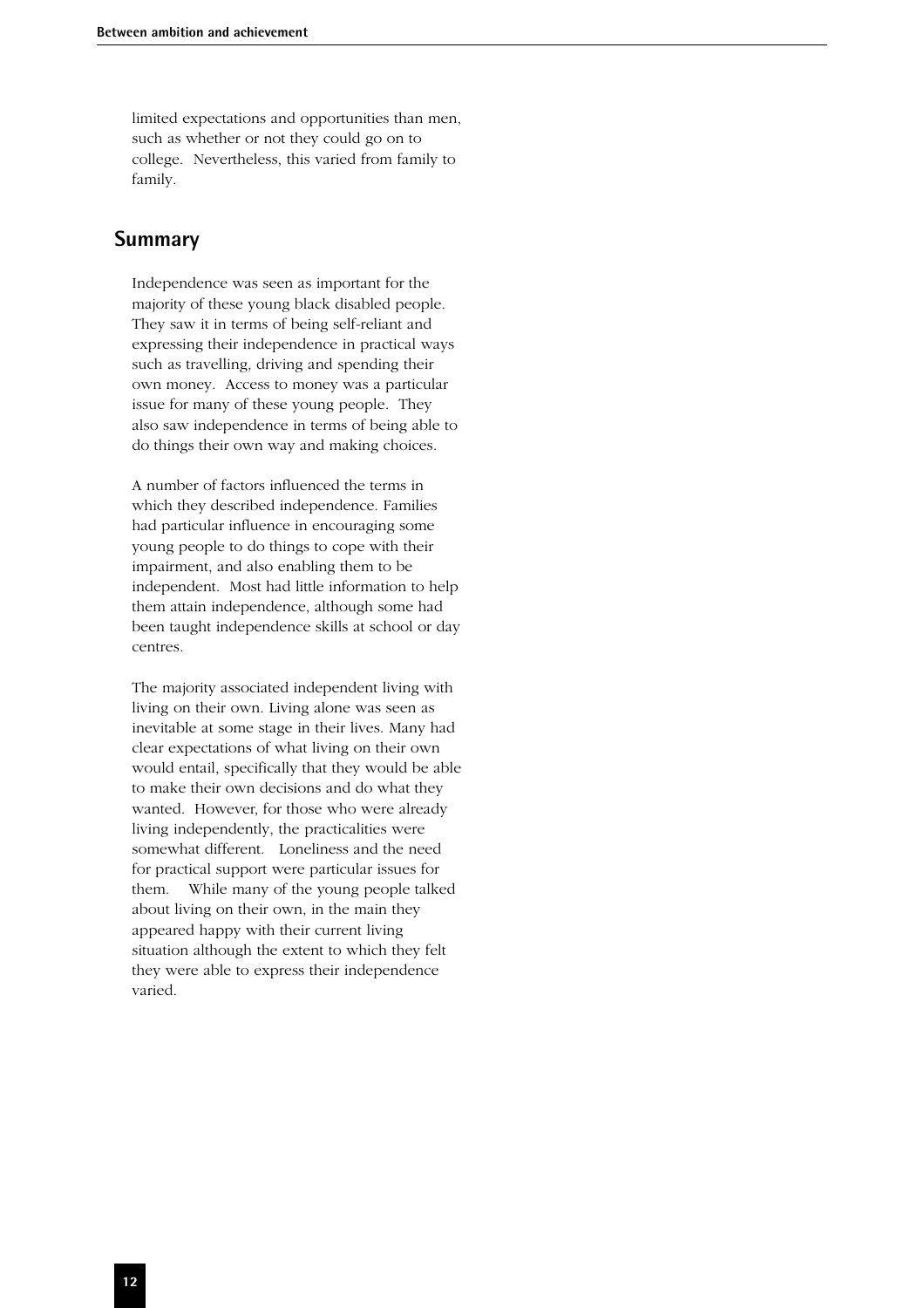# **Profile: Paul**

Paul is an 18-year-old African–Caribbean deaf man and the eldest of three children. His family are from Dominica but he was born and brought up in England. He lives with his mother who is supportive, not only to him, but to his other deaf friends, finding out information and helping them to fill in forms for benefits such as Disability Living Allowance. He is currently in his first year at college doing a GNVQ Intermediate Art course.

He regularly goes to a club for deaf people, which he has been involved with since the age of five. He feels that this club is the only place for him and his other deaf friends to meet. It caters for all ages of deaf people, with the majority being in their 30s. He attended a school for the deaf for most of his education, but also had experience of mainstream schooling. Of his mainstream school he said:

"I was very, very nervous because most of the children there were gonna be hearing, but I did make some new friends there and I ended up having a good time. Some of them understood a little bit of signing because I used to, you know, teach them."

However, the teaching was a mixture of sign and spoken and written language, with more emphasis on oralism. Oralism created some difficulty since, if sign language was not available, the pupils had to communicate with the teacher via notes. Paul left school with very poor English.

However, he does not want his children to go through the experiences he had in a special school:

"What I want for my children is that they go to school on a day basis and not boarding, you know, so that we can love them. I'm not ... I don't think they'll learn anything in deaf school, I'd want them to go to hearing school."

At school Paul enjoyed particular sports and played for the school in the local football league. He is still involved in football and has ambitions of being a football manager or coach.

Paul regularly contributes to the household bills and assists with household chores. He sees learning to manage money as an example of his independence and feels that this is important because:

"I've got to be responsive [sic] in the future, if I have a family and children, you know, and I will still have to have bills to pay, so you know, I need to learn it for responsibility."

He talked a lot about going to university and was looking forward to the changes and opportunities this would bring. He intended to do drama or a photography course and was clear as to what the university should be like:

"I don't want to go to a university where there's just a few deaf people. I want to go where there's lots of deaf people, so that there's a social life as well, I mean, there's a lot of deaf people at [...] University, so that we can help each other and meet after as well."

Paul has worked in summer jobs but could foresee difficulties in getting a job because of his deafness:

"It's difficult to get jobs. I now get DLA benefit because I'm deaf, so it's gonna be, you know, it's almost impossible to get a job. It's difficult meeting hearing people 'cos you know, I haven't got any speech, or good speech."

As well as going to university, his future plans include leaving home at some stage to live with friends, who are an important part of his current support systems. He regularly meets with friends and talks about his plans:

"I mean my life's improving at the moment because, you know, I like to go out with deaf friends at night and we can have a chat and we travel round. We're all going as a group, we're arranging a trip to Spain next year and before the year 2000, I'd like to go to Dominica to see my family."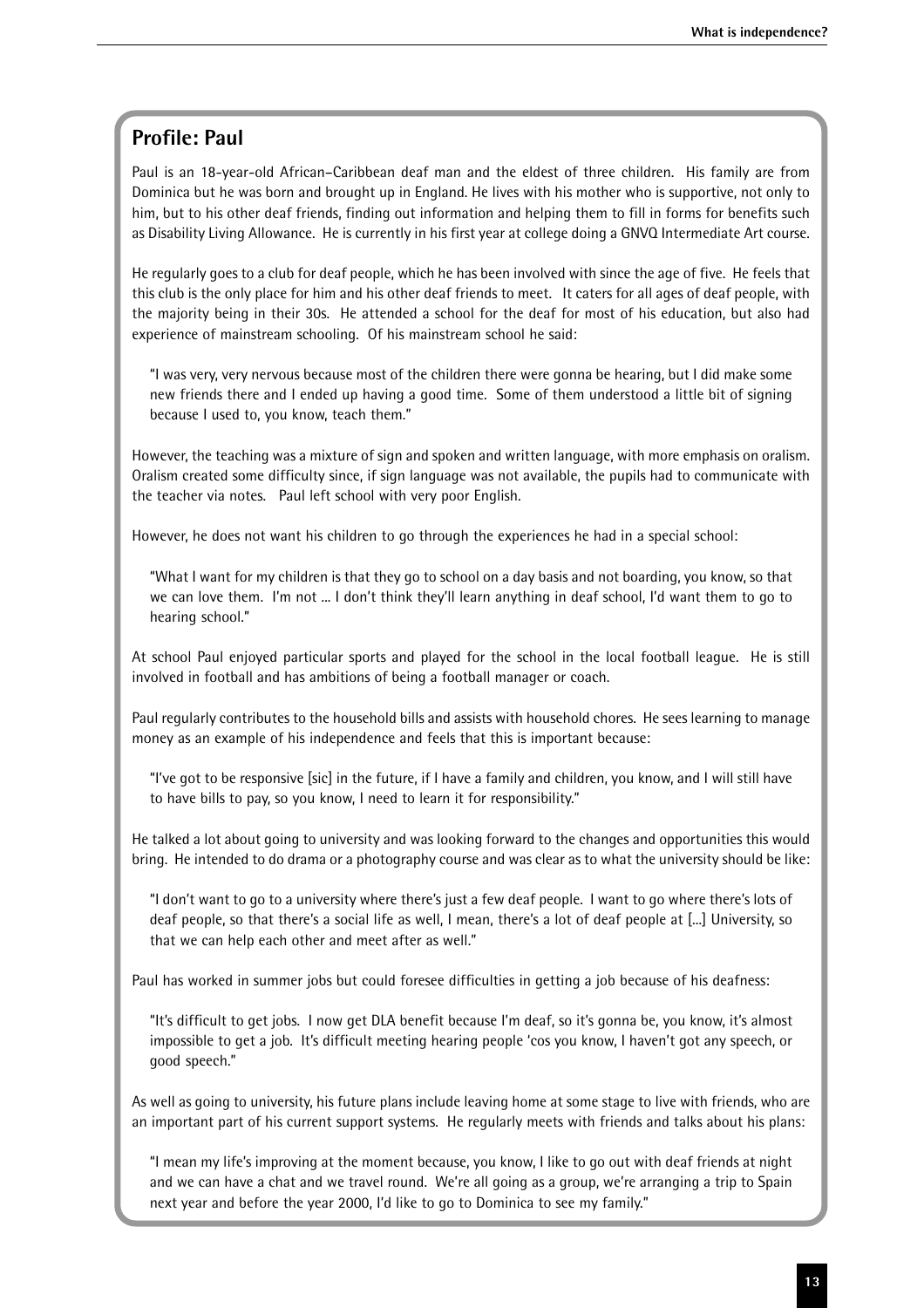*3*

# **Who am I?**

The extent to which these young people saw themselves as independent was linked to their self-image and experiences: what they thought about themselves influenced what they thought they could do. Several themes emerged as having shaped their sense of their own identity: understanding their impairment and how it affected them; the perceptions of others; the influence of role models; their understanding of race, culture, religion and community; and the impact of gender.

### **Understanding disability and impairment**

The ways in which the respondents made sense of their impairment varied considerably. The majority described their impairment and its effect on their lives by explaining the nature of their impairment and its cause. For example:

"I, as I said, I was born in Pakistan and when I was walking about and, you know, I suddenly got a temperature. I fell asleep, woke up, believe it or not couldn't walk. It was just a sudden thing, polio I had, it was called polio, and that's how I caught ... that's why I'm in a wheelchair." (Tubassam)

"Got learning difficult." (Anwar)

"They discovered that I had Friedreich's ataxia – my disability – and it was getting ... it was getting worse, and so I was falling over a lot and so they decided to put me in physically disabled school, in Essex." (Pinky)

Others did not use medical terminology for their impairment in such detail, but clearly understood its nature. They explained their impairment by describing what was difficult for them:

"Well I couldn't write that properly, no, and I weren't that good with maths at the time." (Dillip, a 16-year-old Asian man with learning difficulties)

"I would say I need more help with work, that's all." (Kwame, an 18-year-old African man with moderate learning difficulties)

The majority of these young disabled people were able to describe their impairment, and express an acceptance of being disabled. For some this was not the case – several did not accept the label of 'a disabled person'. One young man in particular did not accept being labelled as someone with learning difficulties, and therefore disabled; he said:

"Don't know. I don't think, I don't think it is a disability so..."

describing himself instead as:

"... just not that bright that's all." (Kwame)

Those young people who were deaf or hard of hearing similarly rejected a disability label. They saw a communication barrier or difference of language but did not see this as disabling. Indeed, many were leading active independent lives, going to university and travelling abroad. One woman was living on her own.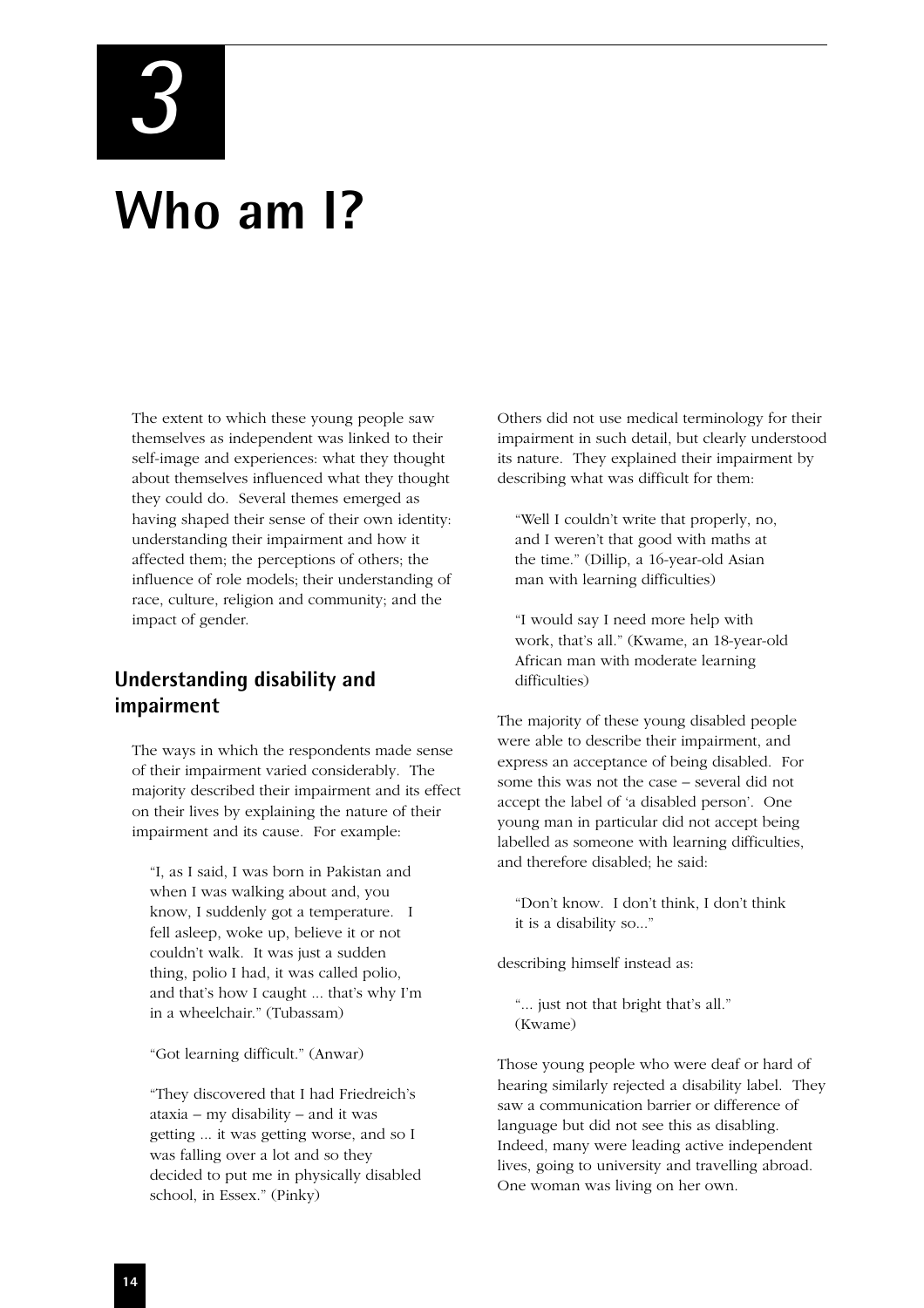There was also a group who understood neither the term disabled nor the nature of their impairment. Pervez, a young man with learning difficulties, knew there was something different about him but did not understand what it was. He asked questions about this difference several times during the interview:

| Pervez:            | "Is there something wrong<br>with me?"                                                                 |
|--------------------|--------------------------------------------------------------------------------------------------------|
|                    | Interviewer: "Something wrong with<br>you?"                                                            |
| Pervez:            | "Yeah."                                                                                                |
|                    | Interviewer: "What's wrong with you?"                                                                  |
| Pervez:            | "Is there something wrong<br>with me?"                                                                 |
|                    | Interviewer: "I don't think so."                                                                       |
| Pervez:            | "Is there something wrong<br>with me?"                                                                 |
| Interviewer: "No." |                                                                                                        |
| Pervez:            | "Is there a problem wrong<br>with me?"                                                                 |
| Interviewer: "No." |                                                                                                        |
| Pervez:            | "How do you know that? I<br>thought there was a<br>problem wrong with me,<br>learning difficulties or" |

His father had told him that there was something wrong with him, that he had "a problem of learning difficulty", but Pervez did not know what this meant.

These young people felt that having impairments and being disabled had affected their lives in a number of ways. Some saw their specific impairment as having restricted them in terms of independence. Others spoke of a lack of educational achievement and opportunity, lack of access to money and isolation within their own black communities.

Many, however, had come to an understanding about their impairment and did not feel restricted but were able to be independent. Some young people talked of overcoming challenges, and being able to do what other nondisabled people did, such as travel, or go to university.

# **The perceptions of others**

The disparity between what young people feel about themselves and how others describe them is important.

First, a young person's self-image will probably influence any expectations they have of themselves. It has been shown that young disabled people, and young people with learning difficulties in particular, often have lower self-esteem than their non-disabled counterparts (Flynn and Hirst, 1992) and that being labelled 'mentally handicapped' impacts negatively on young adults' self-perception (Flynn, 1989).

Second, how others perceive them can influence young disabled people's own perceptions of their impairment, and their self-worth. This may, however, depend on who is reinforcing the image of the disabled person and how important they are to that disabled person.

Two young Asian deaf women were very aware of the ways others perceived them. One, Saira, was doing a course at college and planned to go away to university in order to work for a design degree:

"When I was young, people thought I was thick. When I started school they realised that I was deaf.

I just couldn't hear. Sometimes my mother objected to me because I was deaf and would have preferred me to be hearing. People thought I was thick but I was just deaf. I'm happy, I'm very happy now – I'm just like a hearing person, I'm the same, we're equal. The only one small thing about me is that I cannot hear, that's the only difference." (Saira)

The other, Fatima, who worked part time for an Asian Deaf Women's group, talked about the lack of expectation others had of her:

मार्ग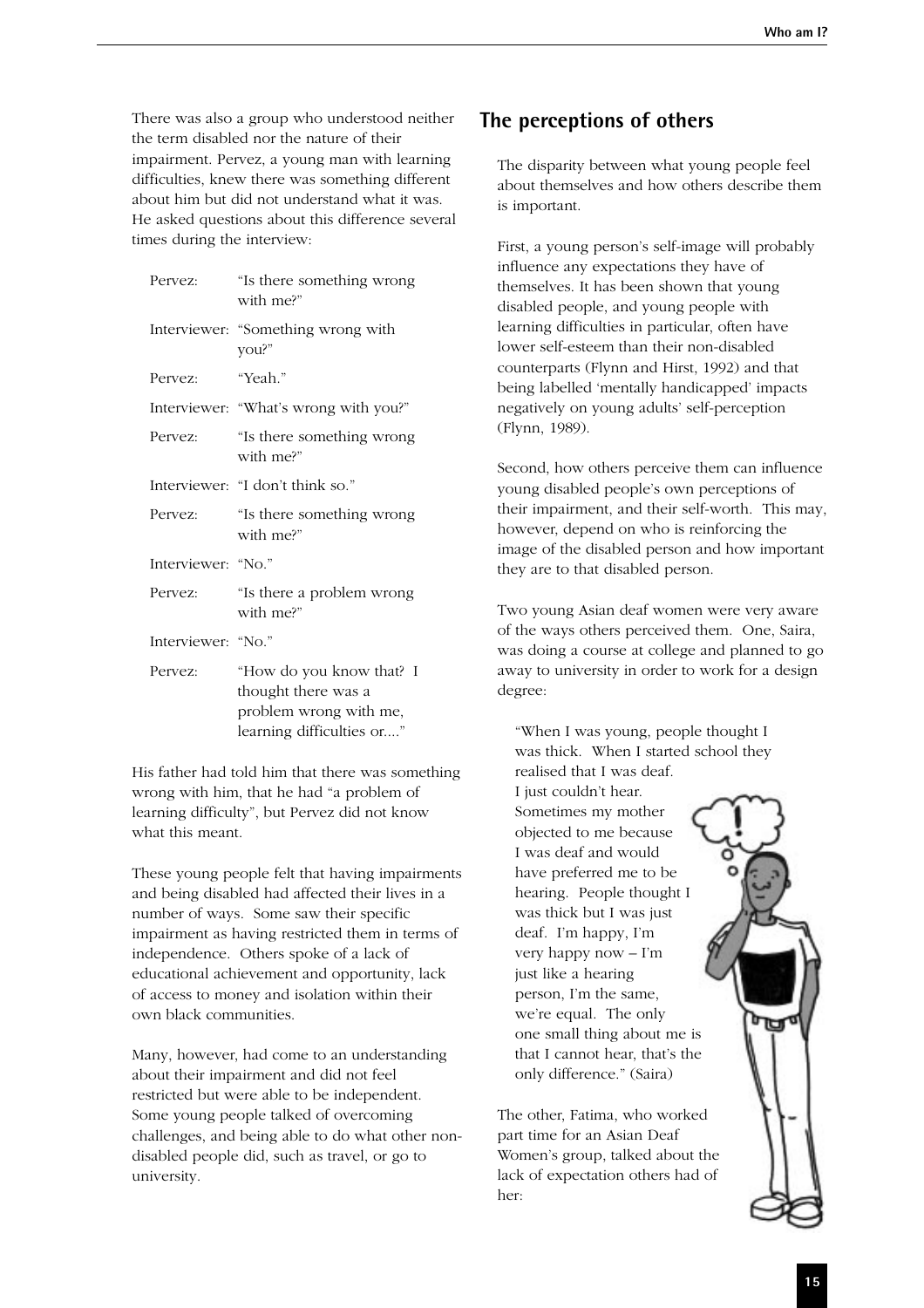"If I meet somebody and they find out I'm deaf, they don't believe that I can help them and they'll go away again and they just withdraw – they won't ask me anything." (Fatima)

Both these young women had a clear understanding of themselves and their deafness which did not prevent them leading independent lives.

Reconciling their self-image with how others see them is essential for young black disabled people in building up a sense of their own identity. Several of the young people described being labelled as inadequate, and this had obviously affected the way they perceived themselves.

Some had low expectations and ambitions for themselves. Several had an unrealistically low perception of their own degree of independence. They saw themselves as not having gained independence, when in their discussions it was apparent that they were in fact independent in some aspects of their lives.

One issue that was raised by many of the young people was their desire to be 'normal', rather than 'different'. The young people made comparisons between themselves and 'normal' young people and stressed the importance of 'fitting in' and being part of 'normal life'. Although this issue was often associated with school life, some talked about it in their current situation:

"They have to see somebody different and they stare, and I just do not like it. Like ... mostly, I am able to hide it, but not a lot of people can tell that I'm disabled, you know, 'cos I walk normal – there's a bit of a limp in my leg when I walk, but you know, you really can't notice it." (Fauzia)

In order to be seen as 'normal', some actively sought to hide their impairment from others. Elaine, who was doing work experience, had not told her employer about her impairment. She explained:

"I don't want to tell her because, just in case she ... just in case she thinks differently about me." (Elaine)

In wanting to 'fit in', these young black disabled people may be no different from their nondisabled peers. If this leads to the impairment not being accepted or being hidden, however, this can make it harder for the young person to obtain the support needed to lead an independent life. Khalid had hidden his increasing visual impairment and explained:

| Khalid: | "Well, well often my<br>neighbours, they think that<br>I'm normal, but I don't want<br>them to find out that I've<br>got this disability." |
|---------|--------------------------------------------------------------------------------------------------------------------------------------------|
|         | Interviewer: "Why is that?"                                                                                                                |
| Khalid· | "Just  I don't know why."                                                                                                                  |

Khalid hid his deteriorating sight through most of his school life, and this had a serious effect on his education:

| Khalid: | "Sometimes if the light was    |
|---------|--------------------------------|
|         | good I would manage OK.        |
|         | And I couldn't read off the    |
|         | blackboard so I used to        |
|         | leave stuff out. I didn't tell |
|         | the teacher 'cos I was         |
|         | ashamed to tell in front of    |
|         | all the other pupils."         |
|         | Interviewer: "Why was that?"   |
| Khalid· | "I didn't want to be           |
|         | different from anybody         |
|         | else."                         |

Khalid had only recently, at the age of 19, started to receive the support he needed, by attending a disability resource centre to obtain the qualifications he had not gained at school, and undertaking mobility training.

It was clear for some of these young black disabled people that attaining a degree of independence had a lot to do with a particular level of personal determination. Some of the young people talked of the need to try things for themselves, to see if they could overcome personal obstacles. Others appeared to be people for whom overcoming challenges – such as passing a driving test or getting a job – contrary to the expectations of others, increased their self-confidence. For others their determination gave them the confidence to be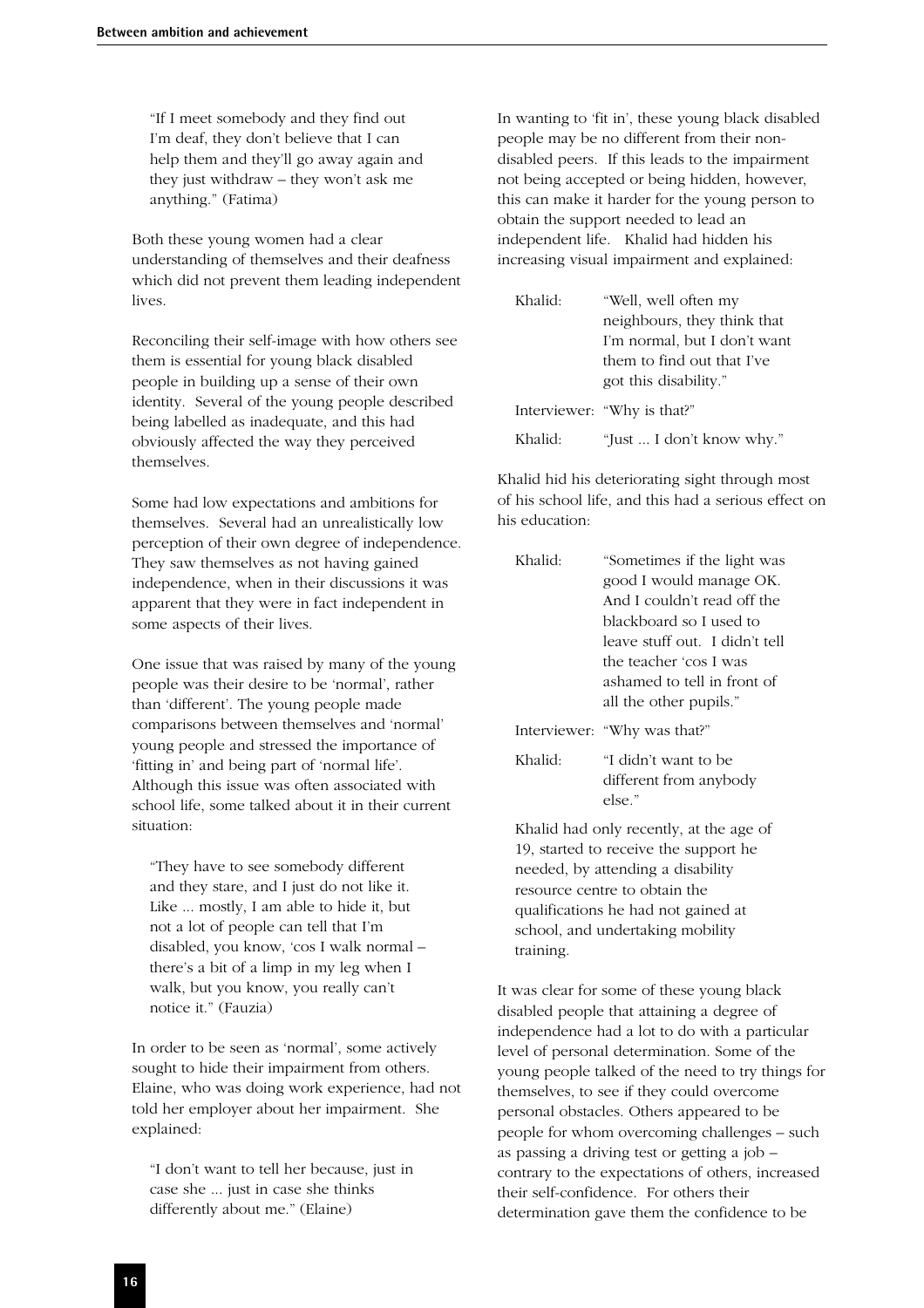independent. Rifat explained how, by concentrating on her abilities rather than her impairment, she made achievements and gained in confidence. She talked of going away on holiday with her school, where she had coped better than she had expected.

### **The influence of role models**

There was a shortage of appropriate role models for these young black disabled people. The majority were unable to identify any disabled, and in particular any black disabled, role models. As a result, only a few of the young people talked of role models and their impact. This is unfortunate, because appropriate role models could affect their aspirations by demonstrating what is possible for them as a young black disabled adult. Role models were seen as encouraging:

"... if you see someone else who's black doing something else, who has learning difficulties then you think, like when you see them doing certain work and you think, 'oh yeah'. Like you feel like, you feel really good, you feel really proud that there is someone else doing something." (Jane)

A few were setting themselves up as role models for other young black disabled people, to show what could be achieved and to encourage others to try and fulfil their potential. One deaf young man was doing so quite intentionally, and having a strong effect on his younger sister, Saira, who was also deaf. She commented:

"I believe in role models. My brother at the moment is achieving a lot, he's nearly there [with] what he wants to do. He wants to show all people that he's a good role model – young people, when they grow up, what they want to do for the future. And I agree with my brother, I want to follow his aims." (Saira)

Fauzia was the eldest female in her family. Through her actions – being independent by learning to drive and expressing her opinions within her family and community – she was becoming a role model not only for other young Asian disabled women, but for the women of her family in general.

The young people who mentioned this issue thought that black disabled communities, and black communities in general, need to provide more good role models.

# **The influence of race, culture, religion and community**

We discussed the relationship between ethnicity and independence with these young black disabled people. Many discussed how important or otherwise it was to them that they were black. They also talked about their relationships within their own black communities as young disabled people.

Such discussions were dependent, first, on the ability of the individual to identify themselves as black and describe what this represented to them, and second, on the young people being able to compare their experiences as black disabled people with those of disabled people in general.

#### *Race*

Significantly, for some of these young black disabled people, their racial identity was not an issue they were in a position to discuss. There are several possible reasons for this. It is likely that some had not had the opportunity to discuss their racial identity and its impact on their experience of disability with their families or at school. Indeed, unless there were specific incidences – such as racism at school – the impact of their race and disability was not considered. This does not mean that they had not experienced difficulties because of their race, but it could be that, in not having the opportunity to discuss the issue at home or at school, they were not in a position to define any such experiences. This appeared to be the case for one young man whose parents were from Nigeria but who had been brought up by white foster parents. Kwame had little contact with black communities where he lived and virtually none with members of the Nigerian community. He was accepting of his situation and appeared indifferent to his racial identity. He described no problems related to his race, but it may be that he did not feel able to talk freely about this to us.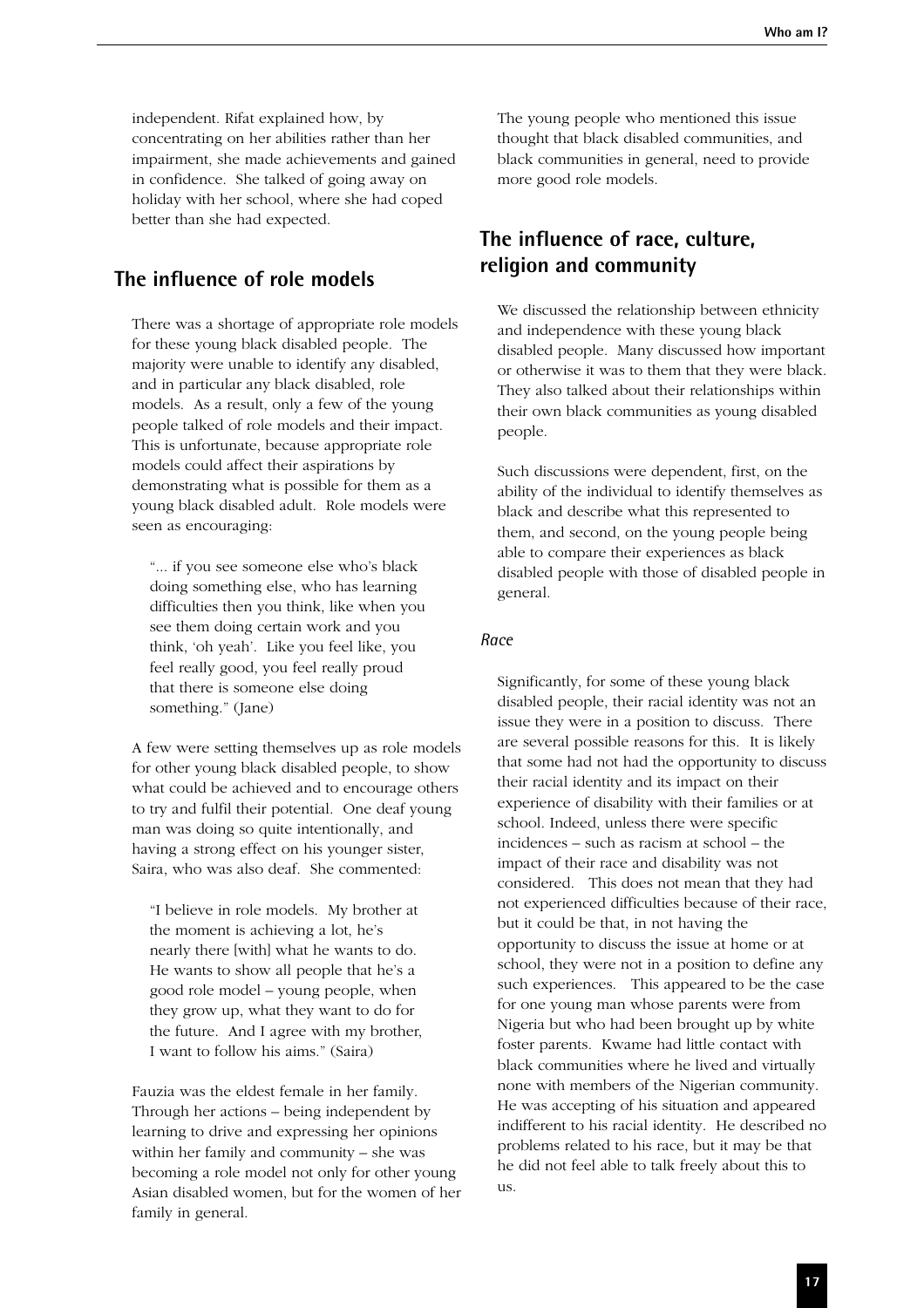It may also be that race was not as important to these young people as their disability, or simply that it was not an issue for them since they had no direct experience of racism. On two occasions, parents present at the interview indicated that the young person had no awareness of race. Yet the young people in question were able to indicate differences in the race of the people who attended their day centres. Several young people mentioned race in relation to the day centres they attended, where, in many cases, they were the only black person.

Those who did talk about being black had strong clear views:

"It's really important. 'Cos I'm black and I'm proud of who I am and I wouldn't let anyone else try to put me down. People can criticise at me but I wouldn't take notice of it. I would I just block it out of my head and just carry on, just think, 'Yeah, I can do this, I'm confident enough, I'm gonna do this'. And just really have that attitude really and, like, feeling good about, like, if you see someone else who's black doing something else, who has learning difficulties then you think ... you feel really good, you feel really proud that there is someone else doing something else. But you see [...] people who are black and with learning difficulties [...] with other people who ain't, they've got a bad attitude towards them. They don't wanna know." (Jane)

#### *Culture*

Others were more aware of the 'norms' of their particular culture and the effect these had on them as young disabled people wanting independence. For those young people who were deaf or hard of hearing, culture was a particular issue. Many deaf young people spoke of the difficulty in understanding their culture and in many cases, reconciling the differences between the culture of their English residential schools for deaf children and their own cultural identity.

Communication was a major issue for deaf Asian young people, living in families where some family members might speak in Urdu, Punjabi or

Bengali, but they themselves used BSL or Sign Supported English. Several could only communicate effectively in English. Roma is a 20-year-old deaf woman currently at college. Her response illustrated this difficulty:

"I mean it's very different I [can communicate] with English children and their parents because they've got the same language, but with the Asian language it's difficult, because if parents speak Punjabi or Urdu then we've also got the additional problem. So it's very difficult because, I mean, children go to school and their main language is English but then when they get home it's different." (Roma)

For some of these young people, this lack of communication bought a new isolation and sense of being different from other members of their families. Jasbir talked about not communicating with his family when he came home from residential college:

"I don't understand what my family are saying  $- I$ , I try to lip read them but it's like they can't be bothered with me really." (Jasbir)

Reconciling these two worlds – English and Asian – proved particularly difficult when it came to asserting their independence. Some of the deaf young people, especially Asian women, spoke of adjusting to family life after school: coping, for example, with restrictions on visiting or with the activities they were allowed to do, and their parents' expectations as to how they should behave. One young woman talked of

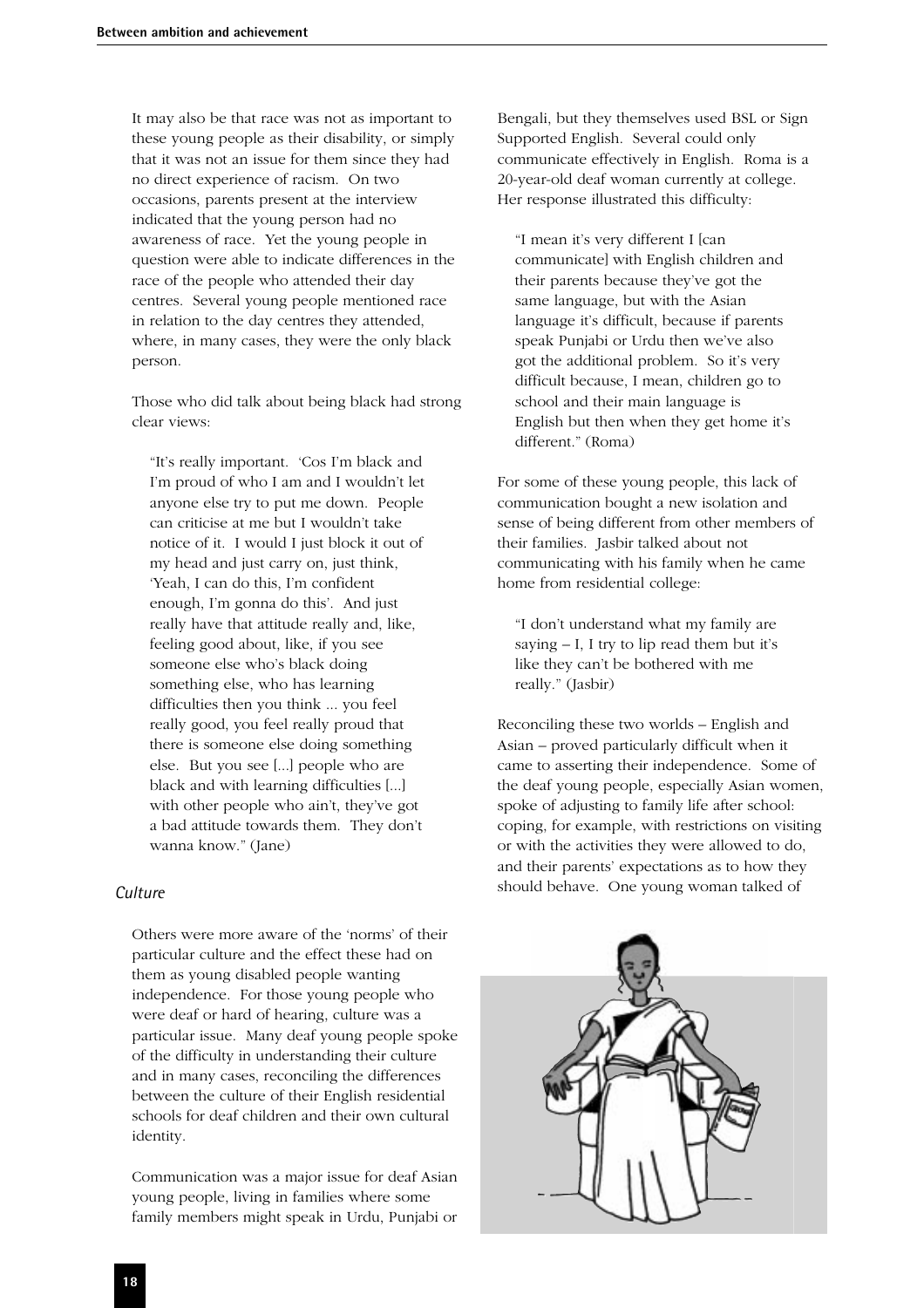how she felt she was English at school but did not understand her Asian culture due to the language barrier.

It was evident that a strong cultural identity existed among these young black disabled people. However, the extent to which their culture affected their aspirations for independence depended very much on the relationship between individual young people and their families.

#### *Religion*

A small number talked about religion. Several young people regularly practised a religion: some attended the mosque, others were members of a Christian youth club and Bible study classes. Others wanted to maintain their religious practices but found that their impairments created practical obstacles to doing so. Learning the Koran was difficult for deaf young people because of the language barrier, while others found places of worship inaccessible to them as disabled people.

"I've haven't had much contact with the mosque [...] recently because I'm not able to go to mosque and ... I find it too hard to reach, to the mosque for the ... with me it ... may need help. You're supposed to be always clean when you're going into a mosque, and I'll have to take my clappers [callipers] off and [...] I can't really [as] there aren't any other shoes – I'm not able to walk in any other shoes." (Imtiaaz)

Access to shared religious practice is an issue for these young black disabled people, particularly where religion is a main part of their cultural identity. It is the opinion of these young people, that the onus is on their own black communities to take active steps to enable black disabled people to take an active part in their religious community.

#### *Relationships with their communities*

There were varied views about the relationship between black disabled people and the black communities. Generally, the young people felt that black communities were supportive of their disabled people, but that most needed to

address their attitude to, and understanding of, disability.

A number of the young Asians held strongly critical views of their communities. They described a lack of awareness and acceptance in their communities which they put down to lack of information. They suggested that this also affected the understanding of disability by black communities. Several of the young people held views on how best to overcome the difficulties their communities experienced with disability.

"There's not enough deaf Asian role models. That's the real problem. There's obviously a language barrier. They've got no deaf awareness. There's an attitude. And there are other problems as well. I mean there's no actual organisation specifically for deaf Asian minorities." (Yousuf, a 22-year-old deaf Asian man)

"I think there should be  $a - I$  don't think there is, but I think there should be – somewhere where, like, Asians can go, and, you know, talk about, you know ... discussing what their problems were." (Riaz)

#### **The impact of gender**

Several of the young people addressed the issue of gender and how this related to their experience of disability and independence. Religion in particular, while it influenced the expectations of young men, had a far stronger influence on those of young women. Of the Asian women we spoke to, the majority described the effect of their gender and in some cases the added restrictions this caused in their lives. Many women spoke of the difficulty of visiting friends. They also had difficulty in going to clubs or groups for disabled people: many were not for women only, or their meeting times and places were seen as inappropriate – for example, a deaf Asian club held in the evening in a centre with a bar, which is not an appropriate environment for a young Asian deaf woman on her own.

Fauzia spoke of the multiple repressions she faced by reason of her impairment, her gender and her culture: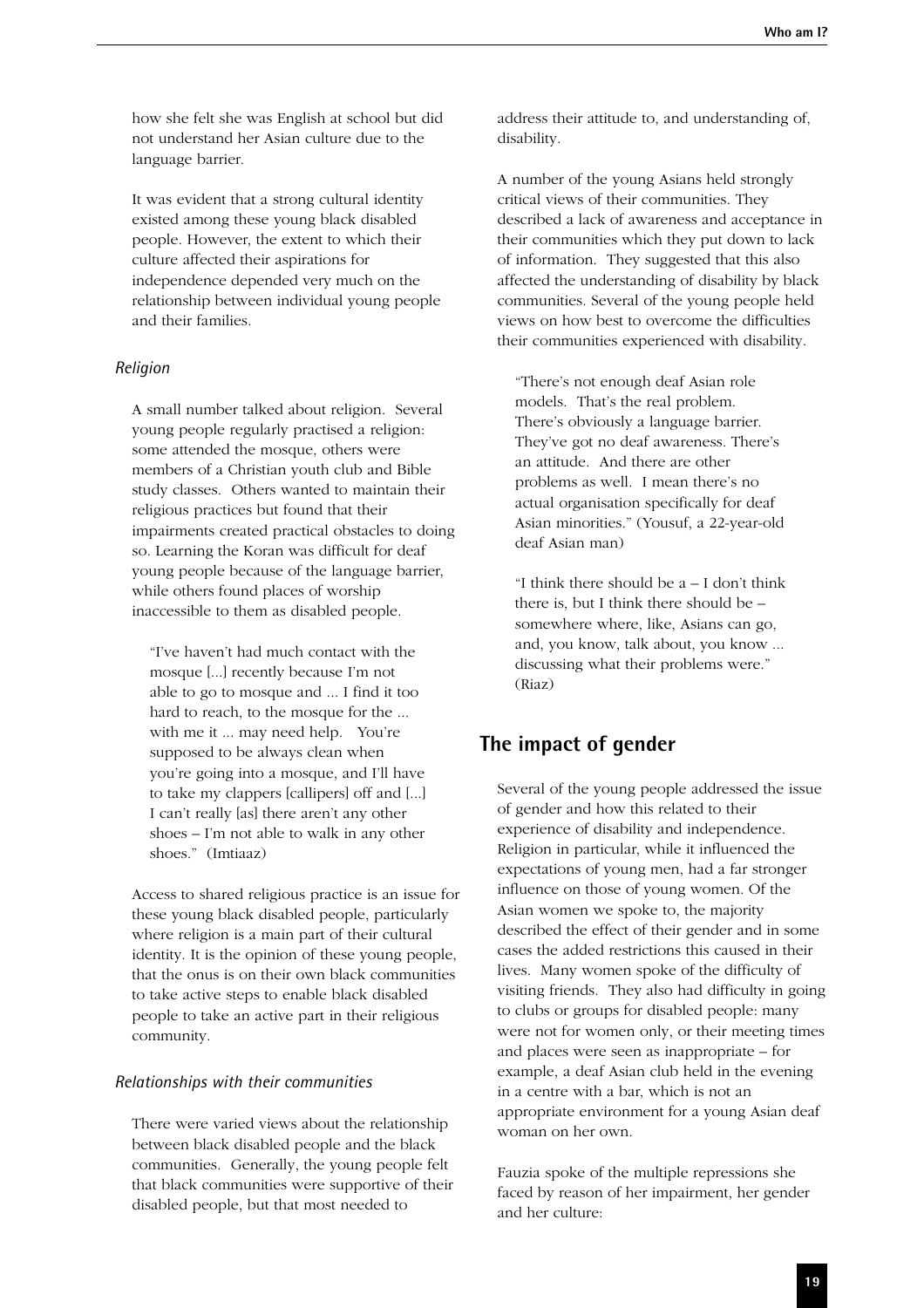"Basically, it is because I'm disabled, but more I think 'cos I'm a girl, an Asian girl – mainly 'cos I'm a Pakistani girl – it causes that much problem." (Fauzia)

Another young Asian deaf woman, Fatima, who currently held a part-time job and was studying for a degree, spoke along similar lines:

"... because I'm a woman and I'm Asian and I'm deaf, I ... you know, I feel I'm limited and it's difficult. For example, in the Asian community women are not allowed to go out at night so that's been a real problem for me. I feel that there's a lot of discrimination. I'm ... I'm, trying to think of an example. A lot of people think that I can't do a job because I'm deaf so I get discriminated against on all three counts." (Fatima)

Cultural expectations were seen to affect how young Asian disabled women might realise any aspirations or ambitions they might have. While young Asian disabled men very often pursued further education, this was rarely the case with the young Asian disabled women. Some Asian men were equally aware of this discrepancy. Riaz, described the difference between the experiences of young men and young women:

"I think because the father would have more control over her. With a lad I think it's different because, you know, you've got free rein really. With a girl I think you know, she wouldn't be allowed to do half the things a lad would do." (Riaz)

In many ways the experience of young Asian disabled women is no different from that of their non-disabled counterparts. For several of these young disabled women, however, the relationship with their family had a profound effect on the efforts to attain the most basic independence and realise their ambitions (see Chapter 4).

Of the six African–Caribbean and three African young disabled women, gender did not appear to be an issue with regard to their attaining independence.

#### **Summary**

Essentially, the young people in this study described a number of factors which influenced their perceptions of themselves and their experiences of independence. Confidence and personal determination were particular factors in helping a number of them to feel positive about themselves and their capabilities as young black disabled people. Role models played an affective part in encouraging some to develop and pursue independent lives. While they did not say much about the impact of their racial identity, their cultural identity was of significant importance to them. For Asian women in particular, it was important in defining the degree of independence they might attain. It is unfortunate that, given the small number of African and African–Caribbean young women, we could not make valid comparisons.

The young people interviewed show the interaction between their own perception of who they are and how families and communities respond to them. While the young people suggested that families and communities can be supportive they also highlighted a degree of ignorance. This evidence suggests that part of the agenda for future action must be how to change the attitudes in families and communities as this appears to be an essential part of support for young black disabled people's independence.

For black communities, there are a number of issues that these young black disabled people felt need to be addressed in terms of developing an understanding of disability and providing support to enable young disabled people to live independently within their communities.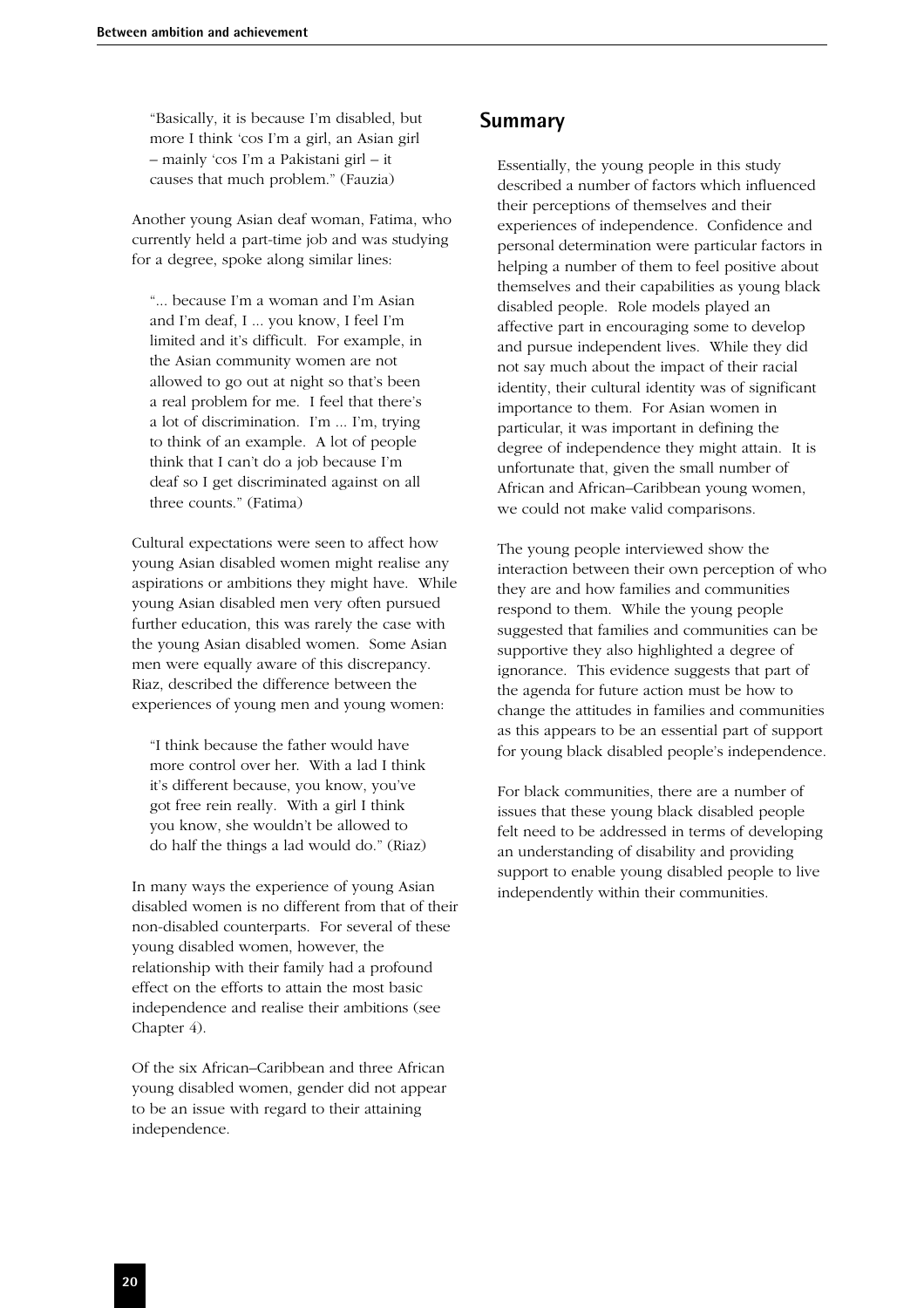# **Ambitions**

The majority of these young black disabled people had clear ambitions and ideas about their future. For some, factors such as family would affect the realisation of their ambitions, but most felt that they would achieve them. They talked about further education, getting work, a different life-style and providing a service to others. This chapter considers their views on achieving these ambitions, obstacles that would affect their plans and the extent to which these ambitions include moving towards independence.

# **Further education**

Education was seen by many as the key that would enable them to achieve their ambitions, especially in terms of future careers. The younger ones (those aged between 16 and 19 years old) realised the need to obtain better qualifications or specific qualifications for their future employment.

"Well, like I said, I want to do this either modern apprenticeship or do this GNVQ advanced. If I end up doing the GNVQ Advanced I'll probably go to uni, or set up my own business." (Riaz)

"After doing this course I'm hoping to go on to training. And after my training I'm hoping to get a job in a clothing shop or something – retail working. And hopefully, hopefully about [...] five or ten years time be self-employed." (Rifat)

Both these young people were still in Sixth Form (Year 12/13) at school and were a sharp contrast to some others in their age group who had not thought about their future. One young man with learning difficulties who was at college did not



see himself achieving much apart from working in a warehouse.

Obtaining higher education qualifications was an aspiration for several but many saw their impairment as a barrier to this. For some this was the result of not having the correct information on what support they could expect while studying. The extent to which they saw further education as part of their future life strategy also depended on their previous experiences of compulsory education and the contribution it had made to increase their independence.

A number saw their impairments as an obstacle to their ambitions. Hosni wanted to work in the catering business, and recognised the need for further study. She explained, however, that this would be difficult because:

"... my writing is not that good; you got to write and you have to do all different things like that." (Hosni)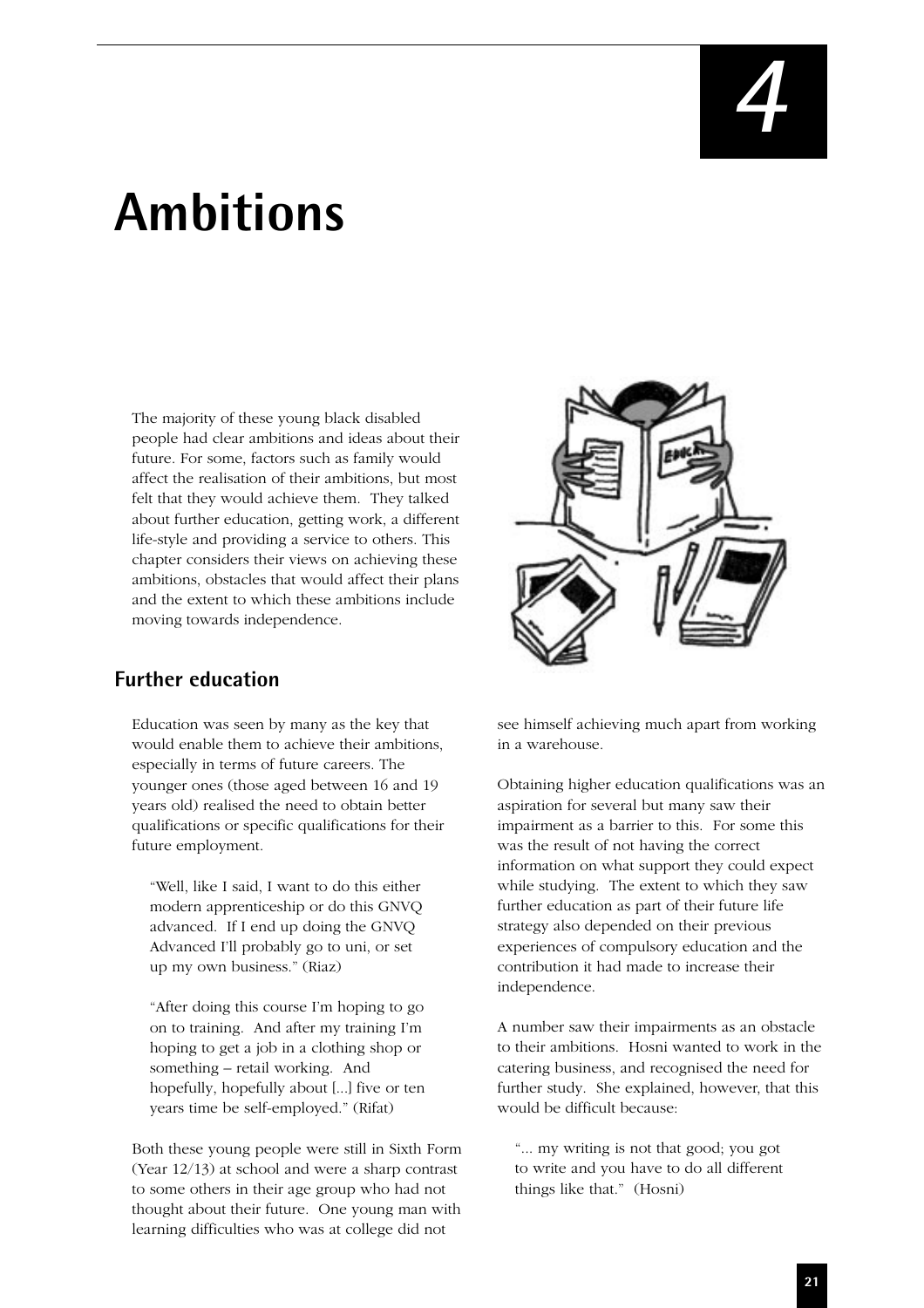For several of the young people further education was associated with attaining greater independence: **TOBCENTRE** being away at college or university and having more control over their daily lives. One young deaf woman saw going to university as enabling her to live independently from her family.

# **Getting a job**

For most of these young people, future ambitions revolved around work. Those with such ambitions

held clear ideas about what they wanted to do and how they could achieve it.

However, for several, in particular those aged 20 and above, getting a job was seen as problematic, and it is here that racism was seen to be an issue. These young black disabled people acknowledged that they were restricted in achieving their ambitions and several talked about the disadvantage of being both disabled and black. Paul, described how prejudice could affect his chances of getting work:

"I think it's gonna be difficult. I'm not sure. Being deaf and black will make it difficult, so I'm not certain about it. But I would like a job, you know, I don't want a job cleaning or, you know, rubbish removal, I would like a good job. Perhaps at college or something like that." (Paul)

When asked specifically how being black might affect his chances, he responded:

"Because white people ... there are mostly white people, and just having one black person, and deaf as well, um ... is gonna make it really difficult I think." (Paul)

Aware of the role racism might play in undermining her future, Saira aims to challenge stereotypes by achieving her ambitions to be a minority representative in a particular trade:

"I want to be a famous Asian fashion designer for deaf Asian people. There's one famous deaf white designer, but they're white ... there's no Asian, no Asian designer. Some black, but not deaf Asian. It makes me angry sometimes." (Saira)

Through achieving this ambition Saira sees herself as doing what she wants to do, and also being able to educate the wider Asian community about deafness and deaf people's capabilities.

A few of these young people do not foresee difficulty in getting work. One young man with learning difficulties currently attending a vocational course at college did not view his impairment as an obstacle. Tariq wanted to get a job as a mechanic. When asked whether his difficulties with spelling would be a problem at work, he responded:

"No, all I got to do is speak to them and ask them to spell something." (Tariq)

Similarly, another young deaf man at residential college, discussing job interviews, explained that he would write the answers to the questions the interview panel would ask him. He did not see his being deaf as a difficulty for prospective employers.

The views of these two young men could be attributed to their youth and their lack of experience in trying to obtain a job. In the main, most of these young people saw their impairment as the main obstacle to finding work, since employers were seen as not welcoming to disabled people. Several young people intended to run their own business. For one young male wheelchair user, this was the only way he could see to avoid the prejudice of potential employers.

The type of work the young people saw for themselves varied. There were a number who planned to pursue skilled jobs, such as engineering, information technology or the building trade, nursery teaching, professional athletics, support work for deaf children and catering. However, a majority, particularly those who were over 20 years of age, were more inclined to talk about unskilled, low-status work in industry. There was a connection here between what they felt teachers and others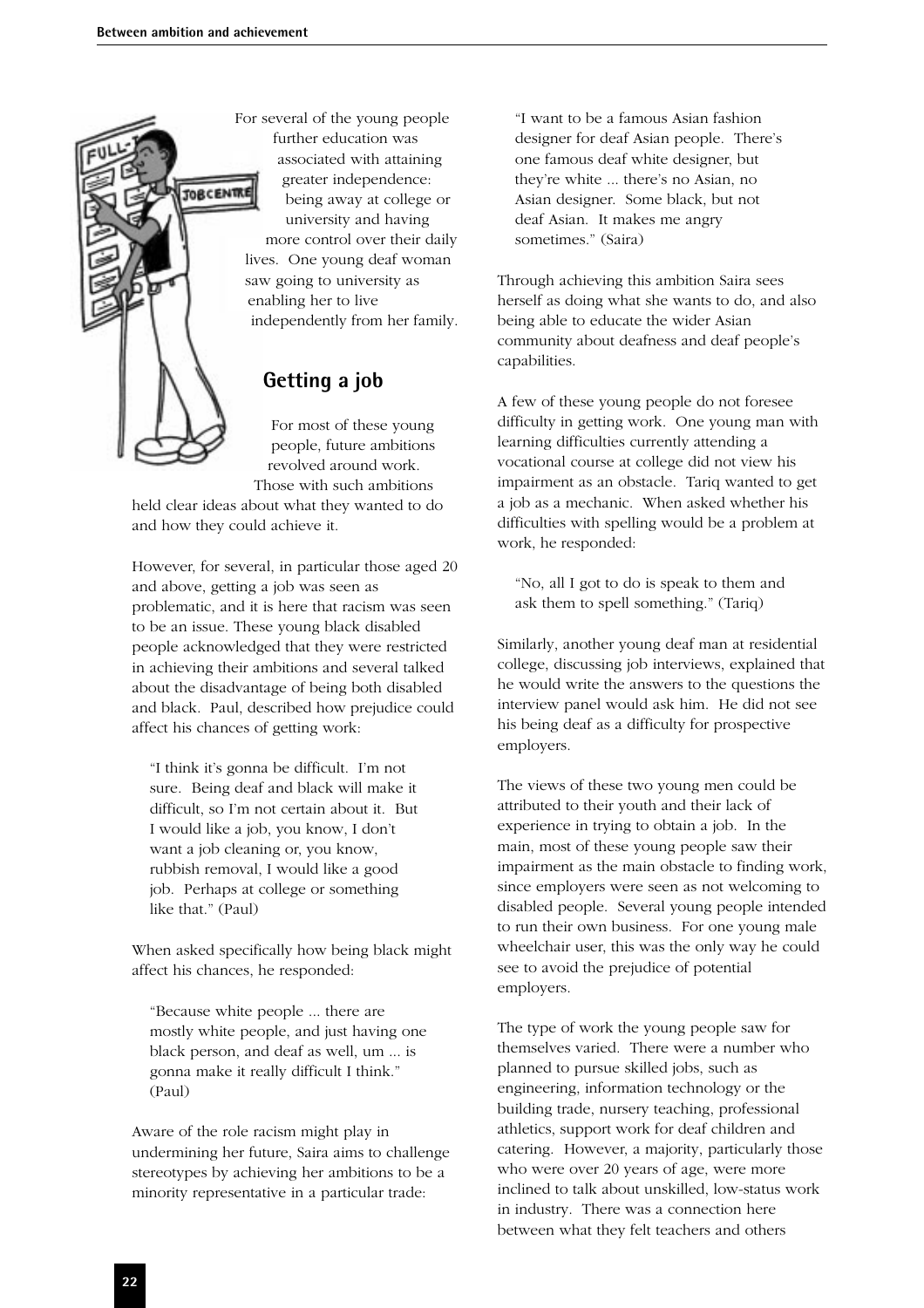thought they were 'fit' for and the type of work experience they had undertaken while at school (working in factories, farms, shops, supermarkets) and on youth training schemes. While it is not clear whether other young nondisabled people had been given opportunities denied to these young people, their experiences seemed to have given them a strong sense of having only limited opportunities available to them.

# **A change of life-style**

For some of the young people the future and their career ambitions were entwined with expectations of a different life-style. A number talked about different living arrangements which would enable them to be independent. For some this was living away from their family but with some support, be it sharing a home with friends, having help from a personal assistant or living on their own.

It was not always clear how the young people would achieve this since few of them knew how to get social housing or what other types of support they could obtain. Many young people had no regular contact with social services departments or other professional agencies. Pinky felt that changing her life-style by emigrating to another country would enable her to be fully independent. Not only did she see it as necessary to move away from her mother to achieve independence, but the support and facilities she had seen in America would enable her to have a better quality of life than she was currently experiencing in England.

For a number of the men and women alike, marriage was part of their immediate future. Asian young women tended to see their future plans in terms of marriage, very much dependent on their families' expectations and plans for them.

"... and one day if my parents introduce a man, I don't know, I'll judge for myself, but if my parents force me I'll leave. I want to organise my life, see to my life first. But hopefully ... my dream is to travel and meet the right man and if I save money I'd pay for it myself – nothing to do with my parents. I think that's fair you know." (Jasvinder)

While Dillip's remarks are typical of those young men whose future aspirations included a family:

"At [the] moment to look for job and that, and during the future I'd move out and that, get a bird [sic] and that, settle down, and that's about it." (Dillip)

# **Helping other disabled people**

We have already seen how some of these young black disabled people hope to become role models and motivate others in similar positions (Chapter 2). Most referred to a lack of information about social care support outside the family, about the things to do and places to go to in each area, and specifically informal support for young black disabled people. Some had ambitions to provide information to others in their position. They aimed to inspire other young black disabled people to lead active lives in society.

Some hoped to address the needs of disabled people within the black communities. Tubassam described her hopes of establishing a group for Asian disabled women and encouraging them to be more active outside their homes:

"Hopes. Well I hope that really others would be able to do what I have been able to do as well because it's great you know. You don't want to be stuck at home you know, like I was, because you really ... you lose contact with everyone, you're just in your environment, you know home environment and er ... it's good to get out – I think people should get out and express their views as well." (Tubassam)

# **Becoming independent**

For many of the young people, achieving their ambitions was seen as a positive aspect of independence. Those who wished to change where they lived felt that removing the wellmeaning, but in some ways inhibiting, family support would enable them to do more for themselves. Many said that their parents were over-protective of them, and did not see them as adults: two young women described their parents as treating them like 'a baby' or 'a little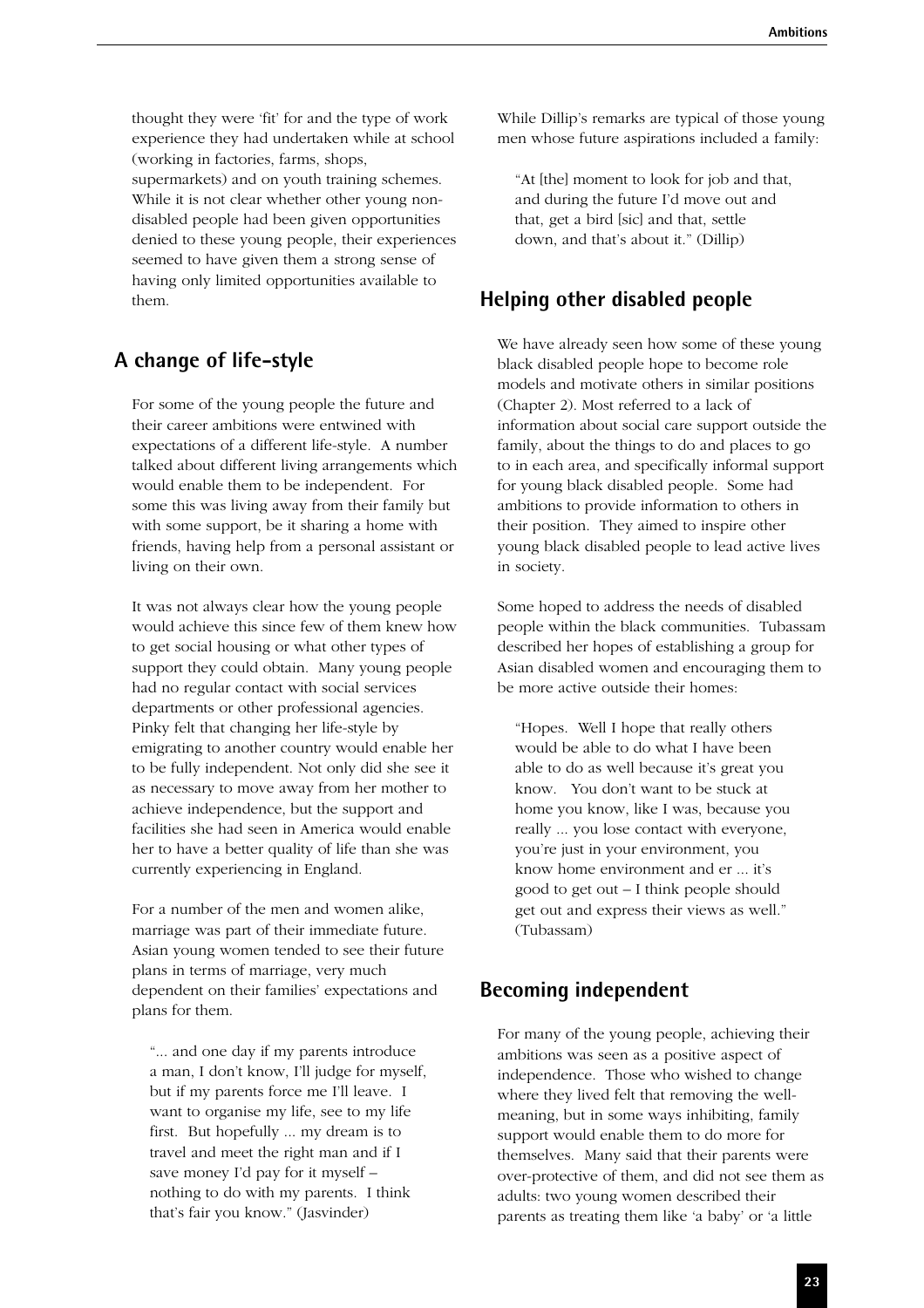girl'. Many stated that their parents did not accept their transition to adulthood and their growing need for independence.

Several saw getting a job or undertaking further education as helping them to attain independence. Realising their ambitions would be a personal achievement, and would encourage others to see them as able to cope and be self-reliant.

#### **Summary**

Many of these young black disabled people had clear plans for their future. A future involving work, further education, changing life-styles and – for some – becoming role models for other young black disabled people. A number had

worked out ways of achieving their ambitions and were actively working to put them into practice. However, those who were older could foresee obstacles to their plans – for some, to be young, black and disabled was seen as creating considerable disadvantage in seeking employment. Partly as a result of this, several aspired only to the sort of work they had been encouraged to see as 'fit' for a disabled person.

Some saw education as an important factor in enabling them to achieve their ambitions and, perhaps surprisingly, this was also true of those who had negative experiences in school (see Chapter 5). Importantly, their previous educational experience also influenced the future they saw for themselves as black disabled adults.

# **Profile: Fauzia**

Fauzia is a 25-year-old Asian woman living with her parents and two brothers. She has a physical impairment which prevents her from walking long distances, and sometimes causes her to have blackouts. Her family is from Pakistan but Fauzia was born and brought up in England. She is the eldest of the young women in her family and has a central role: among other things, she sorts things out for other family members, and acts as an interpreter.

She explained why she has this role within the family:

"They know I'll get my point across, I do get my point. But I know both you see, English and Punjabi, so they know I ... they prefer me 'cos I'm outspoken you see, they think that I will get my own way eventually."

She has a close-knit and supportive family:

"I've got a lot of people to turn to really, basically it's a big family, there are a lot of youngsters in the family as well – I think I have a lot of people to turn round to when I'm in difficulty."

A strong influence on her upbringing was her grandfather who encouraged her to do well in such areas as further education. Although very close to her family, she disagreed with their ideas about what she could achieve, and her future plans were very much tied up with their expectation of her:

"Yeah, I were thinking, I wanna do ... get a nice job, you know, what I would like, and [...] live on my own with my friends and outgoing with my friends, but they've [her parents] got other plans I think – they never mention them to me."

As an Asian disabled woman she talked of the difficulties she encountered because of cultural expectations and opportunities. Being a confident and assertive young woman, however, some of the issues she mentioned did not trouble her.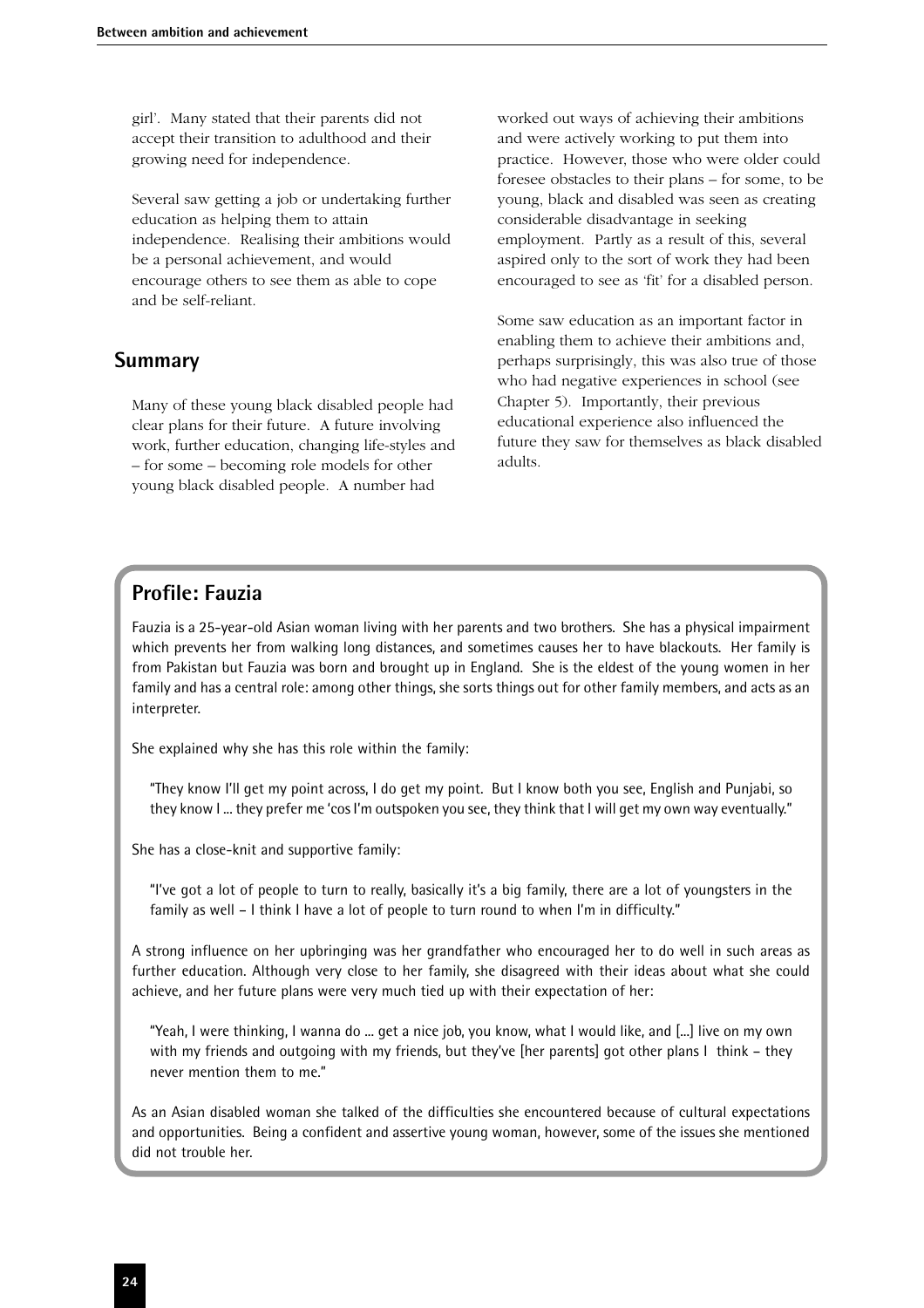Her experience of mainstream school was a positive one in some ways.

"... that were good 'cos I used to get involved with able-bodied people as well, and there was the service of having a bus to help pick you up."

As a disabled person, however, she had also experienced difficulties.

"I didn't like the able-bodied school – everybody stares at you. They have to see somebody different and they stare, and I just do not like it. Like I ... I, mostly I am able to hide it, but not a lot of people can tell that I'm disabled, you know, you really can't notice it."

Moving to an integrated school, however, had been beneficial in terms of how she related to non-disabled students and how they related to her.

"I mostly just hung around with my friends who were disabled, but I did know a lot of, you know, ablebodied people there as well. But I think that were better 'cos a lot of able and disabled, like half and half, and they used to go around to see, and then they didn't ... you know, you weren't outcast, you know – if you're like one person, disabled person, I think you get outcast more."

She is currently undertaking a number of self-development and empowerment courses at college.

A number of things have influenced Fauzia's life, facilitating her growing independence. One important achievement was passing her driving test, which has changed her relationship with her family:

"1992 I passed, I think, March 19th – five years I've been driving, five years. That's one of my best moves I think I did – more independence and there's always an element that they always rely on me – I'd have to rely on them – my family especially, rely on me basically and I think that's made them more aware of my problems."

She described how she had felt on her first driving trip alone to town, to obtain her orange badge:

"And the feeling you had inside, you know, it's like, I've achieved something – really good, I really done something – see I can do it."

Her ambitions are to work in teaching, perhaps as a nursery nurse teacher. She also has plans to get married.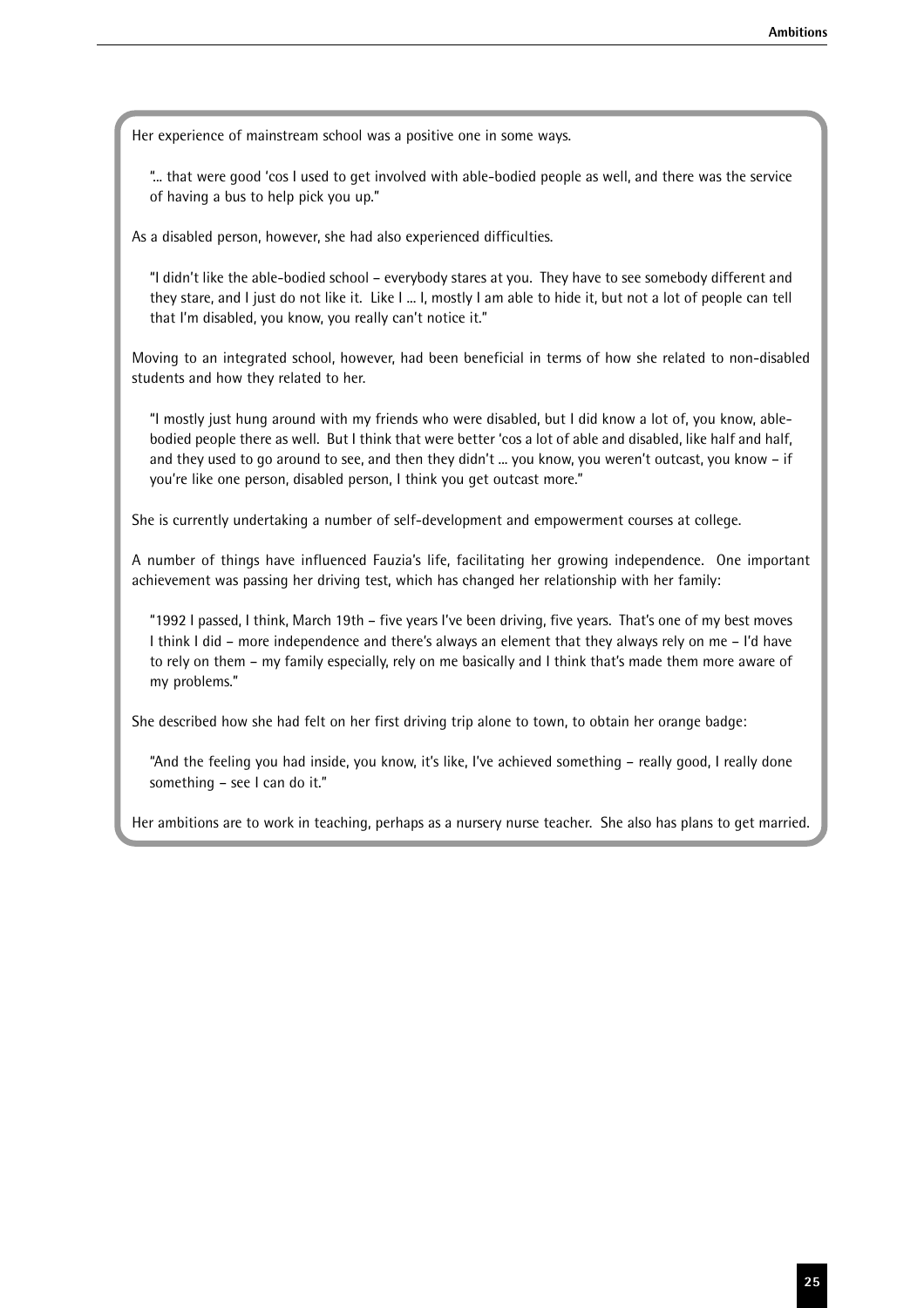*5*

# **Education and independence**

Education had helped to shape the ideas that these young black disabled people had of themselves and what they could achieve. Their own accounts of their education produced a wealth of varied and interesting information. Several factors in their education had influenced their concept of independence and the extent to which they expected to lead an independent adult life. This chapter will consider the type of education they had received; the impact of race; their perception of their education's usefulness; and the opportunities it had provided for developing independence.

### **Type of education**

All of these young people had some experience of special education, mainly of a residential nature. The perceived benefits and disadvantages of special school education varied from one person to another.

Some who became disabled at a very young age and had always attended a special school accepted it. For some, it had been a positive experience to be in an environment where everyone was the same and understood each others' difficulties. Nikhil moved into special education during secondary school. He explained how attending special classes enabled him to cope better with the work:

"The special class, they were quite nice. They understood how ... about my difficulties." (Nikhil)

In asking how he felt about moving into a special class he said:

"As I said, I enjoyed it because the work was much easy, easy work." (Nikhil)

Rifat, had also found special education good for her needs:

"If I had gone into a mainstream school I would have found it hard, like, at first I had to get used to me disability because that was when it started to get worse – at around that age. And I were given support from the school, and my family as well, but school support were good. Like, helped me to build up selfconfidence ... when I were younger I never used to talk to people, like I always kept myself to myself and when I started school I were encouraged to er ... joining in groups and things." (Rifat)

Other young people who became disabled during or just before their secondary education had not been sure what to expect from special education. Some had moved to special schools on the recommendation of their previous schools, but the implications for them in terms of the changes in school life had often not been explained. One young Asian woman with physical impairments, whose condition had been deteriorating towards the end of middle school (Years 5 to 8), moved to a special school, but felt she should not be there as she could walk and was not as disabled as the other students, most of whom used wheelchairs. Another woman with physical impairments talked of being scared when she started her special school because she saw other disabled people.

The controversy over special or integrated education for disabled children and young people is ongoing. The benefits of learning and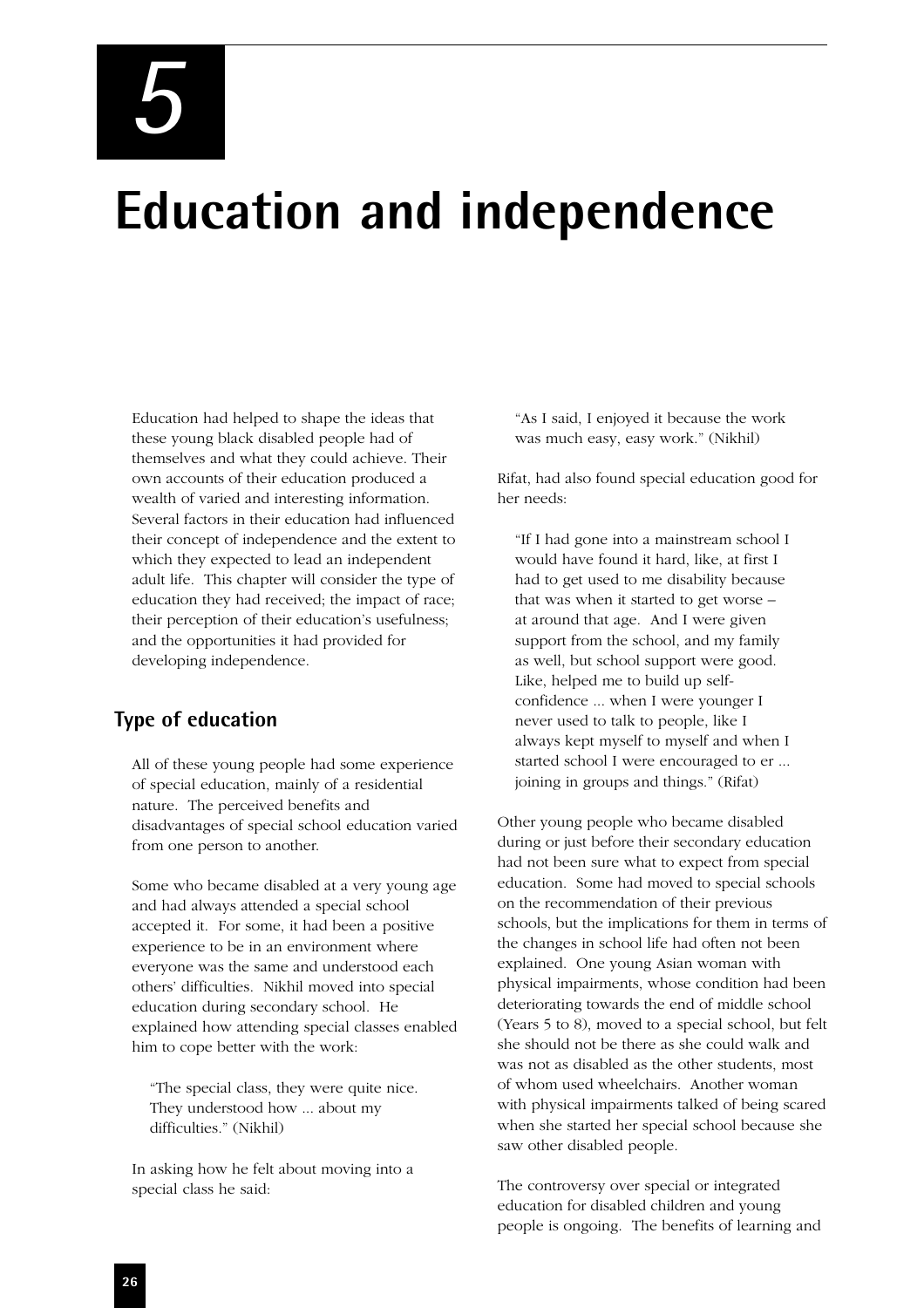instilling a positive self-image in young disabled people, against the development of lower expectations and unrealistic preparation for an independent adult life, has been discussed by others (Flynn, 1989; Hirst and Baldwin, 1992).

The effect of special education on young people's self-esteem and self-image is an important issue. On moving into special education, several of the young people in this study noticed a change in what they saw themselves as capable of achieving. Some found that academic expectations of them were now lower. Those with learning difficulties appreciated that they were able to do the work with adequate support, but at the same time were aware that they were now given different and, according to some, easier work to do. These young people appeared to have a lower self-image in terms of their potential academic achievement and did not see the work they were now doing as helping them to get a job or live independently in the future. Several others were thinking of future work only according to what they had achieved at school and during their work experience.

For some of the young people special education made them feel less independent. One young Asian woman with physical impairments felt that moving to a special school had diminished her independence in that she was no longer able or expected to get her school dinner for herself but had it bought to her, and this made her feel dependent. When she started using her wheelchair she no longer saw herself as independent at all.

On the whole, those young people who attended integrated mainstream schools with facilities for disabled students had positive experiences. Most, however, experienced initial difficulties in adjusting to the change of school and experienced some prejudice from other students. Of the seven young black disabled people who were still attending school, five were at an integrated school, and were experiencing similar difficulties. Mumtaz spoke of the difficulty he found in adjusting from special school to integrated school because of his impairments:

"Like a, like I walk too slow [...] and people walk too fast, and at college they used to push you about. At [special school] no one walked fast there so you

can go fast, same speed as me." (Mumtaz)

One young man was particularly angry about his move to an integrated school and frustrated over his lack of choice in the matter:

| Rajesh:               | "I was frustrated, but then I<br>got used to it, innit. I mean<br>you have to."                                                                                                                          |
|-----------------------|----------------------------------------------------------------------------------------------------------------------------------------------------------------------------------------------------------|
| Interviewer:          | "When you say you're frus-<br>trated, is that because you<br>didn't want to come here?"                                                                                                                  |
| Rajesh:               | "Frustrated that I didn't<br>want to come here and I<br>had no choice in the<br>matter."                                                                                                                 |
| Interviewer: "Right." |                                                                                                                                                                                                          |
| Rajesh:               | "You know, I had the rights,<br>the rights were not there<br>yet – the same rights as<br>other people. I mean like<br>other people they can<br>appeal you know, and they<br>said you can't even appeal." |

Fourteen of the young people were attending college, either mainstream or special colleges for disabled students. They were having positive experiences, and receiving appropriate support and the equipment they required: they were effectively independent. Two of the seven young people at school also attended a mainstream college for part of their course. They found they were treated in a more friendly manner than at school, with less prejudice regarding their impairment. According to Rajesh, "none of them takes the mick" and "the education is much higher". They all felt accepted as independent young people by fellow students and teachers at college.

### **Education and race**

A number, however, had experienced prejudice because of their race. Many were in a minority at special school and this was reflected in their school experience.

Two young women with physical impairments who attended a special school some distance from their home described what it was like for them: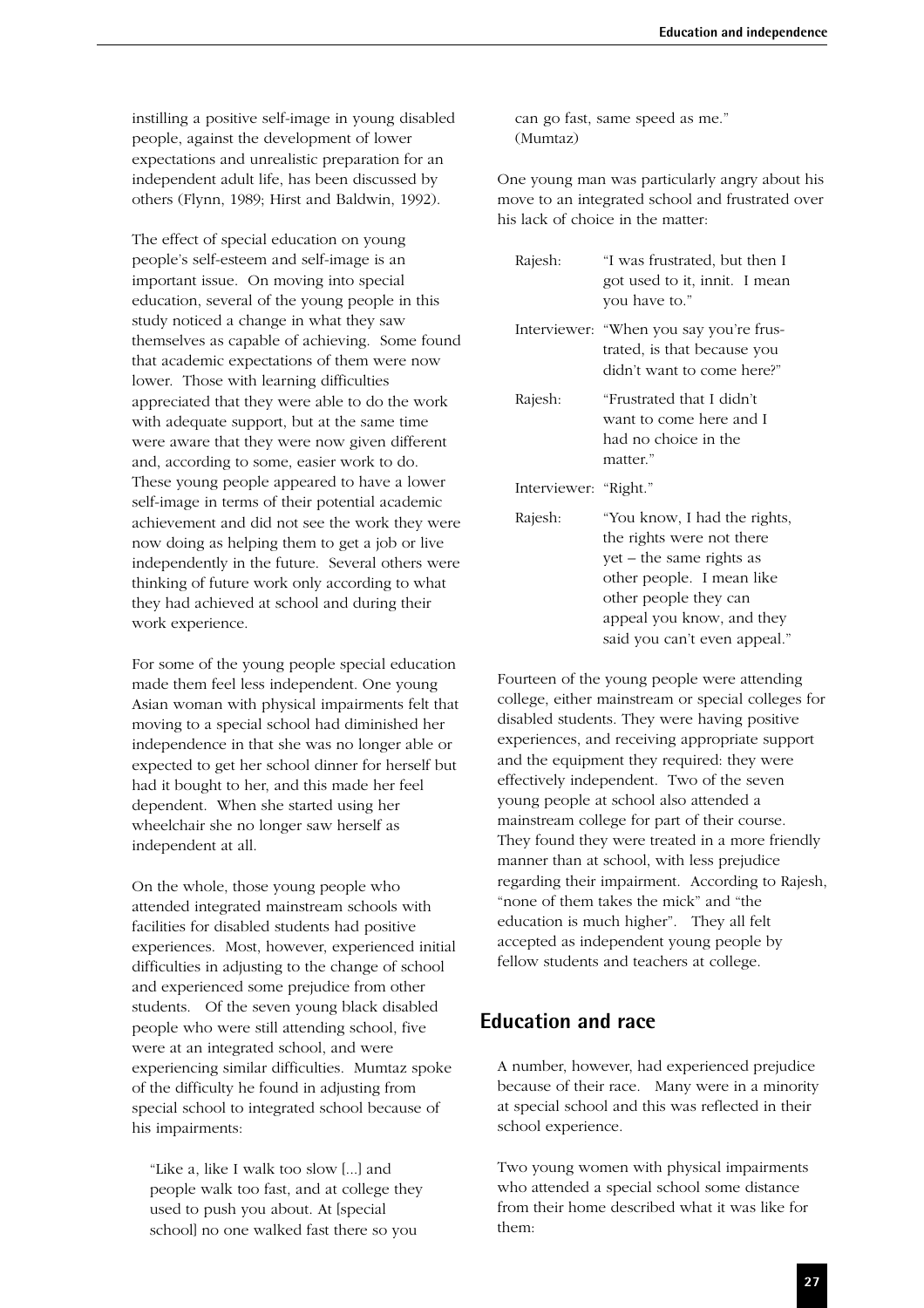

"I felt – well, it was all right after a while, but I think some of the teachers were a bit racist against me because I was the only brown one there. I felt a bit out of place, but it was all right after a while." (Pinky)

"You do feel like, oh why wasn't there, you know, somebody your own age as well and who's Asian, you know. You always see the white people but I used to get on with them as well [...] but you do think but why, where are the Asian people you know, sometimes." (Tubassam)

None of the young people in the study spoke of having any help from teachers in overcoming their exclusion while they were attending predominantly white schools. Troyna and Hatcher (1992) have pointed to the failure of some schools to act because there is an assumption that racist incidents occur more in schools with higher black populations. They suggest, however, that within mainly white schools racism is often more complex and entrenched. A number of reasons why teachers have been reluctant to promote black students' pride in their ethnic and cultural identity in such situations have been suggested. What is clear is that there is a need for developing good relations between all teachers and black pupils (Rejtman, 1998).

While having other black disabled people in school was not an issue for all these young people, those who lived in areas with large black communities often spoke of their need to have other black people around. Fatima saw a racial mix of students as an advantage when she moved from the north of England to a school in London:

"... and it was a good ethnic mix as well, which was really nice, but up North it was all white children. Just very few children of other origins. But er ... [at the] new school the mix was really good, the teachers were much more aware – there were quite a lot of black, white Asian, deaf children. And I really enjoyed myself there – I learnt such a lot more." (Fatima)

Although a number of the young people mentioned difficulties at school, such as bullying, it was not clear whether this was on account of their race or their impairment. Of those who mentioned instances of racism in school, none suggested that it was more of an issue for them than the discrimination they experienced from other students because of their impairment.

# **Students' assessment of education**

When asked about the usefulness of their education, the young people were very critical. Their schooling was seen in the main to have catered for their physical needs but to have failed them academically. Many had gone to a particular school because it was the most accessible and offered the best support for their needs as disabled people. A number, however, had experienced limitations to their academic learning.

#### *Education for deaf young people*

The young deaf people were especially critical of their education as a preparation for living independent adult lives. All eight had attended special schools for the deaf which used a combination of spoken and sign language. For some, the insistence on the use of spoken language (oralism) restricted their use of BSL, which they preferred and found much easier. Irfan, a 17-year-old Asian deaf man, describing his experience at an oral school, spoke of not understanding what the teachers were writing and how the teachers got very angry with him.

Some of these young deaf people suggested that the way they had been taught had limited their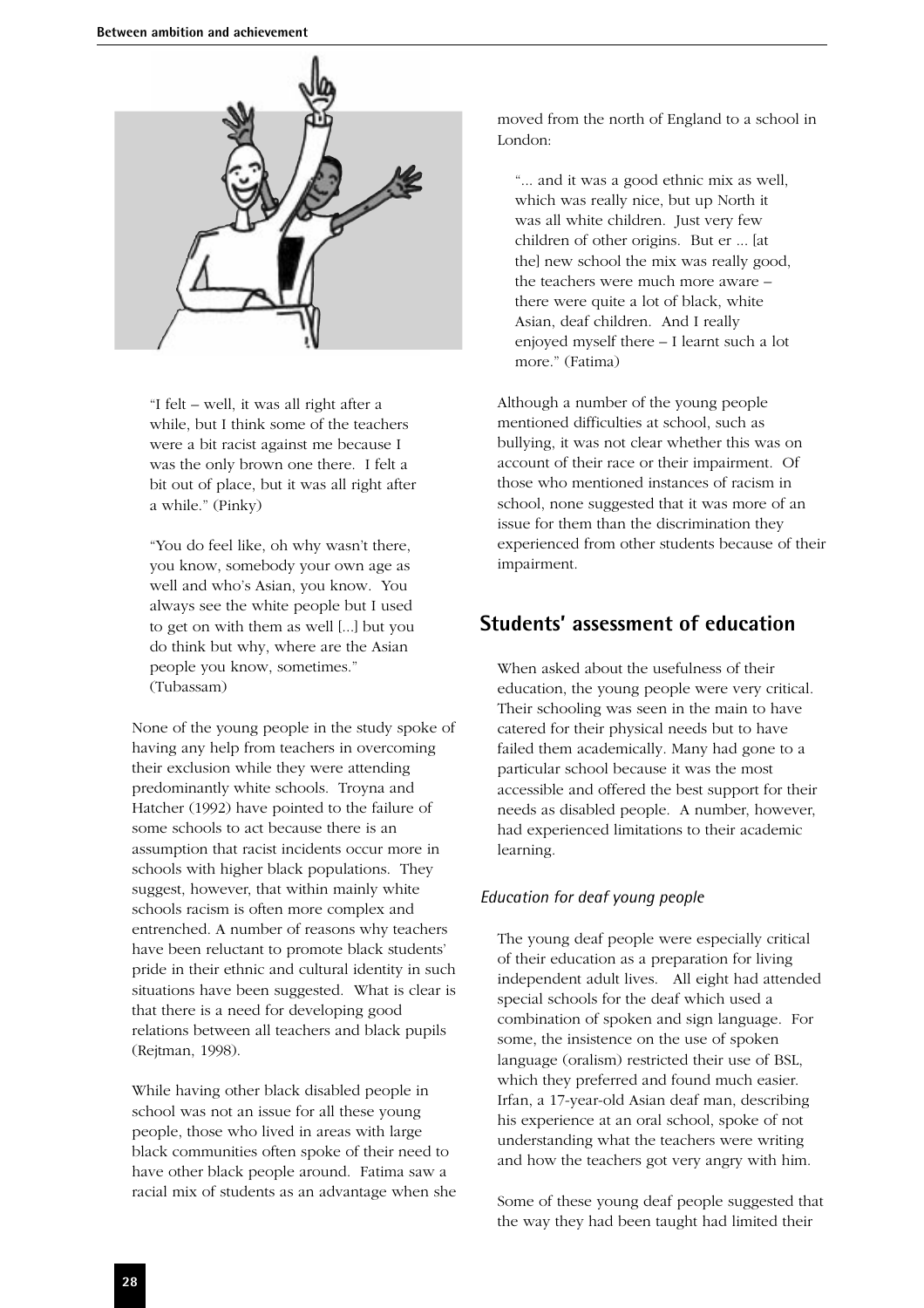academic progress. Many had left school with poor English as they had not understood what they were being taught. This was reflected not only in what ambitions they had, but in the steps some were currently taking to improve their poor educational achievement. One Asian deaf woman was still trying to improve her English at the age of 27. Others talked of insufficient support and the effect this had had on their education. Roma explained the difficulty in taking notes while lip reading or following a BSL interpreter:

"I mean it's very difficult for deaf students to gain information from courses because hearing people can just listen and write, well we can't do that." (Roma)

#### *Supporting independence*

Most of the other young people in the study, however, regarded the support they had received at school to help them cope with their impairment as beneficial and helpful in their personal development and their efforts to become independent. When asked what they had found useful at school:

"I learnt much there. It's helped me a lot to develop my attitude and find out about myself." (Imtiaaz)

"I can do everything mostly myself. All life skills, you know, like we do cooking. Not that I do any meself but, you know, if I had to I could do it. Basic life skills. I can touch type. I can use technology. I could probably wire a plug. I don't know. What else is there...? Moving about – mobility." (Riaz)

#### *Low expectations*

Nevertheless, some of these young people felt that the support they received from school sometimes inhibited their independence. Imtiaaz, who is a wheelchair user, explained how he was treated like a 'kid' by staff always wanting to help him without asking first if he needed any help.

As discussed in Chapter 4, other people's perceptions contribute to disabled people's image of their own abilities and capabilities. Many of these young black disabled people felt that their education had been stunted by teachers' views of them as 'lazy' and 'difficult'. These attitudes towards the young people were not useful and had affected their own perceptions of self-worth and their ability to achieve.

The young people's apparent lack of achievement often reflected a lack of adequate support for them as disabled people. Rajesh, for example, was critical of the group support system in his classes, and was adamant that he was not lazy, as teachers had suggested:

Rajesh: "I say deep down I know what I'm doing even though they can't see it. I mean teachers will tell you that I'm lazy and all that. If they're telling you what they think of Rajesh, they'll tell you he's lazy and all that. And I'm not lazy so – I mean lazy at doing work, putting hard work in."

Interviewer: "Why do you think they have that impression?"

Rajesh: "I can't do ... I can't do fast writing and all that, you know, maybe that's why you know."

> Some young people said that their failure to obtain good qualifications was a reflection of their teachers' low expectations of them. Several felt their schooling had not helped them to develop their full potential. Quite often the work was seen as unchallenging and therefore not equipping them for later life.

"The teachers knew I had poor English there but they didn't support me, they didn't help me to improve that. They really weren't bothered. They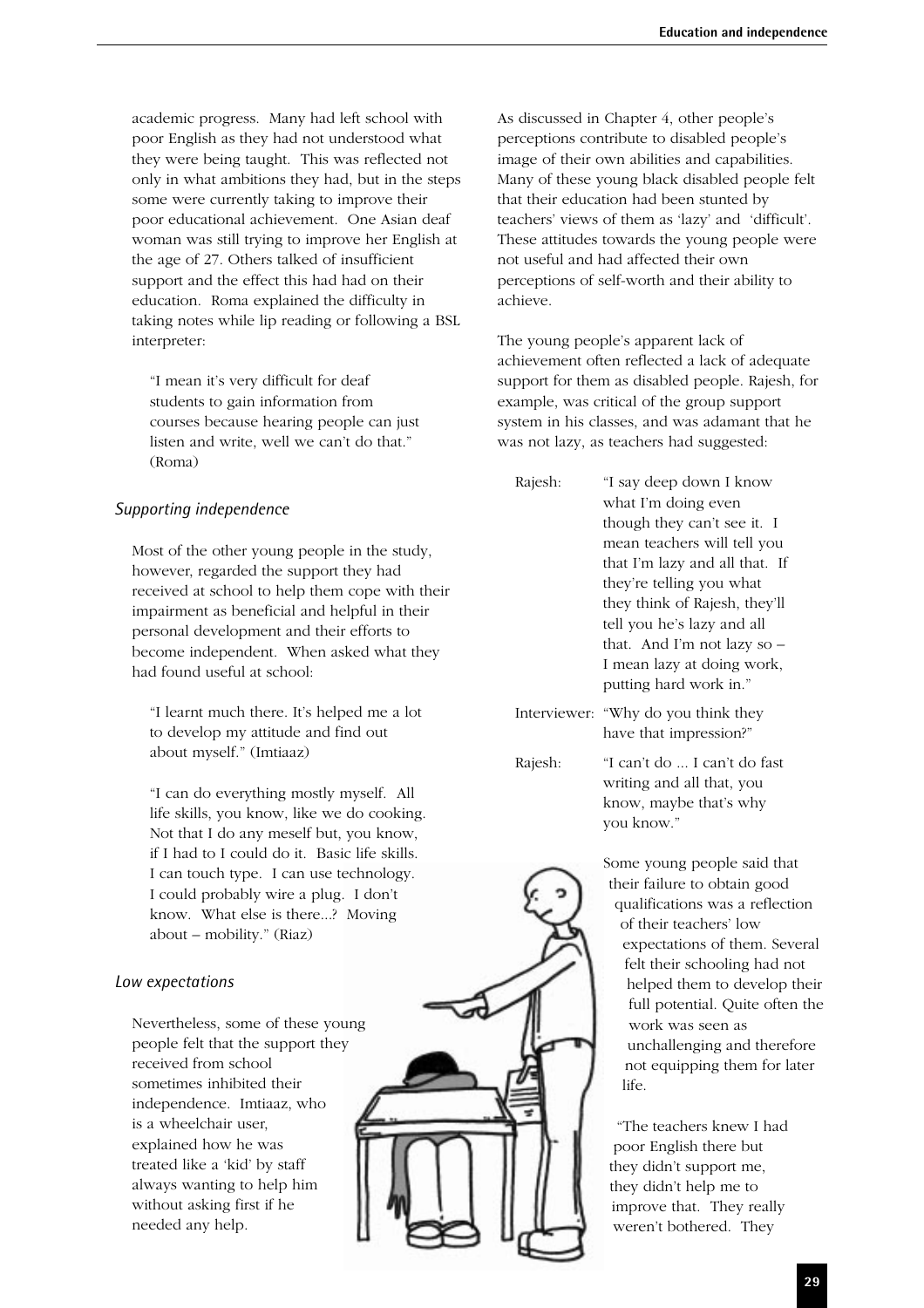sort of focused on the students that were doing well and others were just left to play around and I felt that, you know, my abilities deteriorated when I was there. They didn't really take good care. They didn't help us polish up or improve ourselves." (Fatima)

Another young Asian man who used a wheelchair, and was currently undertaking a degree at university, talked of the lack of motivation while at school and how he had gained his qualifications in spite of the difficulties at school.

Research into the school experiences of young black non-disabled people suggests a similar pattern. The underachievement of black, and particularly African–Caribbean, Bangladeshi and Pakistani children, has been well documented (Klein, 1996; Gore, 1997). Stereotypical assumptions and expectations of young black people have been found to affect and be related to educational achievement (Wright, 1992, cited in German, 1996). Klein (1996) has highlighted how the OFSTED review of educational achievements found racial stereotyping influenced the type and extent of discipline imposed on young black people, compared with that imposed on young white people.

There are distinct similarities between the experiences of the young people in this study and those of young black people in general, and it seems almost certain that their teachers' expectations of them were based in part on their ethnicity.

# **Opportunities for independence**

Although a significant number painted a dismal view of their educational experience and how it prepared them for independence, there were also several who had had positive experiences.

Work experience, participating in group trips and mobility training, were some of the positive opportunities for independence made possible by school for many of these young people. Some of the opportunities not available to them at home were provided at school or college. A young Asian visually impaired man described the last two years at his special school as the most enjoyable of his entire school experience:

|         | Interviewer: "What was it you liked in<br>those two years? What was<br>happening?" |
|---------|------------------------------------------------------------------------------------|
| Sohail: | "That I would be<br>independent."                                                  |
|         | Interviewer: "Right, what were you<br>doing?"                                      |
| Sohail: | "I was shopping for school<br>and doing it myself."                                |

Sohail also talked about the enterprise initiative that he was involved in, buying and selling foods, trophies and other items to make money for school trips.

For some of these young black disabled people the education they received improved their selfimage and enabled them to develop greater independence. One young physically disabled women spoke of the confidence she gained while at school. Going to her special school not only enabled her to come to terms with her impairment, but also helped her to become more independent and realise she could cope with challenges, such as going on holidays, undertaking research for college and work experience.

Many had learnt some life skills which would help them to move on to an independent life after school. These included practical skills which would enable them to look after themselves, such as cooking, shopping and household chores, and skills which would help their personal development, such as preparing for work, budgeting and managing money. Those who went to residential colleges had been to training flats and found this valuable. A young deaf man who attended residential college said that this approach to education gave him greater independence and freedom than he had at home, and enabled him to do what he wanted to do: going out with friends, travelling around town and going to nightclubs.

Although many of these young black disabled people described aspects of their education which they felt was not useful, a number of them had the opportunity to develop their independence while at school. They had learnt some life skills that their educational establishments deemed necessary for independence, although how they saw these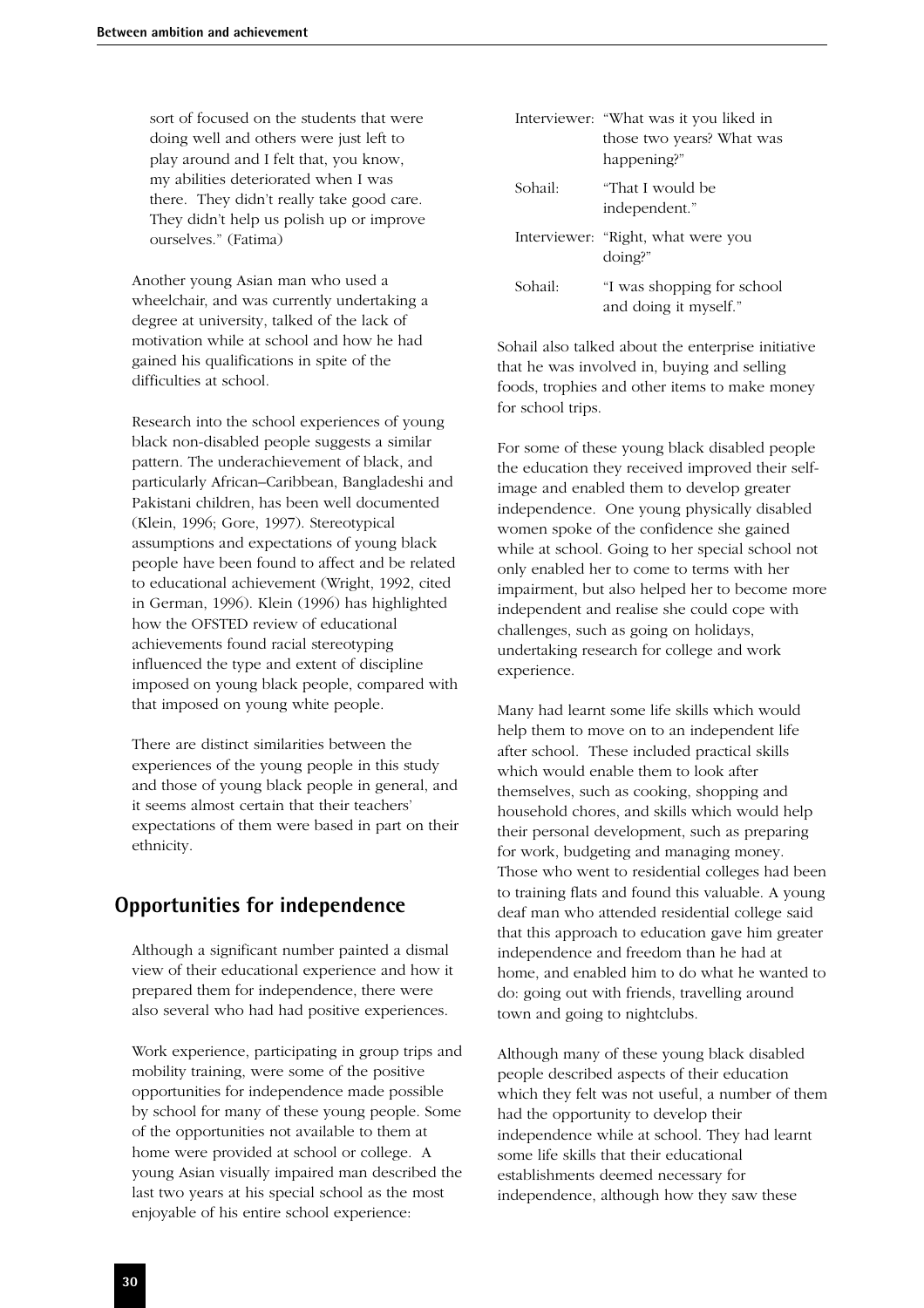developments as contributing to their independence was questionable.

### **Summary**

The young people varied in their estimation of the contribution made by their schooling to their personal development and independence. Teachers' perceptions had influenced their own sense of worth and their educational achievements. Deaf young people in particular were critical of the education they had received and the way it had prepared them for independence and employment. While many of the young people had had opportunities to be independent and develop the skills needed for independent living, others had not.

A number described how racism, and being labelled as 'difficult' or 'lazy', had affected their educational achievements. For some of them, the low expectations of teachers had influenced their ideas about what might be possible for them in the future.

Attending predominantly white schools had created difficulties for a number of them – not only in terms of their ambitions but also their perception of themselves as black disabled people. Some of these young people appeared to have difficulty in their awareness of themselves as black people (see Chapter 3). This is likely to raise some issues for them in terms of their expectations of gaining employment, and being able to fulfil their ambitions.

While in no way dismissing the effect of these factors, the question arises as to how different the negative experiences of these young black disabled people of education are from those of young black people in general.

An important aspect of independence is not just in being able to define it, but in having the opportunity to develop and experience it. We have already looked at some of the concepts of independence endorsed by many of these young people. Independence for them referred to selfreliance, to achieving without any support in doing so. By these criteria, these young black disabled people did not see themselves as independent, even though for some of them independence will always necessarily include an element of support. We have already seen that some of these young people wanted to live on their own, with support, in order to live independently. But the majority, however, saw using support as being dependent.

Education appeared to have given contradictory impressions of independence to them. On the one hand, schools and colleges appeared to foster a particular concept of independence: of self-reliance, making an effort and the development of relevant skills. On the other hand, schools also appeared in many ways to restrict young people's ability to attain and express their independence.

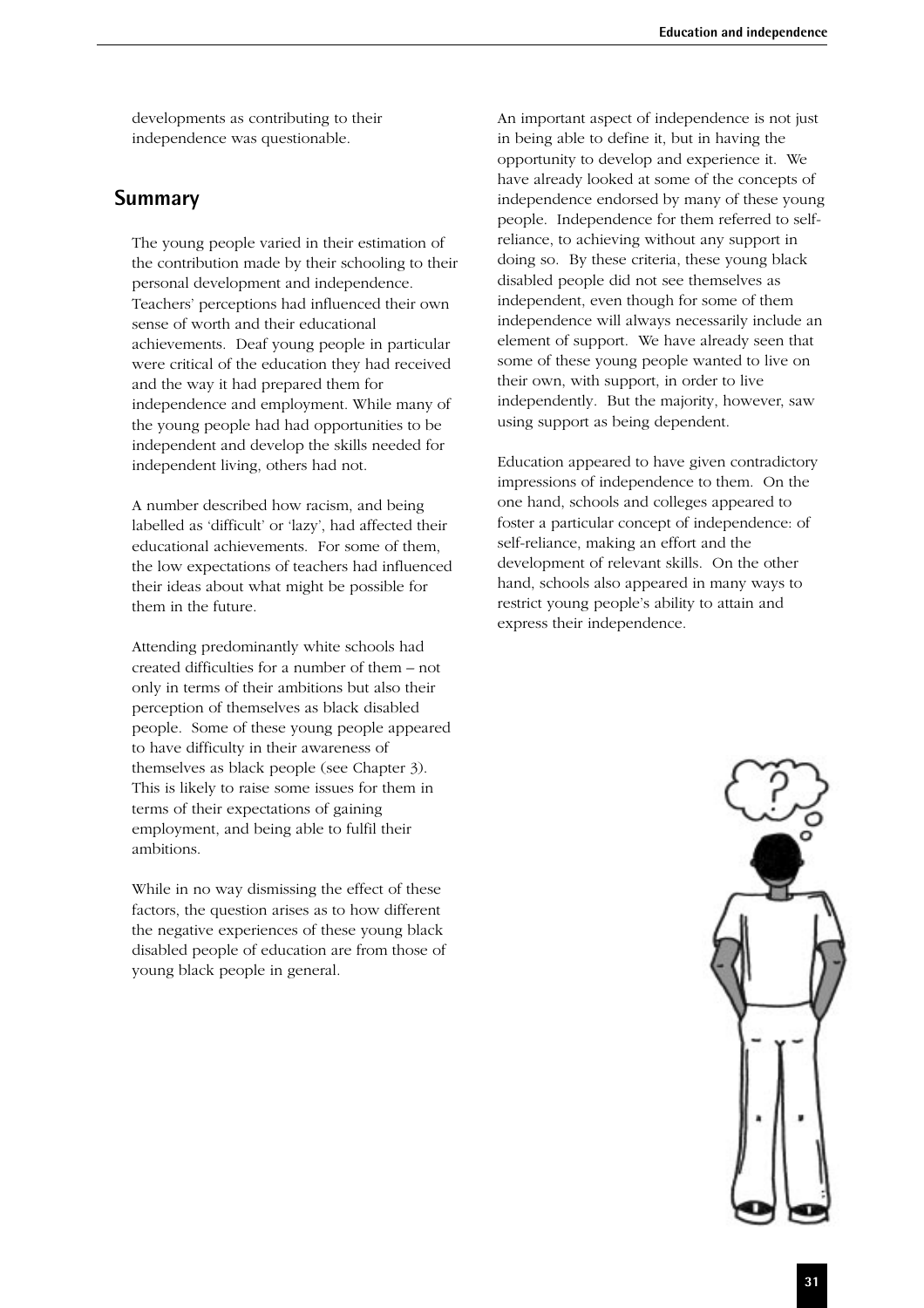# **Profile: Riaz**

Riaz is a 17-year-old visually impaired Asian man. He lives with his parents and is attending the Sixth Form (Year 12/13) at an integrated school, where he studies a GNVQ Business course. He is the youngest of the three sons in the family and both his brothers are living independently in their own accommodation. One brother is partially sighted and the other is blind. Riaz is extremely active both socially and in pursuing outside activities.

His education has been mainly in special schools. From the age of five his sight deteriorated and he attended a school for blind children. Riaz understands what is happening with his sight and explained:

"I stopped wearing my glasses because I didn't like my glasses anyway, and they just slowly went, bit by bit. I didn't get no explanation of what might happen."

School provided continual support and equipped him with many skills which he found useful.

"I can do everything mostly myself. All life skills, you know, like we do cooking. Not that I do any meself but you know, if I had to I could do it. Basic life skills. I can touch type. I can use technology. I could probably wire a plug. I don't know. What else is there...? Moving about – mobility."

Although he mentioned some difficulty with other students relating to him as a blind person, overall, Riaz's education in an integrated environment has been a positive experience.

He is an extremely confident and independent young man, talking often about overcoming challenges, such as the need to move around town on his own: "I saw it as a challenge. I knew I'd need it one day."

He is living a very independent life, which he defined as: "Having the freedom of choice."

His family have been his main influence in developing such independence, although there have been differences between how his mother and his father related to his growing independence:

"I think if it were up to my mum she'd like wrap me up in cotton wool, because it's not really, you know. I get to do what I do – what I want, and my dad he like [gives me] more support."

He has little contact with social services but has a very strong support network of friends and family. Riaz is happy living independently in the family home and talked of how he could do just the same things whether he was living on his own or with his family, for example, making decisions and managing his money.

Riaz has done work experience in a business environment, of which he said:

"I enjoyed it. I got to do all the things which the employees there were doing, so it was good."

His hopes for the future are:

"Well, like I said, I want to do this either modern apprenticeship, or do this GNVQ Advanced. If I end up doing the GNVQ Advanced I'll probably go to uni, or set up my own business."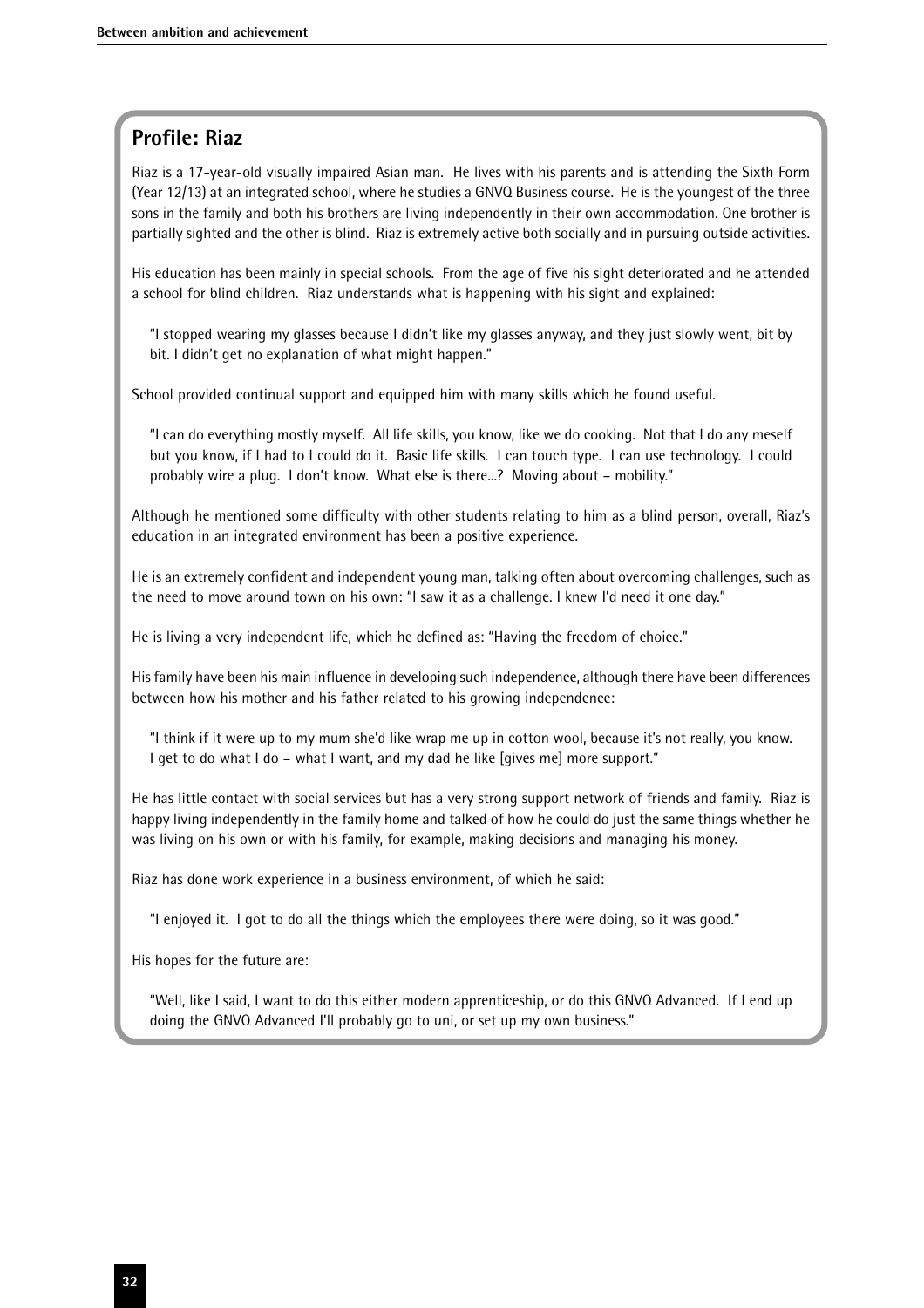# **Work and independence**

As part of independent living, paid work was an aim for many of the young people in our study. Having financial independence was associated with having control, deciding when and how to spend their own money, fulfilling their ambitions or contributing to their everyday family life. This chapter examines young people's attitudes to, and experiences of, work, and the obstacles they saw to obtaining it.

### **Attitudes to work**

There were many reasons for wanting to work. Work could be seen as something which would enhance self-esteem and enable young disabled people to realise their own value. Through work, a person could gain a level of selffulfilment, as well as benefit from meeting other people. Those working could also challenge the stereotype of disabled people not being able to work. Young disabled working people could become role models and offer encouragement to other disabled people. Notably, work was linked to an expectation of self-reliance, of having responsibility – a part of growing up along with getting married and having a family.

Current government figures indicate that disabled people are half as likely to be economically active as non-disabled people. There are 5.3 million people of working age (16 years and above) with work-limiting long-term impairments in the UK (15% of the population) (ONS, 1998). There is no actual indication of the number of people who are capable of working or who want to work.

Almost all the young people in this study wanted to work. They held specific ideas about what they wanted to do, which were most often

influenced by the work experience they had undertaken or stemmed from their own ambitions. The majority clearly indicated their aim to have a skilled job, rather than being channelled into jobs which were seen by others as appropriate for disabled people (see Chapter 4).

Having control over your own money was an important part of being independent which many linked to getting work. While most expected to be able to find work, they could foresee difficulties in doing so.

# **Experience of work**

The majority of the young people had had some experience of work. They had attended Youth Training Schemes (YTS), participated in work experience placements, had been in paid employment including summer jobs, or undertaken voluntary work.

#### *Paid employment*

Those who had been in paid employment were few. Paul had held summer jobs:

"I have had a job – three jobs in the past. One at a West Indian food place and [factory], I was making boxes, it was good wages that, but they were mostly white people there, but I made some friends there. But I've had to give that up because of me college work." (Paul)

Only two of the 44 young people were currently in paid employment. Both were women employed by disability organisations. Fatima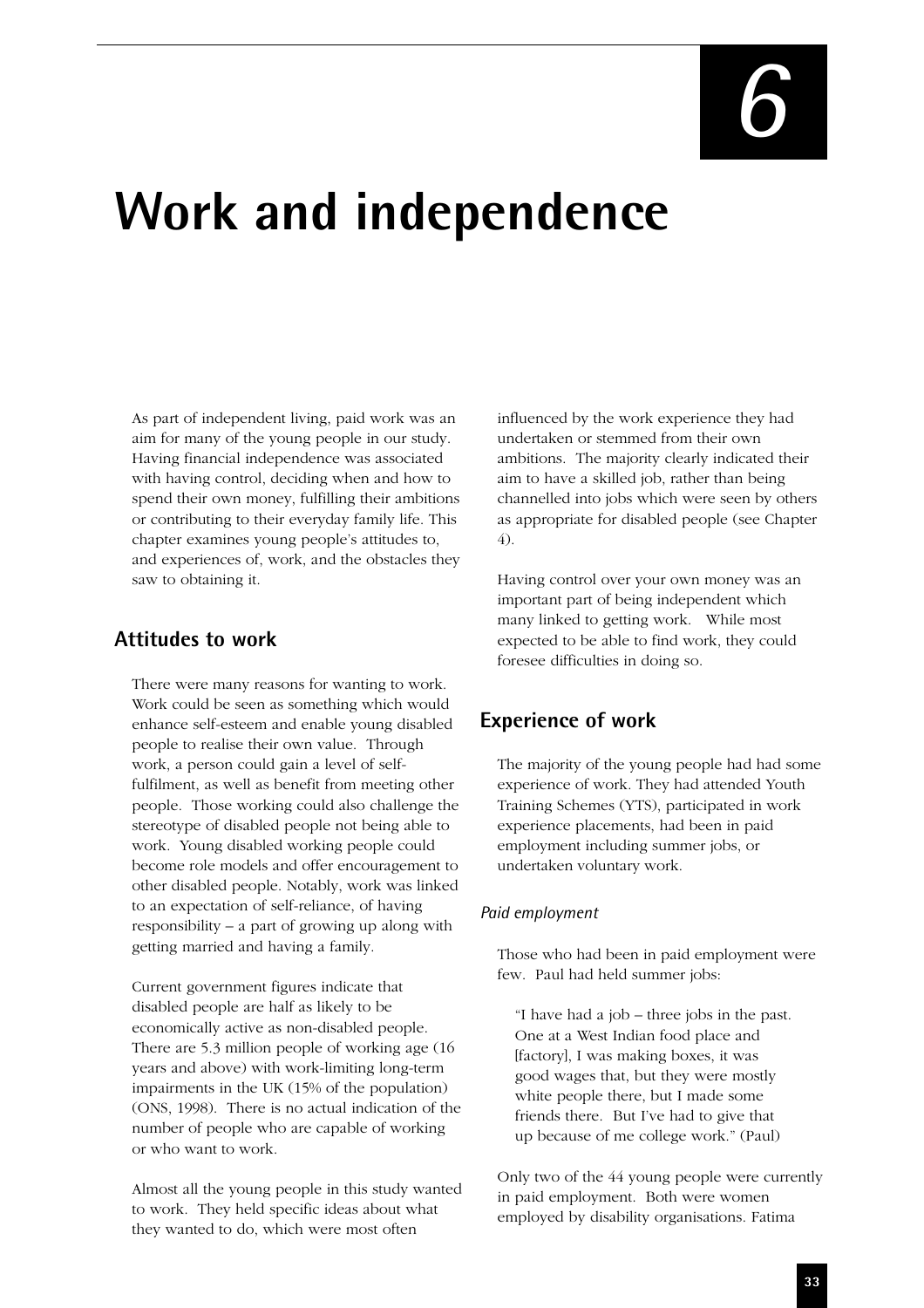worked part time for an Asian Women's Group in an advice/advocacy role. Jane worked part time as a development worker for an organisation for people with learning difficulties. In talking to these two young women, it was apparent that working for disability organisations made them much more aware of issues of discrimination against disabled people. Such organisations gave useful access to information about disability rights and independent living issues. Both women enjoyed their work and spoke of their roles in the organisations:

"I work as a Development Worker for [a disability organisation] and we've not long recently developed a pack [...] and it's about making information accessible for people with learning difficulties, and people who are blind and deaf as well...." (Jane)



"So, I ... I went and started the job and I realised that the Asian Women's Group – some of them were very poor and the women that were there they had poor English and they lacked information and confidence and knowledge. They had difficulties accessing things and I mean one of the major problems was communication, and because signing wasn't their first language that was difficult as well for them. So I had to advise them and advocate for them and encourage them and we offered them some training...." (Fatima)

#### *Work experience/Youth Training Schemes*

The main opportunity the young people had had to find out what working would be like was through work experience. The type of work

undertaken covered a wide range, including working in shops, a building society, a farm, a factory, a warehouse and offices.

Some of the young people had had good placements – often related to the work they wanted to do in the future. Riaz thoroughly enjoyed his placement in the accounts section of a building society, which involved using the computer and dealing with individuals' accounts. He experienced no difficulties and developed good relationships with staff. This placement was closely linked to his ambition of working in a business environment.

"Because I wanted to do business and accounting, and it just ended up being there." (Riaz)

Seema had explored the possibility of office work:

"Yeah, I used to, I used to, I went to a place where, you know, worked over down in town and I went to learn office work for two weeks, just to know whether office work was what I wanted to do. And I used to get £5 a week." (Seema)

Yousuf had worked with young children around identity:

"You know, it was a challenge for me. It was a new experience. I was going 'round different schools. It was all development skills for experience. Something to put on my CV. It was better than just sitting back and doing nothing." (Yousuf)

For some, work experience contributed to their own personal development through enabling them to gain particular skills. Positive experiences enabled the young people to come to terms with their impairments and negative self-perceptions, resulting in a boost to their selfesteem. Rifat described the effect on her as an individual of her work placement in a supermarket:

"I felt on edge. When I did work experience I felt like I'd increased me self-confidence 'cos there, and like, I coped with everything. When I came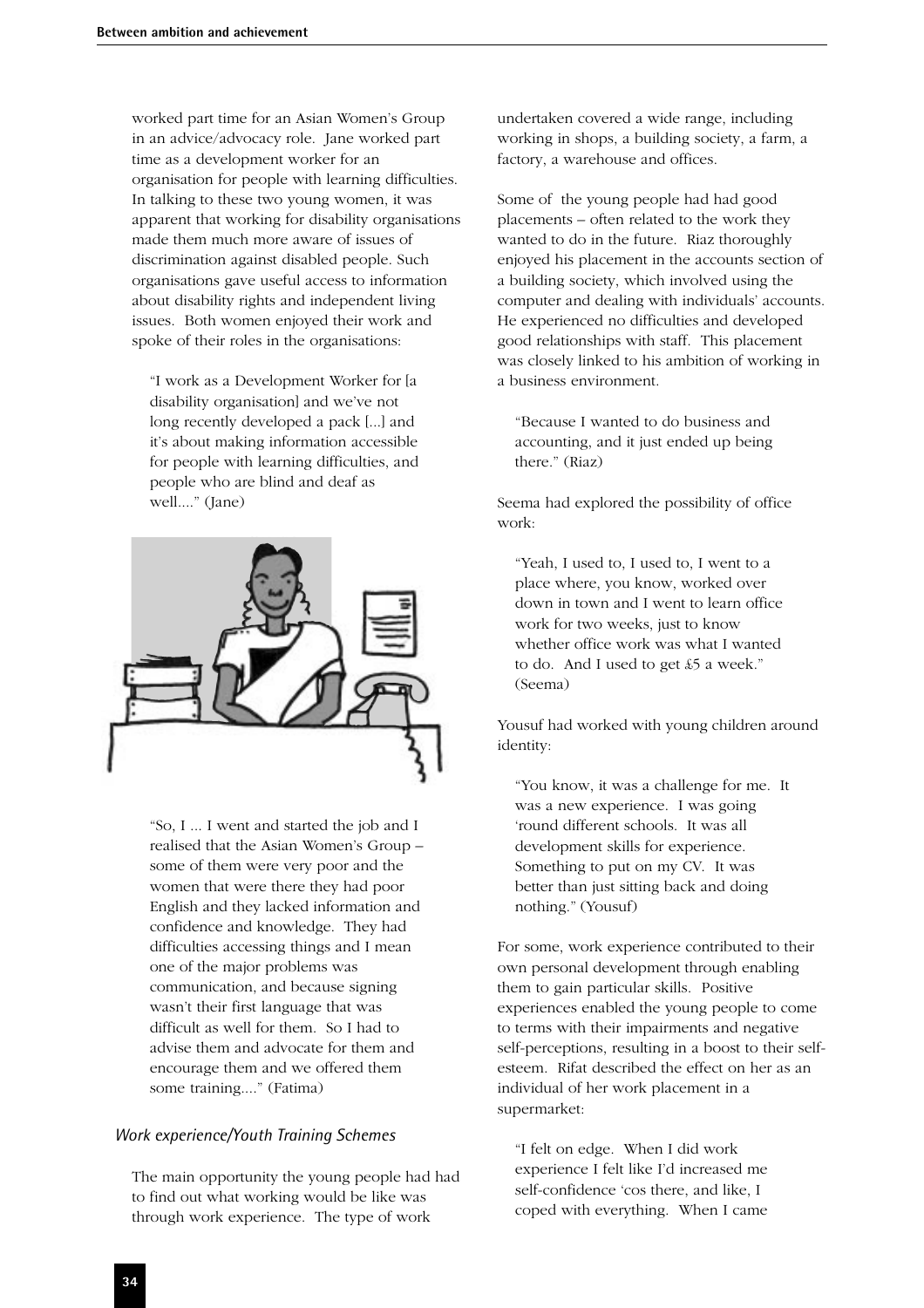back into school I felt confident. I felt I could do things. I don't have to think, 'oh I can't do this', or feel not too sure, if I should do it or not." (Rifat)

Seema talked of her YTS placement and how much more independent she had felt since she did it:

"I found everything much easier and I wasn't relying on other people to do it for me, I know that I can do it." (Seema)

Several others, however, had mixed feelings about the experience. Hosni had done mainly catering as work experience at school and through the day centres she attended.

"I didn't know I work in the catering section I just worked with them. I went with a member of staff from [the centre] anyway and a client came with me so is like working in work experience. It is alright working with them because you know someone is there with you, but if your friends not there you don't know what to do." (Hosni)

Support while working is an important issue, particularly if it is not clear where the support will come from when the young person gets paid work. Support, or lack of it, also influenced some people's attitudes to work and their ability to cope. Jane had a difficult experience working in a busy reception section of a hospital:

"... I couldn't do filing 'cos I didn't. I tried to do it, but I couldn't and, like, the stress as well coming in and out of there. I couldn't handle it." (Jane)

The level of support varied, with some people having support workers throughout their placements while others did not mention having had any.

The degree of choice also affected some young people's experience of work placements. A number were critical of the way their placements had been arranged, and their lack of choice in the matter.

Rajesh: "I worked in an office. I didn't even want to work in an office."

|                       | Interviewer: "So how did you end up<br>doing that?"                                                       |
|-----------------------|-----------------------------------------------------------------------------------------------------------|
| Rajesh:               | "I  somebody chose it for<br>me."                                                                         |
| Interviewer: "Right." |                                                                                                           |
| Rajesh:               | "See I wanted to do, you<br>know, design classes, you<br>know, somebody who<br>$designs - they said no."$ |

Several others spoke of similar restrictions in deciding about work placements. They had limited choice about the type of work they did and the organisations they worked for. In one of the research areas, the three young people we spoke to all did one work experience placement in a building society.

One young man did not even have the opportunity of doing work experience at school, as his headteacher felt it would not be advisable because of his impairment.

#### Type of work experience placements

One young woman was involved in voluntary work, at a disability resource centre. She undertook secretarial and administrative work one day a week to add to her portfolio for a college course she intended to take.

Others had worked unpaid in family businesses, which tended to be in retail. However, most of the young people's work experience placements were in factories or shops. For example, Sohail had done packing as a work placement in a factory:

"Packing, checking to make sure things weren't faulty before they packed them away. I was working, I was the only deaf person with a whole factory of hearing people with no mental stimulation whatsoever. And I was bored and everyone else was bored and we all hated our work and I thought well, you know, but they put up with it, I thought well if this is what you're gonna put up with fine – I'm not. And I was quite angry and I said 'I am not satisfied with doing this, I don't want to do that' and the teacher would say 'oh no, no you have to go on'." (Sohail)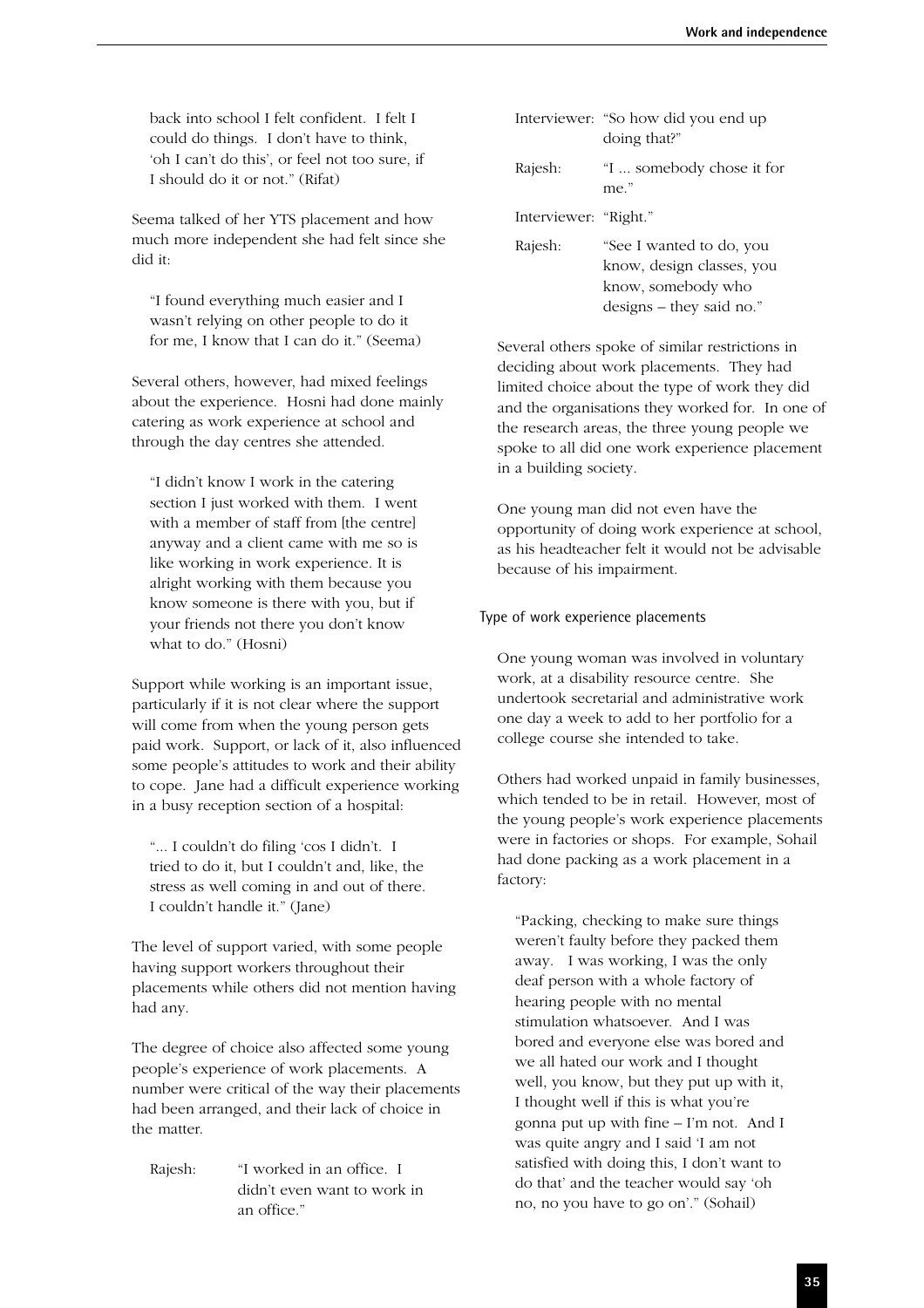

Hosni had had work placements over a number of years within the service industry. She had a current placement at an industrial workshop, which prepared disabled people for work. She undertook various types of packing work and described her 'sticking job':

"They do like now, know how they fold shirt like, into there you have to fold the thing up, put the labels on, and I have been doing that for a couple of times. I have been doing sticking the, you know the glue you stick things on." (Hosni)

Others had had similar tasks.

"Hoovering, sweeping up, I learned delivery, putting stuff on shelves, do dusting, work behind the till, that kind of stuff. Cutting wood." (Pervez, of shop work)

"You know the carton, put all the soap in – that is what – I went there." (Malik, a 19-year-old Asian man with moderate learning difficulties, of factory work)

For some, the type of work placement – for example, in the service industries or low-status, poorly paid sectors – appeared to influence their own perception of the type of work they could expect. Wanting to do shop work was not unusual. When they talked about the job they wanted, many of the young people could think only of the type of work they had previously experienced through work placement or the family business.

If experiences of work are restricted to particular types of work, or there is limited involvement in the planning and choice of placements, how then will young disabled people be able to estimate their own potential? As Mumtaz aptly said about his placement:

"Yeah, it was all right, you know, but I mean if you don't like where you want to work you can't work there though, can you? I mean you have to like what you're doing." (Mumtaz)

We have already highlighted the clear ambitions some of these young people had. Some were fortunate to have work placements closely linked to their ambitions; for others, their placements helped form their ideas about what they wanted to do. However, given that the majority had placements doing shop or factory work, this raises the question whether young black disabled people are directed into particular types of work. This may affect their own image of what they think they are capable of. Are they therefore limited from the outset as to what they are likely to achieve?

### **Obstacles to gaining work**

#### *Because I am a disabled person*

Some of the young people thought that there were few, if any, forms of work which they were capable of obtaining and doing. Many saw only limited opportunities for work, because of both their impairment and the negative attitudes of other people. Families, friends, teachers and others influenced their view of what was possible for them, and placements in low-status work no doubt reinforced this view.

A number of the young people were concerned about their impairment and the difficulties they might have in getting a job package which included suitable support. Dillip described unhelpful responses from employers when he had applied for jobs. Nevertheless, he felt that getting a job was part of becoming independent and saw no difficulty in obtaining work.

"I think I would be alright I think. I'd cope with the work and that." (Dillip)

However, he was one of only a few. Several others indicated that their impairment and a lack of support would be an obstacle to working:

"So catering it's difficult because ... if I do catering I can't do the till because I'm not very good at that. Some people are, but I'm not." (Hosni)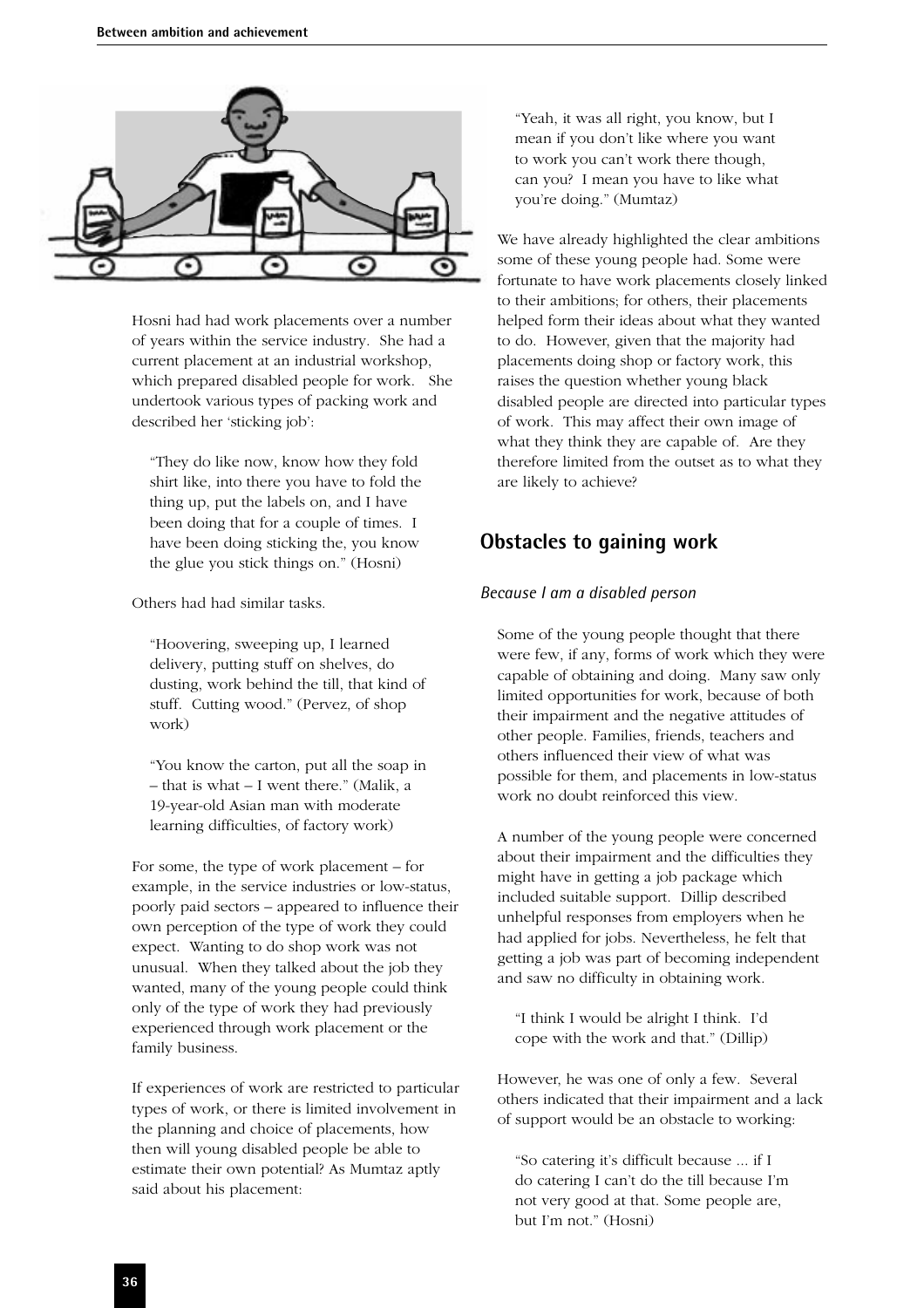The effect they felt their impairment would have on their ability to work depended on their individual circumstances. In addition, some were concerned about the attitudes and responses of non-disabled people. As previously mentioned (see Chapter 2) some intentionally hid their impairment because they felt others would have a different view of them and their abilities.

Not all felt their impairment would be an encumbrance in working with other people. Many had found the people they worked with friendly and helpful. One 20-year-old deaf man, Haider, actually had his impairment highlighted through wearing a badge, and found this helped other people to relate to him appropriately:

"Had deaf written on badge on shirt. Hearing people good – helped me. Thought it helped because people knew I was deaf.... I felt good. If people looked at me saw badge says 'I am deaf, please ask hearing man'." (Haider)

(Although this last part of the badge had a questionable message.)

All but one of the young people had been disabled since birth. Abdul who had become disabled later in life, no longer saw working as within his grasp. He had previously worked but was not currently doing so because of the debilitating effect of his impairment and deteriorating health. He spoke of his frustration at not working:

"But I wish I feel like to go, but can't hide those things what, you see ... because you have to tell them that 'have you got any disability problem?' I can't hide this, I have to admit that, you see. But I wish I have a good job and someone will keep me, you see, but now I'm married, I've got two kids as well, two daughters, you see, so there's nothing, you know, I can do. I mean I haven't got a choice I have to stay on that, on the dole." (Abdul)

This view was an exception. The majority, who had been disabled from birth, had a more positive outlook and a greater determination about getting work.

#### *Self-perception*

As outlined earlier, although there were a number who aspired to working in skilled jobs, a significant number still saw themselves as capable of obtaining and doing only low-status, poorly paid work. This may be the consequence of the type of work experience they had undertaken shaping and influencing their ambitions.

#### *The process of getting work*

For some disabled people the process of getting work itself may be an obstacle to overcome. Several of the young people highlighted the difficulties they envisaged because of their impairments. A main issue was finding employers willing to accept disabled people as valuable members of the workforce. Zafar highlighted employers' attitudes to his impairment as the main barrier to getting a job:

"You know, although they have, as I say, they've got these laws, it doesn't work like that. Whether they accept people into their workforces is up to them. They always find excuses for not ... you know, they'll say you haven't got the ... you haven't got the qualifications or you're over qualified or whatever, they'll find an excuse." (Zafar)

The solution he had worked out to this problem was to set up his own business in the multimedia field.

# **The need for support and information**

Most of the young people had some idea of the process of getting work: applying for a job, completing an application and the interview process. Nevertheless, those who had had paid work in the past had obtained their jobs through other means – usually through friends or family connections.

In general, the young people did not have information about the support available at work. They knew nothing about possible assistance and support through the Access to Work and Personal Assessment and Counselling Team (PACT) schemes. This was not surprising, as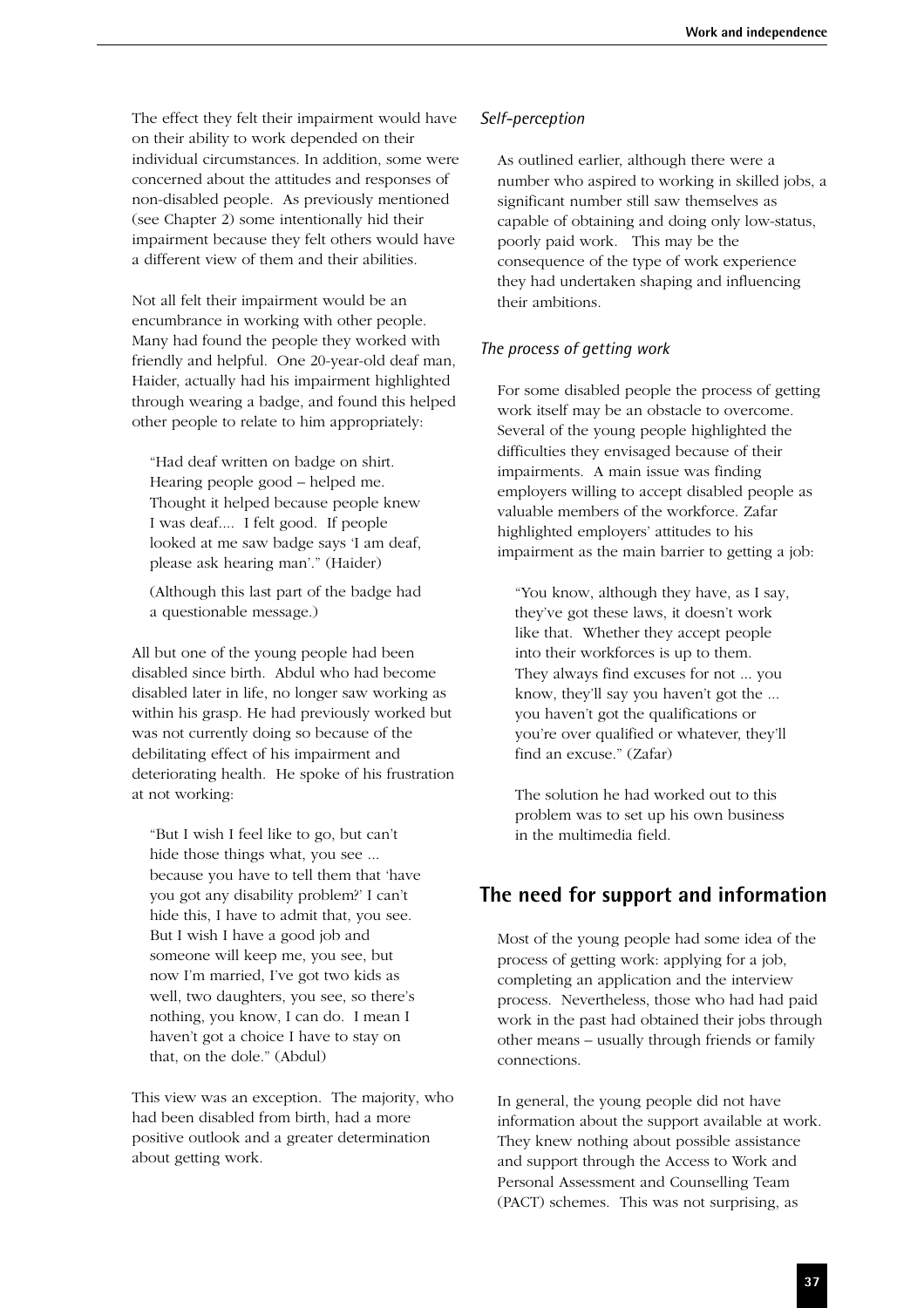they had little idea of what support might be available to them generally.

Haider was at residential college and talked of his plans to get a job in car bodywork. He would communicate at his interview, he said, by asking interviewers to write down the questions and responding in writing. He was not aware of any other support he could get, apart from asking a member of his family to interpret for him. However, providing a BSL/English interpreter for deaf people at interviews is one of the ways in which PACT can help disabled people.

Jane and Fatima, on the other hand, showed what a difference good support systems could make to disabled people in the workplace. Both were currently working and had had good experiences of work. As we have noted, however, both these women worked for agencies specifically working with disabled people. As employers, these agencies appeared more likely to make the working environment accessible and provide adequate support to ensure workers were actively involved in their work and were fulfilled in their jobs.

"When I first started working here I was a voluntary worker. And everybody here really supported me, really everybody in here 'cos we support each other really, and I got to learn things. I got to learn about different people who have different experiences and we learn from each other. And we work as a team to improve things as well, and that builds you confidence so I can make me more independent and being more reliable." (Jane)

### **Summary**

The young people in this study valued the idea of work and saw it as a positive way of making independence possible and expressing their independence. Through working these young people wanted to enhance their personal development and actively contribute to society. They also thought that they would be challenging stereotypical assumptions about disabled people.

All had some experience of work. Most were critical of the type of work placements they had undertaken, in predominantly low-status, poorly paid sectors. Others highlighted their lack of involvement in deciding about such placements as an issue that had affected their experiences of work. Some young people had ambitions, but it is questionable how their work experience placements had prepared them for work and what opportunity such placements had given them to pursue the careers they wanted.

While most wanted to work and envisaged work as part of their future, they also spoke of difficulties in achieving this. Some had identified ways of overcoming these difficulties, but others felt that it was impossible for them to work because of their impairments. However, most lacked relevant information, especially about possible support at work, and this affected their aspirations of working.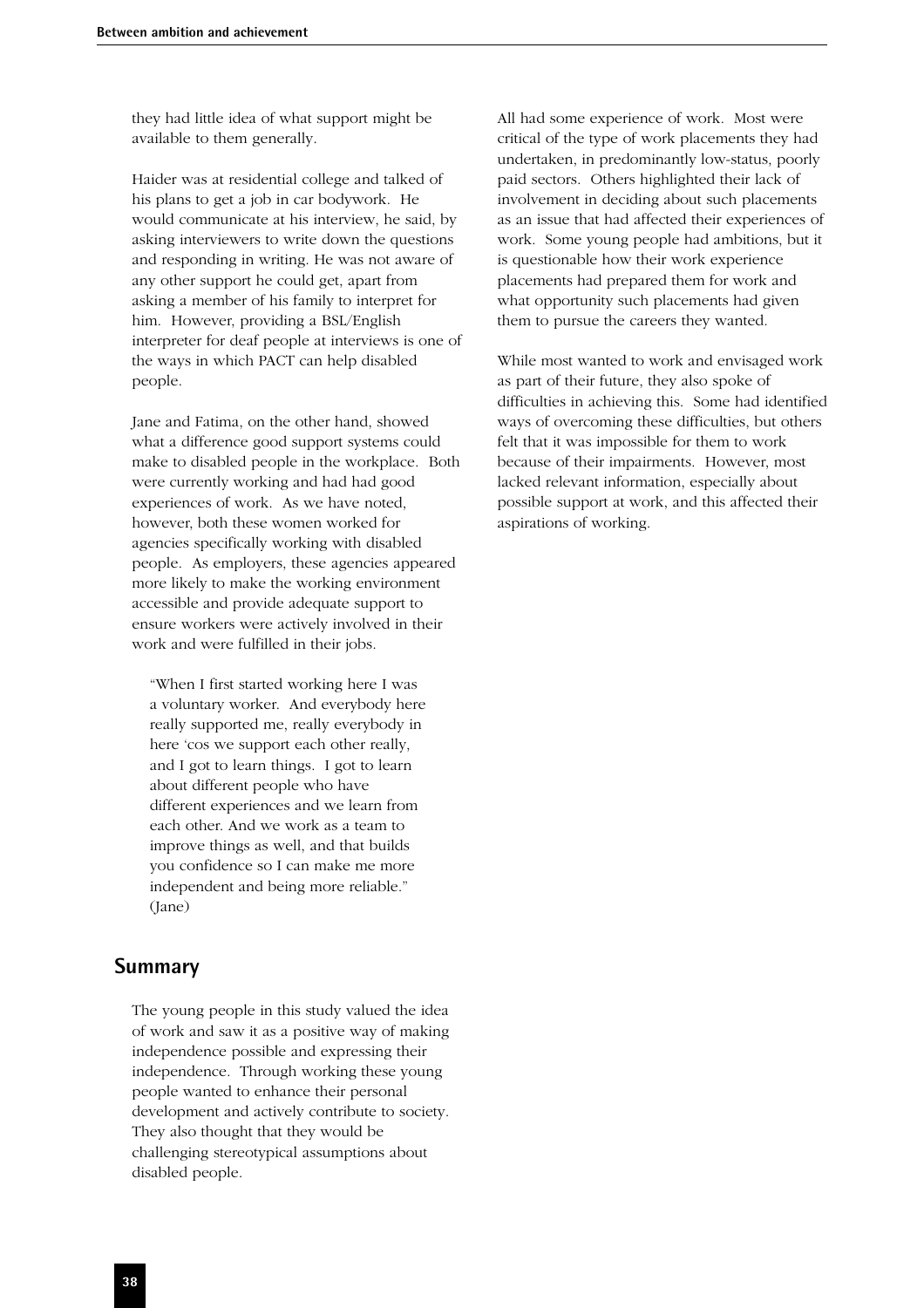# **Social care agencies**

Social care agencies have a vital role in supporting the needs of young disabled people and their family. In this chapter we examine the role of social care agencies and what young disabled people can expect from them. We then outline the contact the young people in this study had had with these agencies. In this assessment, we concentrate mainly on their relationship with social services departments, but also discuss their involvement with health practitioners and community organisations.

# **Role of social care agencies**

Several pieces of legislation outline the responsibilities of local authorities in assessing and meeting the needs of young disabled people.

The 1970 Chronically Sick and Disabled Persons Act, the 1986 Disabled Persons Act and the 1989 Children Act outline the responsibilities of social services departments to provide ongoing care and support. To prepare young disabled people for independent living, social services departments are expected to work alongside local health and education authorities to develop a transition plan for young disabled people moving into adult life. Inter-agency working is necessary to meet the objectives of the transition plan.

The 1990 NHS and Community Care Act states that local health authorities are responsible for assessing and providing for the health needs of disabled people. Health practitioners work alongside education and social services and other agencies in carrying out this role.

Voluntary and community organisations offer a

variety of supportive services for both the young disabled person and their family. While larger community organisations often have a more significant role in providing these services, many smaller community organisations provide specific and invaluable services to particular groups and local communities. Often, community organisations supplement statutory care provision, with social services departments actively using community care to fill the gap in their existing services, for example, for shortterm residential placements.

Black voluntary organisations have generally provided invaluable supportive social care services to black communities (Butt and Box, 1997). The benefits of providing appropriate services to black communities have been recognised by statutory service providers, who have supported specific services (both through use and sometimes funding) undertaken by the black voluntary sector.

# **Contact with social care agencies**

Generally, young disabled people and their families expect care provision and support to be provided mainly by social services departments according to the young person's needs. This provision includes personal care, specialist equipment, day centres and other services.

However, such expectations were not evident among the black disabled people in this study. A significant number of the young people said they had little or no contact with social care agencies, particularly with social services departments.

The young people did not use many services, whether provided by their local authority or by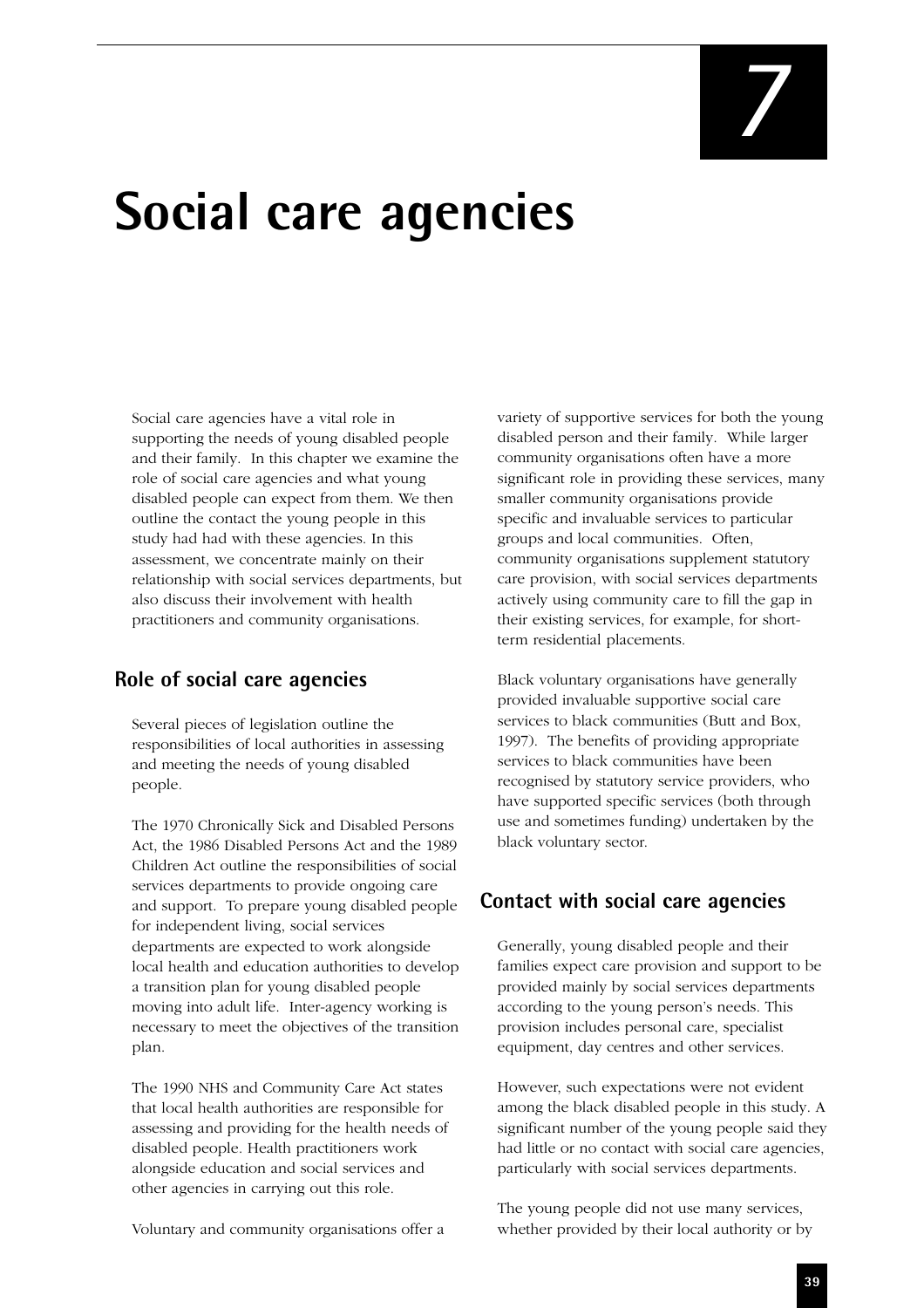other agencies. The main support service highlighted by the young people was the transport they received to attend school, college or a day centre. Many were not aware of who provided this service, only that it was provided by 'the council'.

Whatever the interaction with social services departments previously, it appeared to have decreased as these young people grew older. Most of the young people referred to support workers at school and contact with other officials during their education. Very few referred to assistance from social services department, even though the majority were obviously known to social services since the departments had helped us to contact young people to take part in this project.

#### *Services used by the young people*

#### Education

Local education authorities have a responsibility to assess and provide for young disabled people's special educational needs while at school and in further education. For all the young people in this study, education services were the ones with which they had most contact: all talked about the support they received during school.

#### Social services

Most had had less contact with social services. A small number spoke of at least one social worker and had had some regular contact with them. This tended to be for specific purposes, such as assistance in applying for Disability Living Allowance or in obtaining equipment, such as flashing lights to alert when the telephone rang in the case of one young deaf woman.

A few did not know whether or not they had a social worker. Zafar described how he had contacted his local social services department to find out about specific equipment for his impairment: he discovered that not only had he not been assigned a social worker, he was not even known to the department:

"No they, they, when I was about seven I had, I had contact with them a couple of times. I got this, this orthopaedic bed off them and that was the only time I had contact with them. Then when I got in contact with them about five, six years later they never knew, you know, I told them 'I've been seen before but it's quite a long time', but they've never heard of me before." (Zafar)

Only recently had Zafar been allocated a social worker.

#### Health services

For several, contact with health professionals appeared to be more important. Several saw community nurses or speech therapists on a regular basis. Healthcare professionals played particular roles such as providing information; for one young man his occupational therapist was more important than his social worker in helping him obtain equipment. These professionals, as well as addressing their health needs, often provided some form of outside contact for those young people who had few social links.

#### Community organisations

Several of the young people used community organisations as part of their support systems. These organisations were not necessarily branches of major disability organisations, but often small support groups. Usually, initial contact with community organisations had not been made directly by the young people, but possibly by a link-worker from a day centre.

"How did I know where to go? Because, you know, day centre, member of staff in day centre they take me out during the week, yeah." (Pervez, about the Mind drop-in centre)

The young people who went to community organisations tended to use services specifically targeted at black people. For example, the young Asian deaf people in one local authority regularly attended a deaf club for Asian people within a Deaf Centre, rather than make use of the main facilities of the Deaf Centre.

Although the majority of young people had little contact with community organisations, it was apparent that many felt the need for a support group specifically for black disabled people.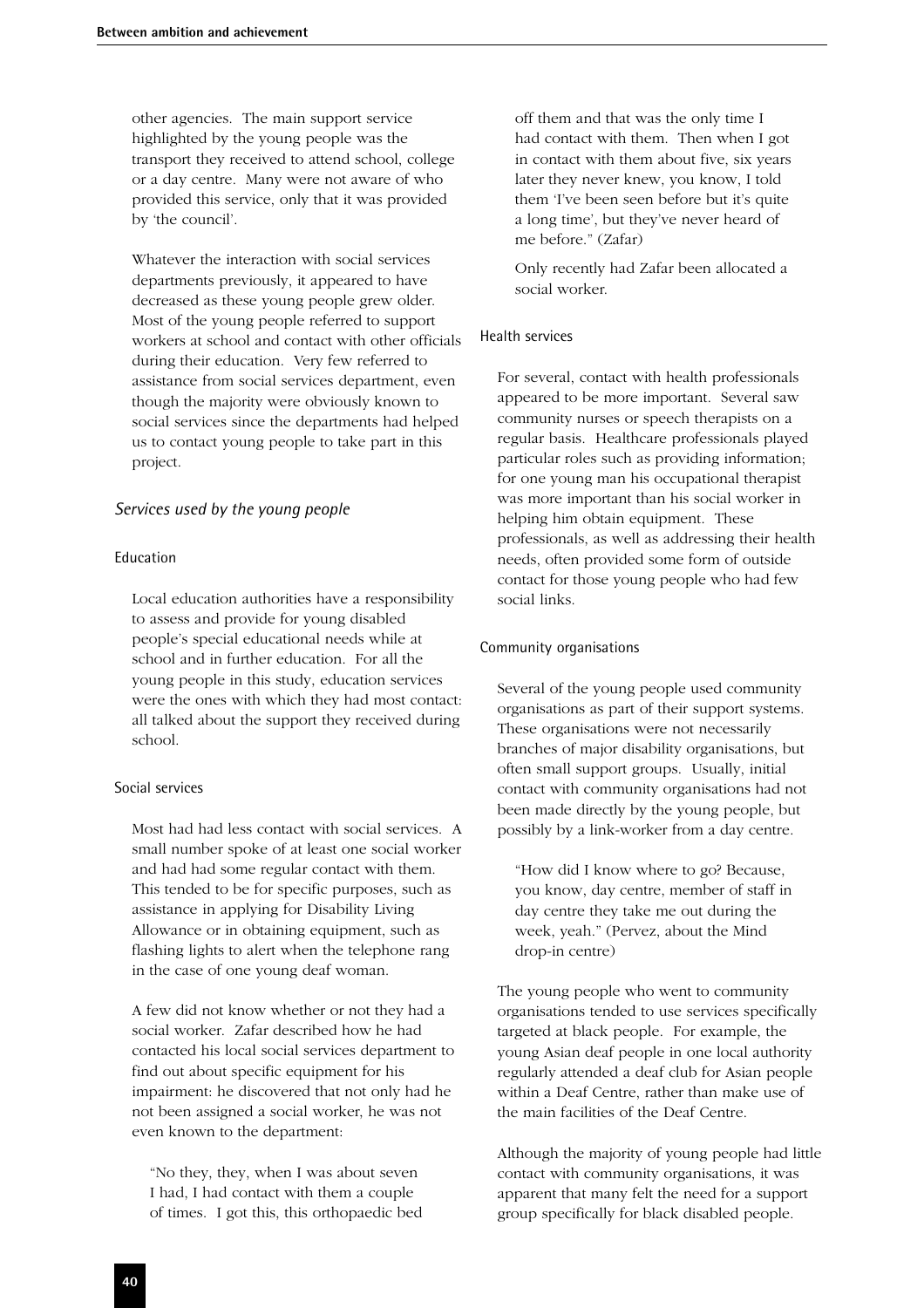#### *Reasons for limited contact with social care agencies*

There are several possible reasons for this low level of interaction between the young people and social services departments in particular.

The initial contact with any social care agency had been made by parents on behalf of the young person. As they grew older, the young people were often not aware of the full extent of services provided, and it is therefore not surprising that they would have little contact with these departments. Recent work suggests that the main service provision by social services departments for disabled children and young people is respite care (Morris, 1998). If this is the case, it is not surprising that these young people were not using social services as this was not what they needed to enable them to make a smooth transition to an independent adult life.

It was apparent that, for these young people, there was a change in the way they related to social services departments and themselves, whether directly or via their families, once they were 19 years of age. Generally, the older disabled people, aged 20 and over, had less involvement with social services departments. This may have been because they were not used to the responsibility of contacting departments directly themselves. It is also likely that their previous experience with social services departments had influenced their ideas about social services. Some of the young people said that they had received little assistance from social services and felt that the support being offered was not necessary or appropriate.

The geographical location of some departments had made some services difficult to access. A deaf Asian woman was particularly critical of the reduction of services for disabled people in general in her area, as well as the move of the social services department from a central location. She pointed out that the department was no longer accessible to her, and criticised the lack of information she had received about the move. She had had to make alternative arrangements to get the support and information she needed.

Because most of the young people received the support and care they needed from their immediate family, they saw less need for outside support, and tended to rely on informal care arrangements as much as statutory care services.

Some did not think that statutory care services – particularly personal care – were acceptable. Javed, who had multiple impairments including diabetes, lived in his own home. He did not welcome the idea of personal assistance from anyone other than his mother and explained:

"I'm happy with my mother doing it for me." (Javed)

He went on to explain that living near to his family for support was important:

"Well, yeah, I think that would be important, because, I get the attention of my mother for my care. If she wasn't next door I mean she wouldn't be able to do that. Well she would, but then that would mean separating from my father." (Javed)

This reaction may illustrate a lack of knowledge about the service provision available. Lack of information was particularly evident in talking to these young people about Direct Payments and personal assistants. Most had no knowledge of Direct Payments, and how this might affect them. Given that some of the young people expressed an interest in living on their own with support, information about Direct Payments schemes to organise this support would have been beneficial.

HELP DES

Only one of the local authorities had recently started a Direct Payment scheme, but even this one had not targeted information to young disabled people.

It has been illustrated that the lack of

appropriate service provision from social services departments has led to the reliance on informal care for disabled people and their families (Morris, 1993a). While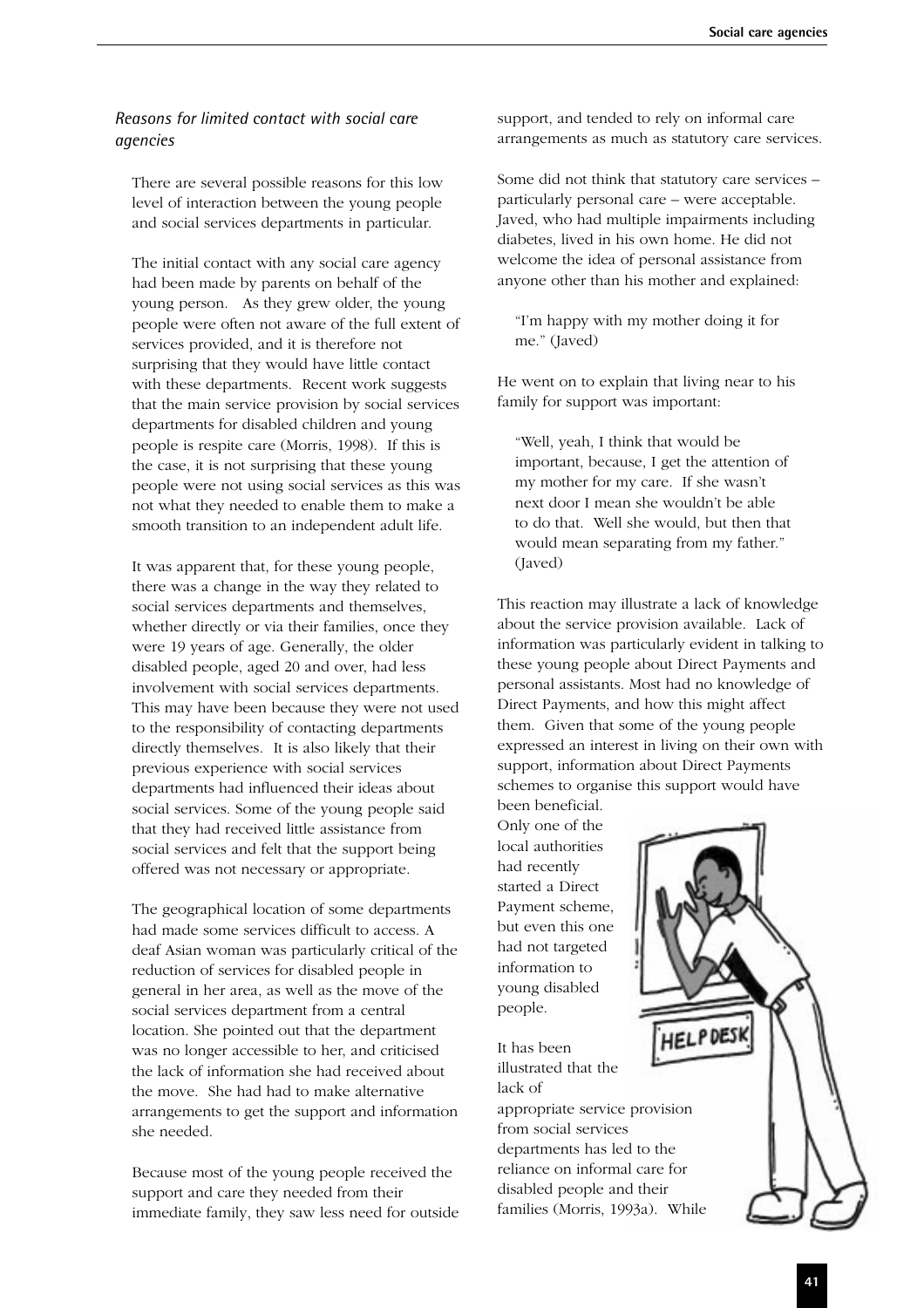many of the young black people in our study were happy with current family support, the situation is in no way ideal. It can bring stress to families, as well as potentially preventing young people from leading independent lives while they are not aware of the support available to enable them to do so.

While the responsibility of social care agencies is clear, in practice many black disabled people are not receiving adequate services. It has been illustrated that local authorities are not providing appropriate services to meet the needs of young black disabled people. (Baxter et al, 1990; Begum, 1992; Azmi et al, 1997). While black community organisations "have the tools required to provide an appropriate service, such as speaking the same language" (Butt and Box, 1997), this does not rule out the need for such services in existing service provision by statutory authorities. Unwieldy and bureaucratic departmental processes also have an impact on young disabled people's access to social and healthcare support (Johns and Fielder, 1995).

#### **Summary**

Adequate support is essential to enable young people to live independently, though the amount of support required varies according to the individual. These young people showed a lack of awareness of the support that social care agencies could provide for them. It is clear that social services departments need to review how they work with young black disabled people. In particular they need to address information needs, such as ensuring that young people know the names of the professionals – social workers or healthcare professionals – involved in their care. Lack of such knowledge affects the ability of the young people to plan and run independent lives.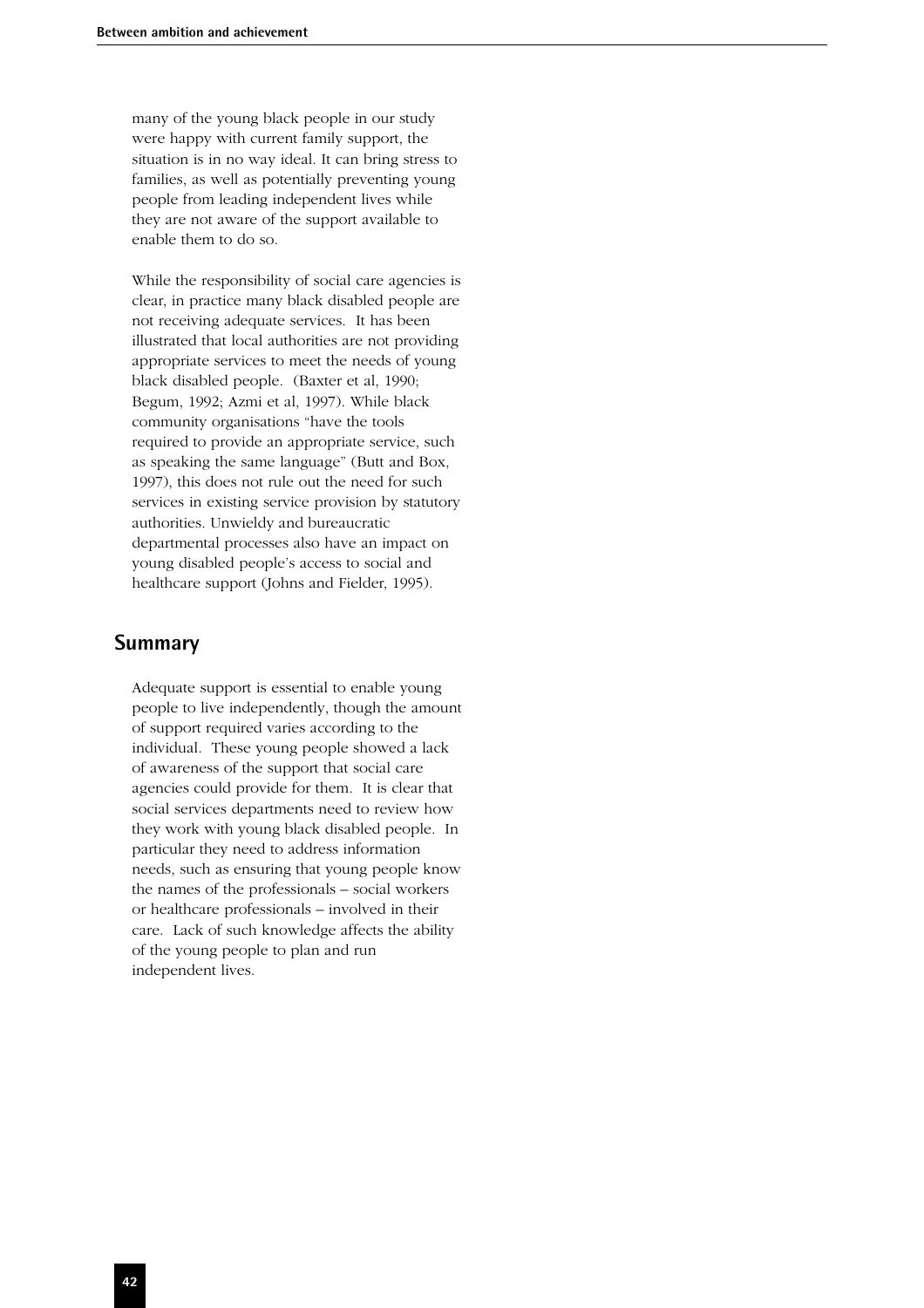# **Profile: Tubassam**

Tubassam is a 24-year-old Asian woman currently living with her mother, her brother, her sister-in-law and their two children. She was born in Pakistan but has lived in England since she was four years old. She has been a wheelchair user since contracting polio at the age of four.

Tubassam went to a special school for disabled children some distance from home. Overall she talked of having a good school experience, but being the only Asian person in the school was an issue for her. She went on to a special college and later an integrated college, where she was also one of only a few Asian students.

It was while at college that she learnt independence skills – some through sharing a flat with another disabled student. Of this she said:

"That was really good actually, it, you know, gave you an idea of how life really is, you know, from outside college. And first of all you're used to like school and college, you know, and then you're always relying on someone aren't you, and after college you feel you want to, you know, do something for yourself as well – not rely on anyone else, and make your own decisions. And that helped."

She is the Chair of a newly formed association for disabled Asian women, which has been set up partly to encourage women to meet and not stay isolated at home, as she had done for some time. She currently attends a disability resource centre. This is an opportunity for her to meet others and join in activities; she also uses the centre for her information needs. She has very little contact with her local social services department.

Tubassam recently moved into a house that has been adapted for her needs and talked of what this meant to her:

"This house is more, it's more ... it's got the needs for the wheelchair, it's got a lift and everything so I can do everything for myself. The kitchen is ... the work tops are low for me, the sink is low so I haven't got any problems with now ... you know, I can do everything for myself."

Getting a transfer to such a house involved a long wait, however, and was difficult because the housing department did not understand her needs as a black disabled person, and offered her accommodation away from the rest of her family. This would not have been appropriate as her mother and brother are her main source of support.

Tubassam sees herself as leading an independent life:

"I am living with my family but I'm still independent you know, I don't rely on them, I drive a car, if I need to go out, I go out, I don't rely on anyone."

She has had a lot of encouragement from her family in developing herself and describes how important it has been to be able speak for herself and make her own decisions.

While she is independent in her everyday life, Tubassam has not had any work experience and is not sure if she would be able to get a job.

Her hopes for the future very much reflect her own experiences: not being able to get about much, having difficulty in accessing places she wants to visit, and being isolated at home:

"Well I hope that really others would be able to do what I have been able to do as well, because it's great, you know, you don't want to be stuck at home, you know, like I was, because you really ... you lose contact with everyone. You're just in your environment, you know, home environment and it's good to get out. I think people should get out and express their views as well."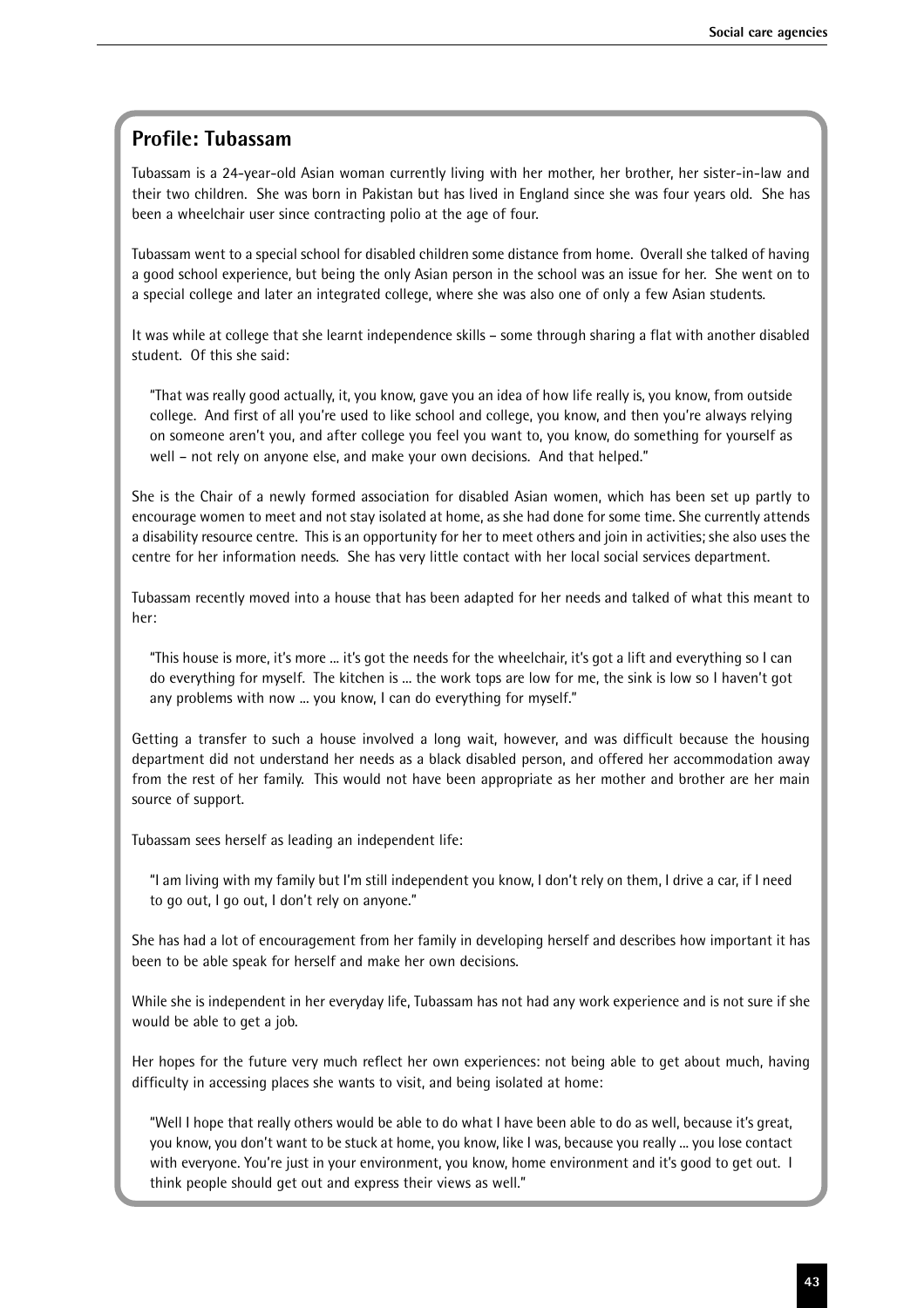**Conclusions** *8*

In this final chapter we draw out the findings of our interviews with 44 young black disabled people. From this we identify some of the policy and practice implications for those who work with young black disabled people. Equally important, we highlight the need for black families (and black communities) to look at their own views on disability and the abilities of their disabled children.

#### **What is independence?**

The progress of most young people to adulthood is marked by growing independence, but our interviews suggested that for a majority of the young people interviewed the situation was more complicated. Most made it clear that independence was important to them, describing independence as being able to 'do things for yourself' as well as the 'freedom to do things that I want to'.

For those with learning as well as physical impairments, there were ways of identifying what they meant by independence and describing its importance to them. Nitin talked about his time in a group home and how he enjoyed being there. He also talked about going shopping at Tesco's with his own money and having to decide what he should buy to eat. He clearly registered his disappointment that he was no longer at the group home and had had to return home. He told us that he had spoken to his social worker and his father about returning to the group home, and that his social worker was trying to arrange it.

Other young people talked about being independent in different ways. For some it was

a question of doing things without help: travelling on their own, learning to drive or spending their own money. For some it meant having the right to choose and make decisions, such as deciding what to do in the daytime.

The young people in the study felt that one major benefit of being independent was the greater confidence they developed as a result. They were also able to change the way other people thought about them. Families especially could see what they could achieve, such as learning to drive.

However, some of the young people wanted to emphasise that they were happy with their lives and did not want anything to change. It appeared that some thought that our questions about independence suggested a need for change in their lives. While we made it clear that this was not our intention, it did bring out an important point: that for some young people any discussion of change in their lives was a cause for some anxiety.

# **What is independent living?**

Most young people in the study described independent living as living on their own. Many who had lived away from the family home talked about what was good about living in their own home. However, they also spoke of the difficulties, with some telling us that they were lonely at times. In addition, they pointed out that the lack of necessary support was a problem. They contrasted this with the support and care from their family which they could call upon when they were in the family home.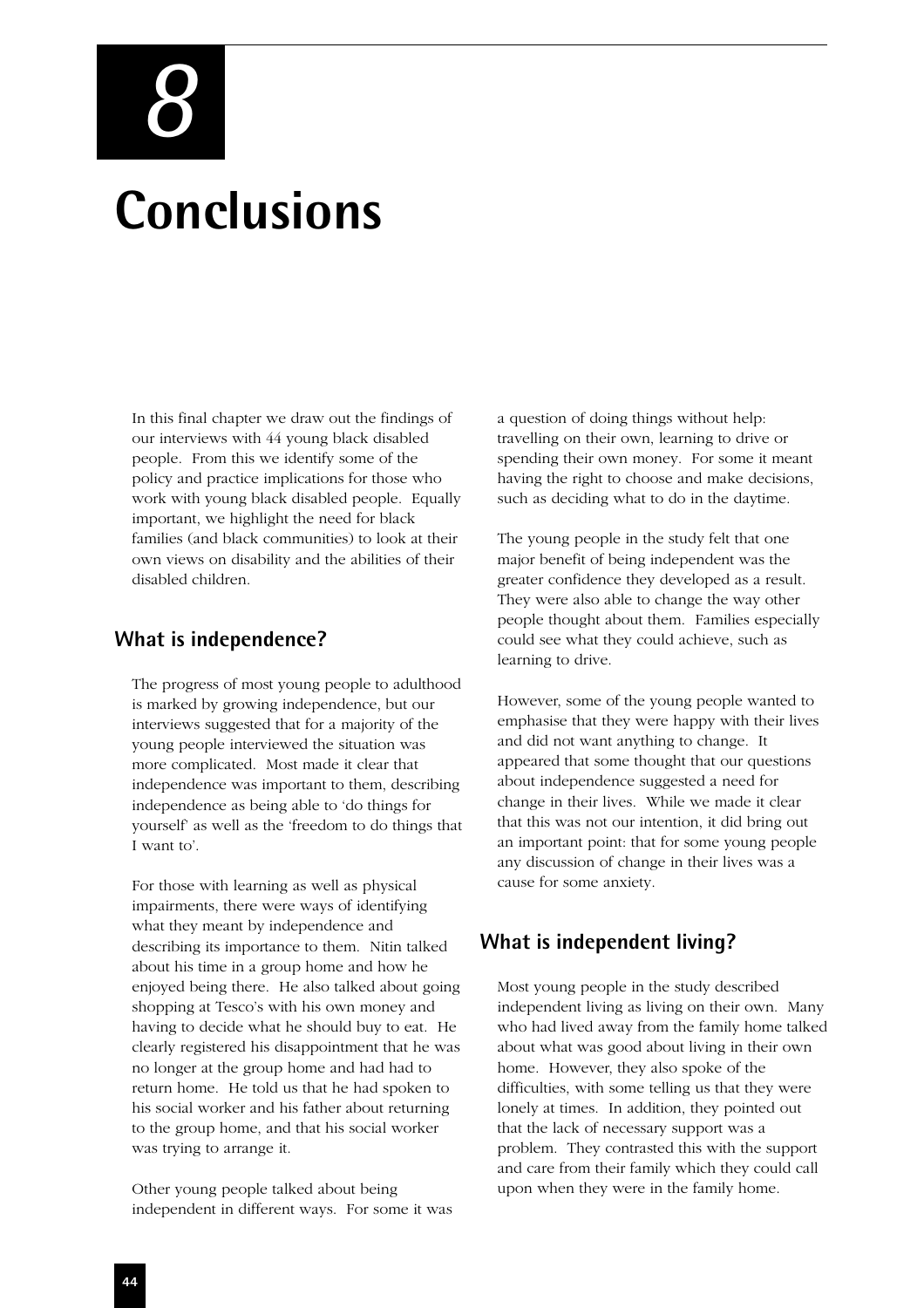This emphasis on family support was also demonstrated by those who talked about what would help them live on their own. A number said they would like to live near their family. This, they believed, would allow them to get the type of help and support they needed. This desire to remain close to the family was expressed by young deaf people in particular – although they often described the frustration of not being able to communicate with family members, they still saw family support as vital.

It is worth noting that most of those interviewed were happy in their current homes and said they were living independent lives. Some, however, did feel that the present situation was difficult. While only a few young people said they were unhappy, all of those were young women. Jasvinder had returned home from spending most of her teenage years in a residential school and found it very difficult to cope with the demands of her family – particularly their control over what she did with her time. Another Asian woman was using her time at a college for disabled young people as a release from the restrictions of being allowed to socialise only with family members. Elaine did not say that she was unhappy with her family, but was quite clear that she wanted to move out into a flat or house of her own.

On the whole, however, young people felt they did not have to live on their own to be independent. Many suggested that *how they lived* was as important as whether or not they lived on their own. Being able to make decisions and do things for themselves was an important part of being independent. This, they felt, was equally possible living in a place of their own or with their family.

It was also clear from the interviews that what young people think about independence is influenced by a range of factors. Our report explores these and we present our conclusions in the remainder of this chapter.

#### **Being black and disabled**

There have been many discussions among black people about identity, how we describe ourselves and people like us. Much of the discussion in the 1980s was about children from black communities who had been in care and

whether they were encouraged, by the families they were living with, or the residential homes they were living in, to understand that they were black.

In the 1990s a number of black disabled people challenged the disability movement for failing to see that black disabled people may have different experiences from white disabled people. They have also challenged black people for their failure to recognise that there are black disabled people who are being mistreated by other black people.

#### *Being disabled*

Our interviews asked the young people how they described themselves and their families. Some people knew what was different about them and why they were seen as disabled; others did not. Not everyone accepted being described as disabled. Deaf young people especially did not feel they were disabled.

Many young people talked about not wanting to be different from other young people and wanting to be 'normal', and some hid what was different about them. Others, however, knew they needed help and support as a disabled person, and were angry that they were not receiving it.

#### *Ethnicity, religion and racism*

#### Outside their community

Most of the young people in the study recognised that they were different from the majority of people in this country: many were able to identify other children who were like them at school or recognised that there was no one else like them there. One young Caribbean man noted that there was no one like him at his school but that there were two Asian boys who were also deaf; one became his best friend. Another Asian deaf man noted that because at school he had the best English out of all the Asian children, any new Asian child would be immediately placed with him. A couple of Asian deaf women noted the difficulties they experienced in adjusting to life at English residential schools and then readjusting to life at home.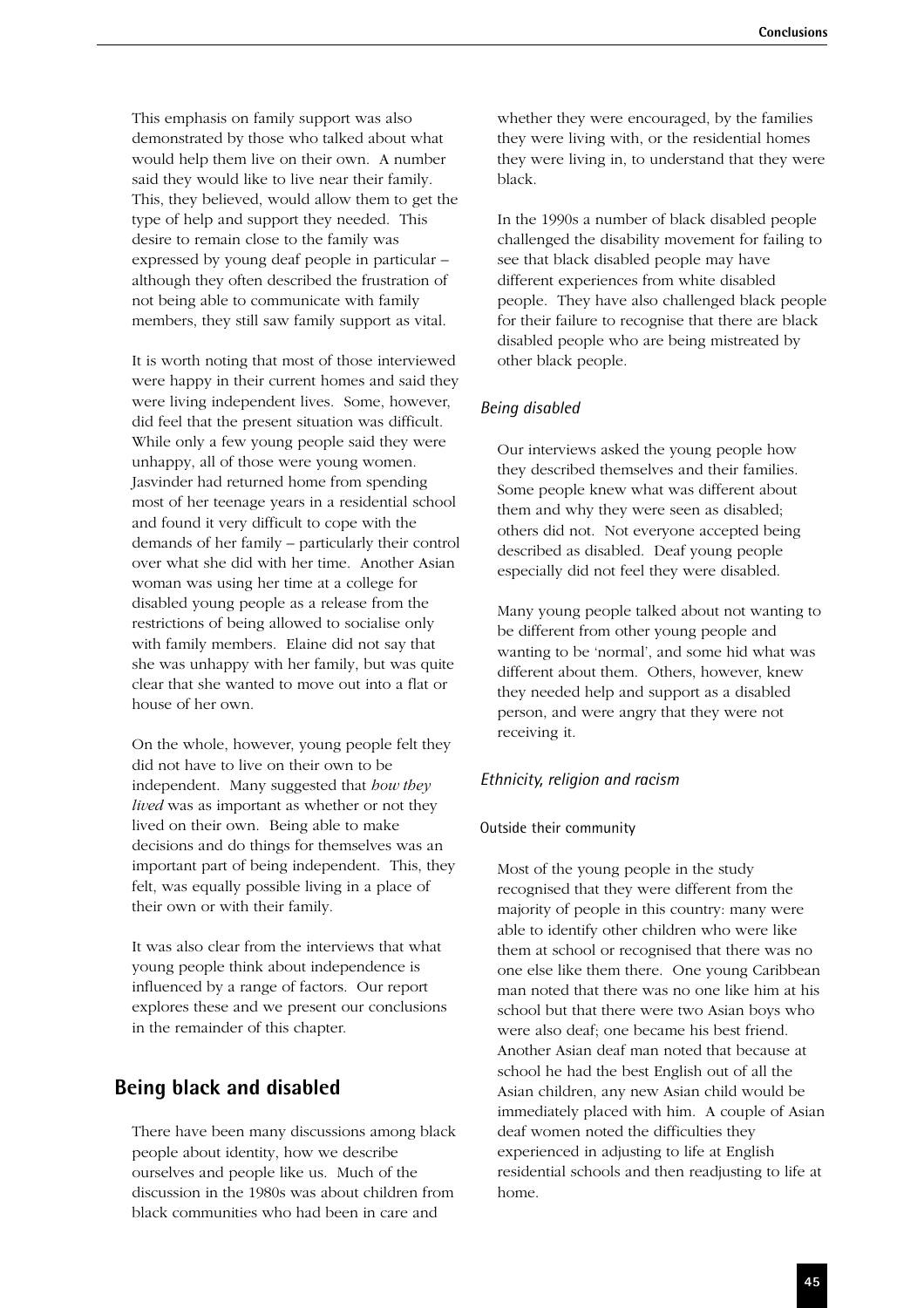Some who had been in special schools talked about being treated differently from other students there because of their ethnicity. These young people were still trying to understand why this had happened. For the most part, however, few had much to say about being treated differently because of their ethnicity.

#### Within their communities

Some young people talked about how they were treated by their own communities. Most of those who spoke about this said that their community was supportive, but several also said that black communities needed to understand more about disability and deal with their own prejudices.

Saira had come to believe that she was 'thick' because she was told so by other people in her community, including her family. She now says that she realised herself that she was not 'thick', and that she was "just like a hearing person" except she could not hear. A number of these young people saw the need for black communities to deal with these prejudices: only then will they be able to support young black disabled people and enable them to develop more independent lives.

There was regular discussion about religion, particularly among the deaf Muslim young people. Asian young people explained how important it was to them to take part in their communities' religious observances. Some, however, had difficulties in doing so because of their impairment. They suggested that their communities should try to make religious observances more accessible.

The contrast between the interviewees' observations on being disabled and on being Asian, Caribbean or African highlights the fact that while being 'different' in terms of ethnicity is widely recognised and often not seen as a 'problem', being 'different' because of an impairment remains difficult for a number of young people. Some of the young people (mainly those who are deaf) concluded that they are not disabled, while others had attempted to hide their impairment.

This contrast is partly the result of their relationships with their families, who have managed to promote a positive sense in them of their ethnic identity at the same time as being

negative about their impairment. This negativity had been reinforced by some of the schools and some of the teachers, as well as by the wider community.

People's own opinions of themselves will inevitably be influenced by what other people's opinions are and their capabilities are likely to be affected by what they think they can do. Both these points appear to be amply illustrated by our interviews. In this context, the call by some of these young people to black communities to examine their prejudices about disability is seen as vital because it would help disabled people to build a more positive selfimage.

# **Aspirations for the future**

Though the young people may have had varying views on the problems caused by their impairments, our interviews showed that all held clear ideas about their future. Many had plans and ambitions and were actively working towards realising them. These plans involved work, further education, changing life-styles and, for some, becoming role models for other young black disabled people.

The younger ones, in particular, saw gaining qualifications or going on to further education as necessary to achieve their ambitions. Some looked forward to going away to college and being more independent. Some, however, did not think further education was possible for them, either because they had had bad experiences at school or because of their impairment.

Many wanted to get a job. Several, however, could foresee difficulties in getting work because they were both black and disabled and felt they would be treated differently because of this. Most had a clear idea of the career they wanted to pursue. A large number, however, seemed to think they could only get certain types of jobs – working in shops or warehouses – because they were disabled. This was the sort of work they had done on their work experience placements, and many felt that this was all they were 'fit' for.

For some, a role model was motivating, although most of the young people did not know of any disabled or black disabled high achievers. All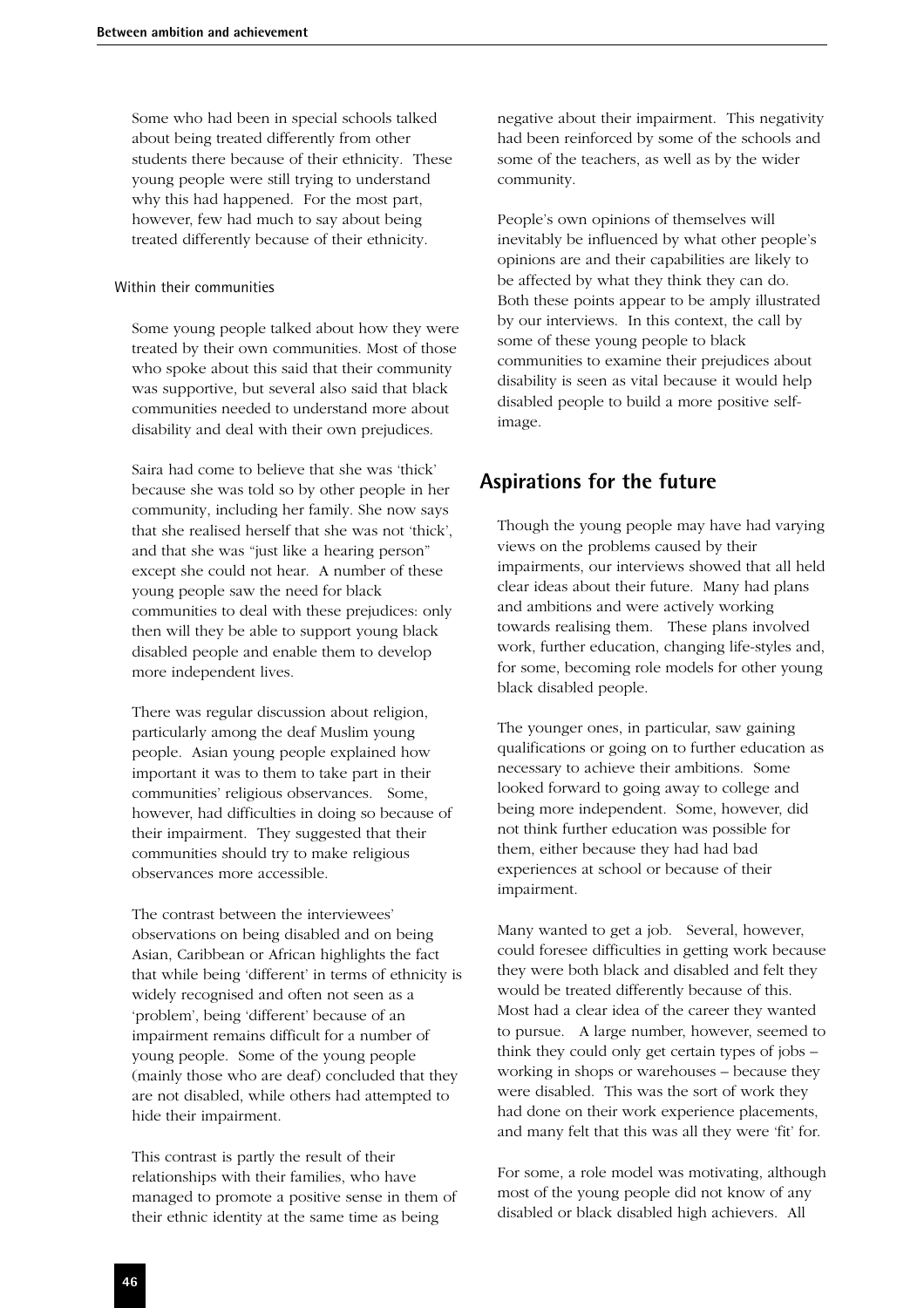said that black disabled role models would be an important encouragement for their own development and could show others what it is possible for black disabled people to achieve. A few young people wanted to become role models themselves. In this way their achievements could encourage and motivate other young black disabled people.

By fulfilling their ambitions, some young people saw themselves as becoming more independent. They would be able to show family and friends how independent they were – they could get a job, they could go to college. Other people would then see them as being able to cope and lead independent adult lives. Most of the young people wanted their lives to change in the future – they wanted similar things to other young people, such as getting married, having children, moving to a place of their own and getting a job.

# **Education**

Education and the experience of schooling up to the age of 16 was something that dominated many of the interviews we conducted. Some who had been to special schools talked of the good points: being the same as everyone else, and getting the support they needed. Others, who had started special schools later in their school life, had found it difficult to adjust. Some felt the support they got from special schools actually made them more dependent.

Some of the young people had been one of only a few black disabled people in a mainly white special school. These schools were often far away from their home. They talked of being treated differently by teachers and other students because they were black. They said they did not get any support at school to find out why they were treated differently and what they could do about it. Some had been bullied at school.

Those who had been to integrated schools for disabled and non-disabled children had experienced difficulties. These were mainly from other people teasing them because of their impairments. However, there were some who had had good experiences mixing with nondisabled children.

When assessing the effect their schooling had had on them, some felt they had been taught a lot and it had helped them to be independent. They talked of developing themselves personally, gaining confidence and learning skills such as managing money. Work experience placements had been another positive aspect of their schooling – for most this had been an opportunity to be independent, to find out about work and see what it was possible for them to do.

These positives, however, have to be contrasted with the negative view most of the young people in the study had about their schooling. Many said it had not been useful because it had catered more for their physical than their academic needs. A number of the young men, both Asian and African–Caribbean, recalled being constantly described as 'naughty' and 'lazy'. Furthermore, some deaf young people had poor English because of how they were taught at school, and were having to learn English later in life. Other deaf people were angry that they had been discouraged from using sign language. Most importantly, virtually all the young people had left school without any formal qualifications, with some suggesting that their schools had never expected them to get any qualifications, so had not bothered with them.

The experience of going to college (post-16) had been a positive one for the most part. Some, mostly Asian women, had struggled to convince their parents to allow them to go to college. Others had struggled with schools or colleges to allow them to attend or to secure the support they required. Nevertheless, those who went to college had had good experiences, in contrast to their experience of school. Many said that colleges had the right equipment to help them with their studying as well as support workers to help them learn.

Continuing with some form of education often figured in the lives of these young black disabled people. It appeared that the negative experiences of school did not deter them from continuing their education. Furthermore, many recognised that education had an important part to play in helping them to achieve their ambitions.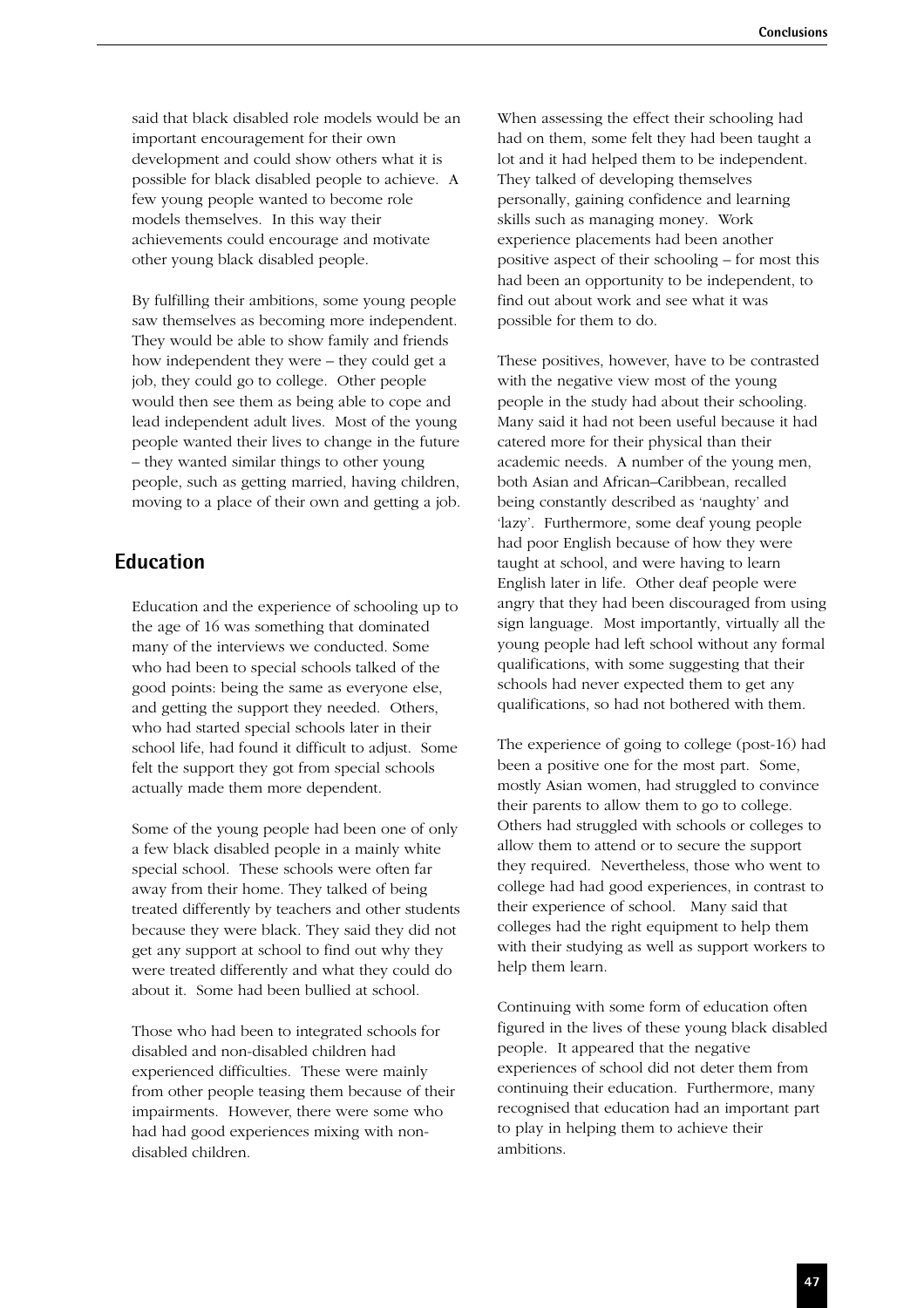### **Social care agencies**

Social services departments and health services are the main organisations with a responsibility to offer care and support to disabled people. But at the time of this study, our interviewees said they had little or no direct contact with social services departments. Some reasons for this lack of contact were:

- it was the parents who originally contacted social services, not the young people;
- they had not had good relations with social services departments in the past, and did not want to contact them now that they were older;
- they did not know what services were available and where to go for help;
- they relied on their families for their main care and support.

A number recalled having had contact with social workers and social services help while at school. As they got older, they seemed to have less contact with social services. Many did not even know if they had a social worker. Overall, more were in contact with health service staff, such as community nurses or speech therapists. Some told us they obtained information from health staff and described them as their friends. Others, however, described the limited information that they got from doctors, particularly on the state of their health and (when this was the case) why their impairment was getting worse.

The lack of direct contact between social services departments and these young black disabled people is perhaps surprising. While we need to treat this evidence with caution, as it was not always clear that the young people differentiated between the professionals they came into contact with, it must be a matter of concern that even those who were aware of social services departments said that it was their parents who were in touch with them. This also meant that if these young people had a transition plan, most were unaware of it and its content.

# **Community organisations**

Only a few of the young people had support from community organisations. Those who were deaf noted that they rarely attended clubs for

deaf people because the other people there were older than they were. A young Asian man with learning difficulties attended and enjoyed a resource centre funded by social services, but run by a voluntary organisation. A few others attended groups for young people and some went to groups for young black disabled people. Many felt it would be good to have a support group just for black disabled people.

# **Work**

Most of the young people had positive attitudes to work, and all had had some experience of it. Most had done work experience placements while at school. These placements had varied, but most had been in shops, factories or warehouses. One had also had a summer job, while another had been in full-time employment in a restaurant before the onset of his impairment.

A few young people enjoyed the opportunity of doing work experience and getting to know what working would be like. They had had placements related to their future career plans. Some found that working helped them realise their potential and feel independent.

Several, however, had disliked their work experience because they were not given a choice of what to do or where to go. Others had disliked it because of the nature of the job they were doing, such as packing work in a factory. These young people felt that this was the only type of job they could do if they were to get paid work.

Some had hidden their impairment during their work experience so that the people they worked with would not treat them differently from other workers.

The two young women who currently had paid jobs were working for disability organisations. They had much more information about disability rights and available support. On the whole, however, most others felt that employers would not be supportive and would be unwilling to give disabled people a job and even with legislation to help disabled people, many still felt it would be difficult to find work. Some might need help to do a job, such as assistance with reading and writing, but did not think they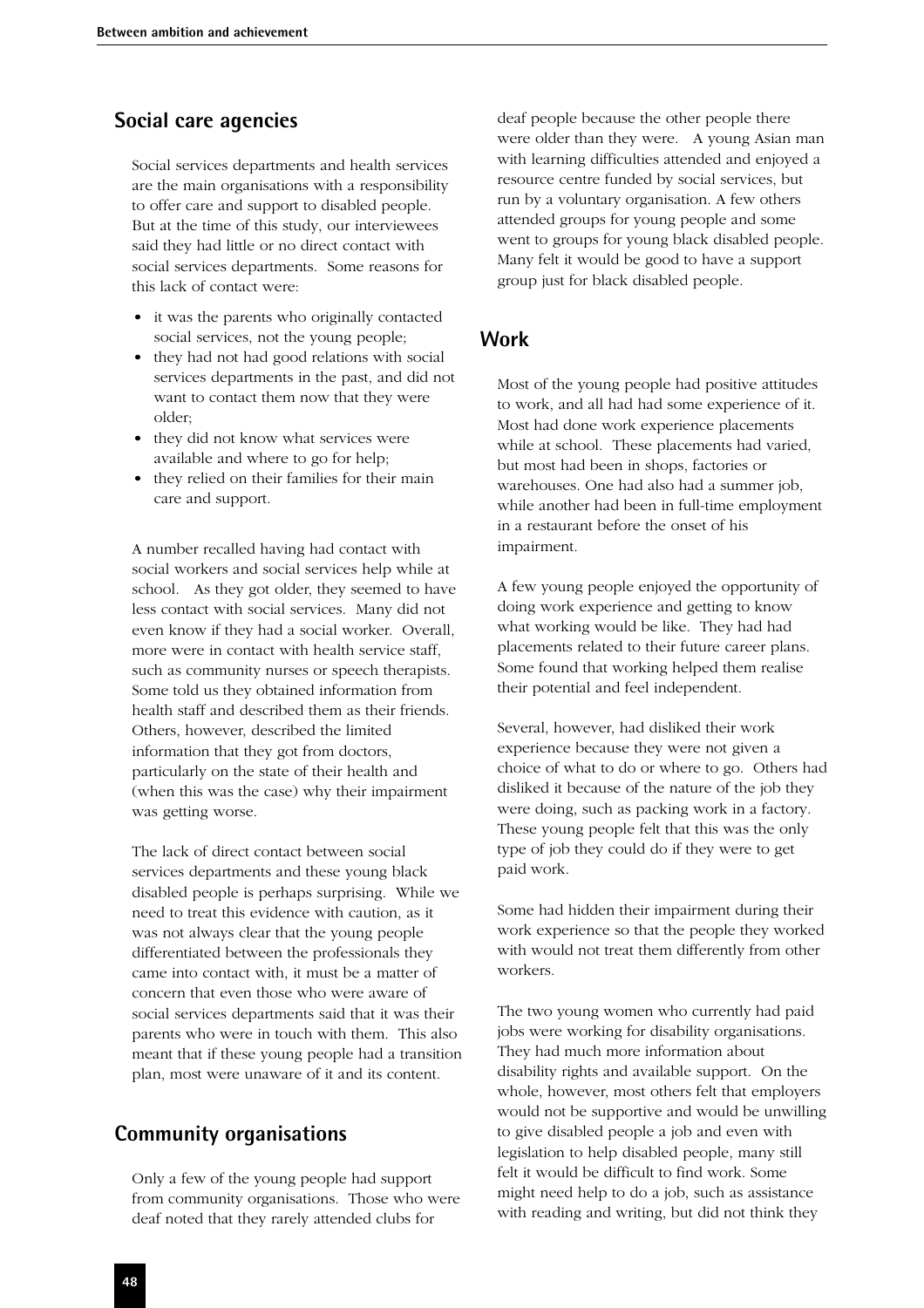would be able to get such help. They felt employers would not want to pay for it.

While a few young people decided to become self-employed in order to overcome the difficulties of getting work, for the majority this was not an option. Many felt that people did not have enough information on how to get a job. They did not know what support they could get, such as help at interviews, help in writing or help while at work.

# **Final remarks**

The young people we interviewed came from a range of backgrounds and, although the majority were living at home with their birth families at the time of the interview, a number had been in residential schools, some were now away at college or university, and others had had experience of living in group homes or on their own. Only one of the young people was married and he had children of his own.

Almost all the young people had brothers and sisters, but only a small number of those brothers or sisters were also disabled. The experiences of non-disabled siblings were usually different: they went to different schools; they left school with qualifications; they were more likely to have full-time jobs. However, some of the young disabled people had done things before their brothers and sisters, including learning to drive, getting a computer and going to university. For one young Asian woman, learning to drive had opened up many new opportunities and transformed the way she was seen by her family. Fauzia was the first woman in her extended family to learn to drive and she soon became the centre of the extended family network.

While there were other stories like Fauzia's, it is nevertheless the case that our interviews generally show young black disabled people being ambitious, but having these ambitions frustrated or ignored. Their families sometimes stood in the way of their ambitions out of malice (one father said to us "I don't know why you want to interview her – she is stupid"), but most often from a desire to 'protect' their disabled child (one young man said "my father would do anything for me, I just wish he would let me do it first"). Other people frustrated these young

people's ambitions by having low expectations of them. Nearly all the young people particularly criticised teachers and schools. A number of the young men described running battles with their schools and said that they had often been described as 'troublesome' or 'naughty'. Most distressing was the fact that the young people thought their teachers had had very low expectations of them. Possibly as a consequence of this, many left school with no formal qualifications. Many were currently struggling to overcome this educational hurdle and find ways of getting qualifications that might be a route to work.

Those who went on to pursue other forms of education generally had better experiences, even though for some they were pioneers because the colleges and universities they attended had rarely had any disabled students.

Our interviews revealed that most of these young people did not have the relevant information to help them achieve independence. Hardly any knew of new provisions, such as Direct Payments, which would help with independent living. Most people did not know where to get help or information if they wanted, for example, to move into their own place or go to university.

However, most of the young people knew and understood what independence meant and identified many ways of demonstrating independence. For most of the young people, independence was about control and choice and for some this also involved living separately from their families. Most, however, intended to live in or near their present family home.

#### *Further research*

There is always a temptation at the end of any research project to suggest that more research is needed regardless of the outcome of the present study. However, with this study some new lines of enquiry are suggested, beyond recognising that further work with African–Caribbean young people is still needed.

The first is a need to place the findings of these interviews in the wider context of the families of these young people. This would allow us to explore how this group of young people's experience is different or similar to those of their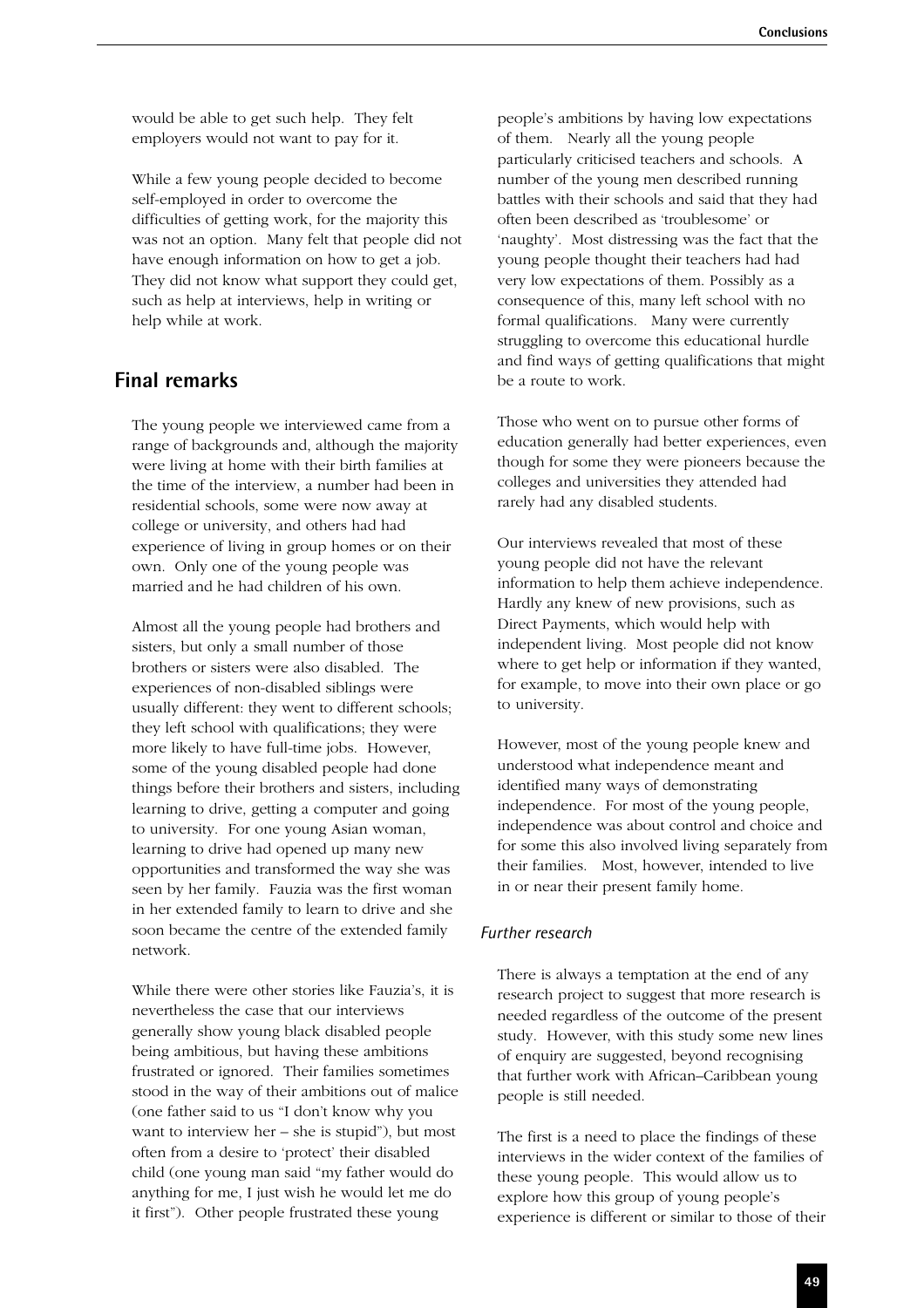siblings. Furthermore, for these young people their relationship with their families, in particular their parents, was a constant theme of the interviews. But this study only presents views from one side of this relationship. Importantly, if some of the recommendations suggested below are to be achieved, some exploration of the wider families' views is needed.

The second line of enquiry is to understand what the issues are for those who should be providing support to this group of young disabled people. From our interviews there seems to be little contact between social care providers and young black disabled people, beyond social services departments knowing that these young people are out there. How can these agencies support the promotion of choice and control for young black disabled people? These interviews do not tell us whether social care providers have made efforts (for example, by providing information) and that these have failed, or whether no effort has been made.

The third line of enquiry is that our interviews show that for many of these young people independence and independent living is more than just about the formal aspects of support (education, work, housing, personal care), but is also about informal support. Role models that foster ambition, or could make them feel more positive about themselves, were considered to be important. A number of these young people talked about the lack of informal support, but others also pointed to things that had worked, in particular disabled support groups specifically for young black disabled people.

> It would be worth exploring where these exist already to see what lessons can be learned to make this informal support more widely available.

# **Future action**

This study is explorative and thus we need to be cautious in making over-ambitious claims for what it suggests about future action. Nevertheless, some recommendations seem to be reasonably clear.

#### **Young black disabled people need to be specifically supported to articulate their needs**

It is not sufficient to subsume their needs under the umbrella of young disabled people. This is not because young black disabled people's needs will always be different, but because it is clear that their needs are not always the same as other young disabled people (the continuing importance of families in notions of independence and independent living is one possible example of this).

In supporting young black disabled people to articulate their needs we must also be careful not to substitute their views with those of their parents or families. Our interviewees' descriptions of how much control they have over money they receive shows how important this is. In addition, supporting young Asian disabled women is a particular issue.

#### **Information needs to be made more readily available to young black disabled people**

Our interviews showed that on a range of matters such as further education, money and benefits, support with independence and independent living, these young people were reliant on others for information. Their lack of knowledge about Direct Payments should be of particular concern for those promoting choice and control.

Relying on family members appears to be an inadequate route of getting information to these young people. Equally, relying on some of the disability support groups is insufficient. What are needed are specific ways of providing accessible information to the young people themselves and a range of service providers need to think about how they could do this. Schools and colleges may be one way of providing information to young people directly. However, some of the negative experiences with schools would suggest that other changes would also need to take place for this method to become effective.

**Tue**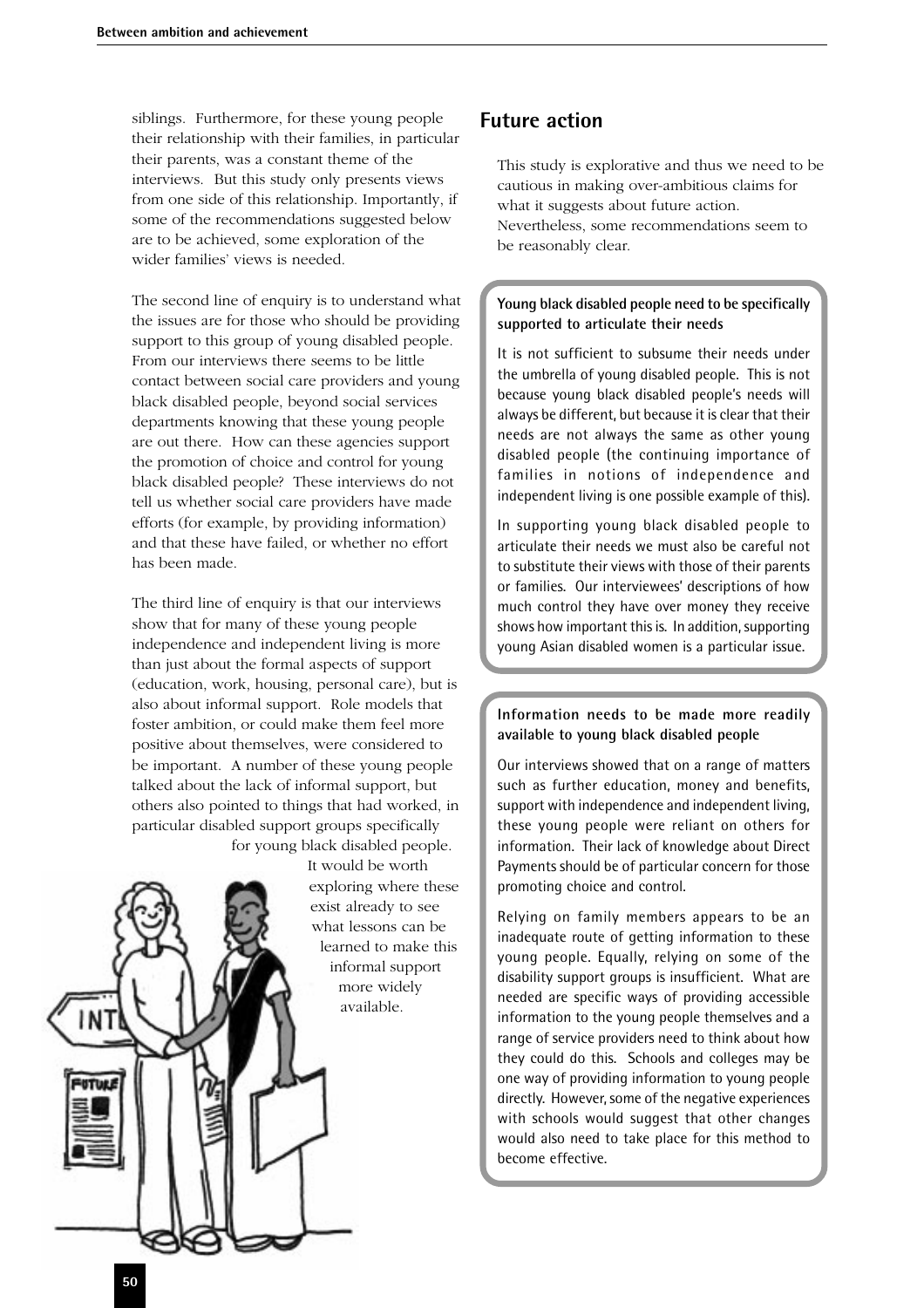#### **All professionals need to assess how effectively they are working with young black disabled people**

Teachers and lecturers need to consider whether their expectations are so low that they are damaging the ambitions of these young people. Those involved in selecting and supporting work experience need to pay particular attention. As the interviews make clear these young people are not just 'fit for the factory'.

Those professionals who have the role of supporting young people with independence and independent living need to assess how effectively they do this with young black disabled people. The lack of knowledge about Direct Payments may be explained by a number of factors, but it may also be a sign that these practitioners have not ensured that all the information gets through.

Practitioners will also need to ensure that their concept of independence and independent living is one that focuses on the promotion of choice and control. And that it is likely that the expression of this choice and control is likely to be different from one person to the next. This may mean for some that independence is closely tied to their families.

**Black families and communities need to embark on action which explores their understanding of disability and challenges any prejudices**

While these young people point to the supportive nature of their families and their communities, they also point to a number of difficulties, in particular, the lack of understanding of disability. In some instances this is demonstrated by overprotectiveness, but in others it is expressed through ignorance or abuse.

The evidence of prejudice against disabled people should not come as any surprise and it is certainly not specific to black communities, but the need for action is clear. Black families and communities need to specifically address how they treat black disabled people and any prejudice or stereotypical views must be challenged.

By taking these and other steps we can support young black disabled people to achieve their ambitions.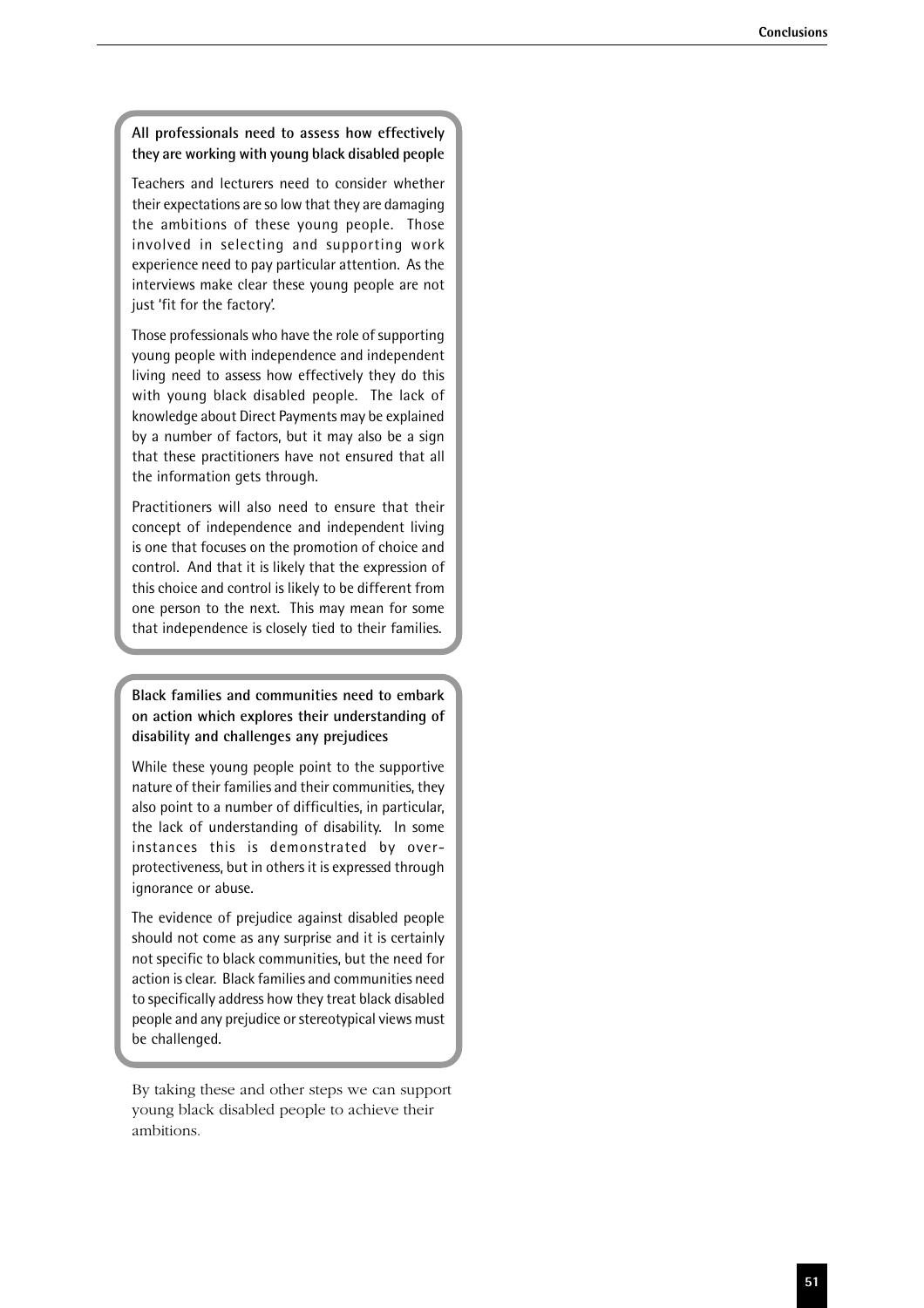# **References**

- ADAPT (1993) *Asian and disabled: A study into the needs of Asian people with disabilities in the Bradford area*, Wakefield/Keighley: The Spastics Society/Barnardo's.
- Ahmad, W.I.U. (1996) 'Consanguinity and related demons: science and racism in the debate on consanguinity and birth outcome', in C. Samson and N. South (eds) *The social construction of social policy*, London: Macmillan.
- Alderson, P. (1995) *Listening to children: Children, ethics and social research*, Ilford: Barnardo's
- Azmi, S., Hatton, C., Emerson, E. and Caine, A. (1997) 'Listening to adolescents and adults with intellectual disabilities from South Asian communities', *Journal of Applied Research in Intellectual Disabilities*, vol 10, no 3, pp 250- 63.
- Baxter, C., Poonia, K. and Ward, L. (1990) *Double discrimination*, London: King's Fund Centre/ Centre for Racial Equality.
- Begum, N. (1991) 'Setting the context: disability and the Children Act 1989', in S. MacDonald, *All equal under the Act?*, London: Race Equality Unit.
- Begum, N. (1992) *Something to be proud of: The lives of Asian disabled people and carers in Waltham Forest*, London: Waltham Forest Race Relations Unit.
- Begum, N. (1994) 'Mirror, mirror on the wall', in N. Begum, M. Hill and A. Stevens (eds) *Reflections: Views of black disabled people on their lives and community care*, London: CCETSW.
- Begum, N. (1995) *Care management and assessment from an anti-racist perspective*, Social Care Research Findings No 65, York: Joseph Rowntree Foundation.
- Bennion, C. (1988) *Choosing to live independently: A study of attitudes of people with disabilities living in residential accommodation to independent living*, London: The Spastics Society.
- Beresford, B. (1995) *The needs of disabled people and their children*, Social Care and Research Findings No 76, York: Joseph Rowntree Foundation.
- Beresford, B. (1997) *Personal accounts: Involving disabled children in research*, London: Social Policy Research Unit.
- Bertoud, R. (1997) 'Income and standards of living', in T. Modood, R. Berthoud, J. Lakey, J. Nazroo, P. Smith, S. Virdee and S. Beishon, *Ethnic minorities in Britain: Diversity and disadvantage*, London: Policy Studies Institute.
- Biehal, N., Clayden, J., Stein, M. and Wade, J. (1995) 'Black young people: experiences and identities', in N. Biehal, J. Clayden, M. Stein and J. Wade, *Moving on – Young people and leaving care schemes*, London: HMSO, pp 117- 29.
- Biehal, N. Clayden, J., Stein, M. and Wade, J. (1992) *Prepared for living? A survey of young people leaving the care of three local authorities*, London/Leeds: National Children's Bureau/ University of Leeds.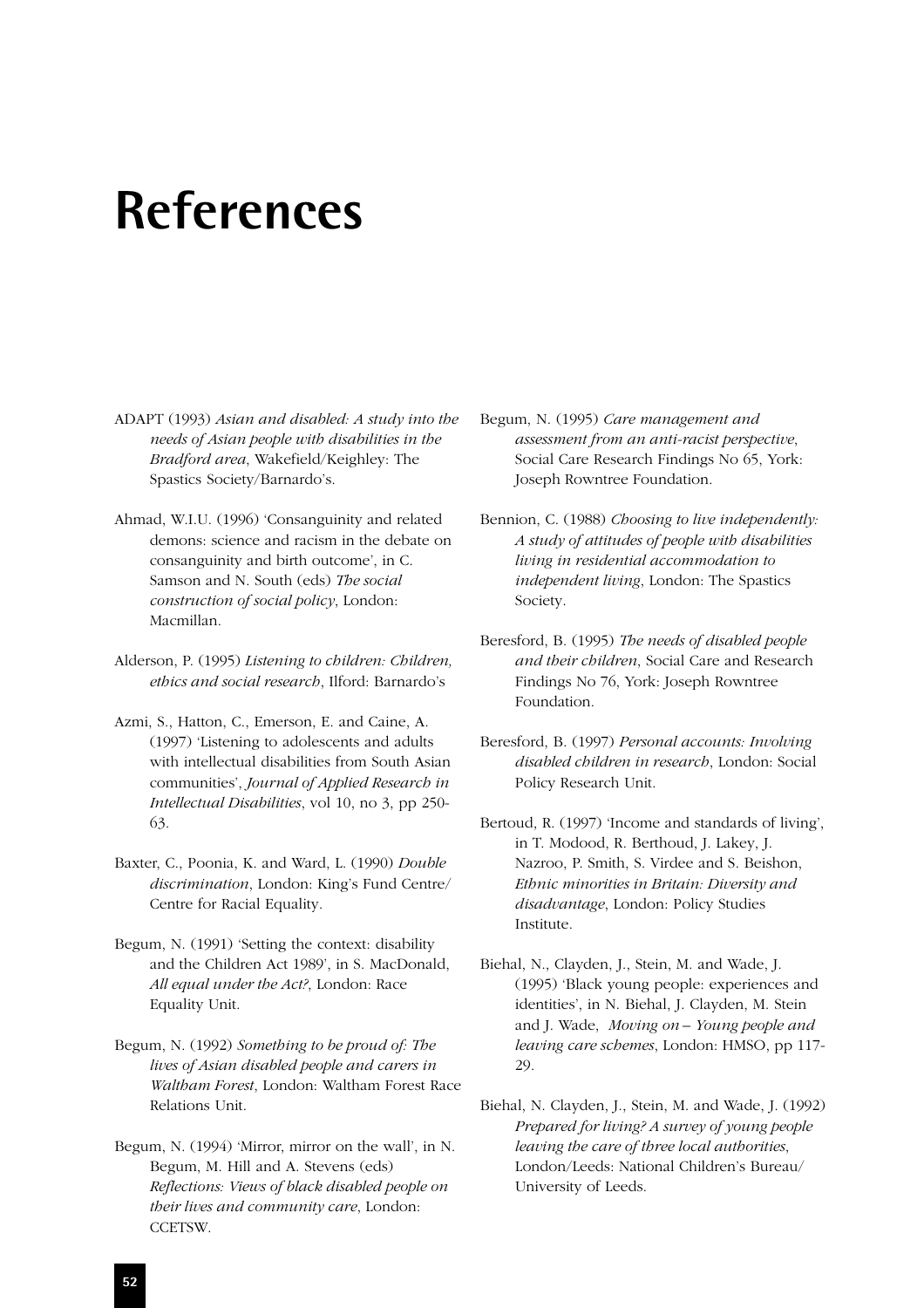- Blackorby, J. and Wagner, M. (1996) 'Longitudinal post school outcomes of youth with disabilities: findings from the National Longitudinal Transition Study', *Exceptional Children*, vol 62, no 5, March/April, pp 399- 413.
- Bourne, J. (1981) 'Cheerleaders and ombudsmen: a sociology of race relations in Britain', *Race and Class*, vol 21, pp 331-52.
- Butt, J. (1994) 'Exploring and using the black resource in research', *Research, Policy and Planning*, vol 12, no 2, pp 9-12.
- Butt, J. and Box, L. (1997) *Supportive services effective strategies: The views of black-led organisations and social care agencies on the future of social care for black communities*, London: Race Equality Unit.
- Butt, J. and Mirza, K. (1996) *Social care and black communities,* London: Race Equality Unit.
- Caesar, G., Parchment and Berridge, D. (1994) *Black perspectives on services for children in need*, London: Barnardo's/National Children's Bureau.
- Children's Society (1992) *Preparing young people for independent living,* London: Children's Society.
- Conroy, J.W. and Bradley, V.J. (1985) *The Pennhurst Longitudinal Study*, Temple, PA: Human Services Research Institute, Philadelphia Temple University Developmental Disabilities Centre.
- *Disability, Handicap and Society* (1992) Special Issue: Researching Disability, vol 7, no 2.
- Douglas, A., McDonald, C. and Taylor, M. (1998) *Living independently with support: Service users' perspectives on 'floating' support*, Bristol: The Policy Press.
- Doyle, Y., Moffatt, P. and Corlett, S. (1994) 'Coping with disabilities: the perspective of young adults from different ethnic backgrounds Inner London', *Social Science and Medicine*, vol 38, no 11, pp 1491-8.
- First Key, Morgan, C. and Taylor, A. (1987) 'A study of black young people leaving care', S*ocial Services Research*, no 5/6, pp 10-24.
- Flynn, M. (1989) *Independent living for adults with mental handicap: A place of my own*, London: Cassell Educational Ltd.
- Flynn, M. and Hirst, M. (1992) *This time, next year, sometime...? Learning disability and adulthood*, London/York: National Development Team/University of York.
- German, G. (1996) 'Anti racist strategies for educational performance: facilitating successful learning for all children', in K. Dwivedi and V. Varma (eds) *Meeting the needs of ethnic minority children: A handbook for professionals*, London/Bristol: Jessica Kingsley Publishers.
- GLAD (Greater London Association for Disabled People) (1987) *Disability and ethnic minority communities: A study in three London boroughs*, London: GLAD.
- Gore, C. (1997) 'In equality, ethnicity and educational achievement', *Children UK,* Autumn.
- Hills, J. (1998) *Income and wealth: The latest evidence*, York: Joseph Rowntree Foundation.
- Hirst, M. and Baldwin, S. (1994) *Unequal opportunities: Growing up disabled*, London: Social Policy Research Unit.
- Johns, C. and Fielder, B. (1995) *Growing up and moving on*, Report of an SSI project on transition services for disabled young people, Bristol: Social Services Inspectorate.
- Kelly, L. (1992) 'The connections between disability and child abuse: a review of the research evidence', *Child Abuse Review*, vol 1, pp 157- 67, York: Wiley Publishers.
- Kestenbaum, A. (1995) *An opportunity lost? Social services' use of the Independent Living Transfer*, London: Disability Income Group.
- Klein, G. (1996) 'Recent research on the achievement of ethnic minority pupils', *Runnymede Bulletin*, September.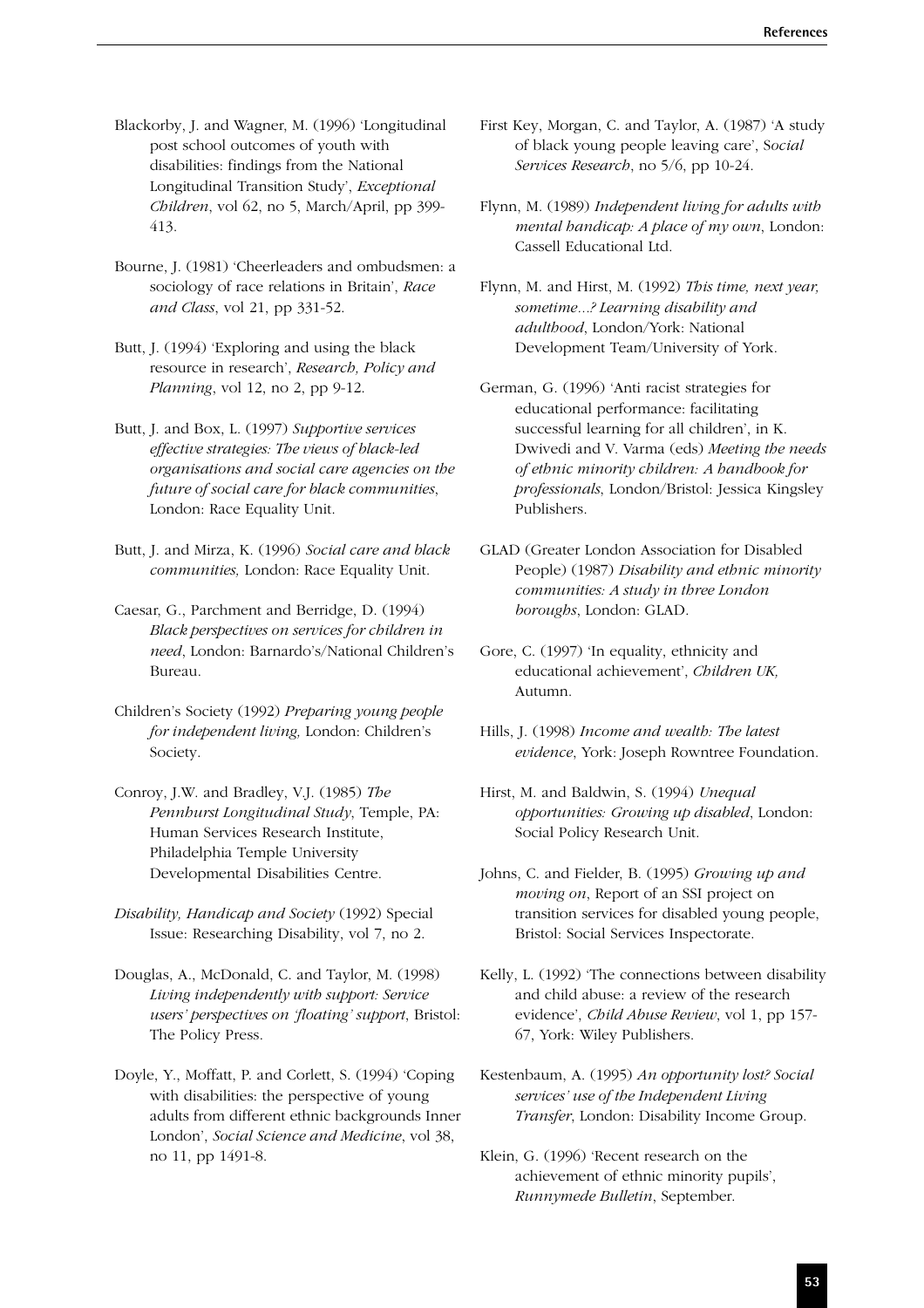- Lakey, J. (1994) *Caring about independence: Disabled people and the independent living fund*, London: Policy Studies Institute.
- Layzell, S. and Lamb, B. (1994) *Disabled in Britain: A world apart*, London: Scope.
- Modood, T., Berthoud,R., Lakey, J., Nazroo, J., Smith, P., Virdee, S. and Beishon, S. (1997) *Ethnic minorities in Britain: Diversity and disadvantage*, London: Policy Studies Institute.
- Morris, J. (1993a) *Community care or independent living?*, York: Joseph Rowntree Foundation.
- Morris, J. (1993b) *Community care, independent living and disabled people*, London: Macmillan.
- Morris, J. (1995) *Gone missing: A research and policy review of disabled children living away from their families*, London: Who Cares? Trust.
- Morris, J. (1998) *Still missing, volume 2: Disabled children and the Children* Act, London: Who Cares? Trust.
- Oliver, M. (1992) 'Changing the social relations of research production', *Disability, Handicap and Society*, vol 7, no 2.
- ONS (Office for National Statistics) (1998) *Labour Market Trends*, November, London: ONS.
- Rejtman, R. (1998) Promoting good race relations, *Childright*, no 143, January/February, pp 17- 18.
- Roberts, H. and Wellard, S. (1997) 'Ethic research', *Community Care Magazine*, 16-22 January.
- Sainsbury, R., Hirst, M. and Lawton, D. (1995) *Evaluation of disability living allowance and attendance allowance*, London: HMSO.
- Secretaries of State (1989) *Caring for people*, London: HMSO.
- Shah, R. (1995) *The silent minority: Children with disabilities in Asian families*, London: National Childrens' Bureau.
- Sigelman, C.K. et al (1981) 'When in doubt say yes: acquiescence in interviews with mentally retarded persons', *Mental Retardation*, April.
- Simons, K. (1994) 'Enabling research: people with learning difficulties', *Research, Policy and Planning*, vol 12, no 2.
- Simons, K., Booth, T. and Booth, W. (1989) 'Speaking out: user studies and people with learning difficulties', *Research, Policy and Planning*, vol 7, no 1, pp 9-17.
- Sinson, J. (1995) *Care in the community for young people with learning difficulties: The client's voice*, London: Jessica Kingsley.
- Smith, A. (1994) *A damaging experience*, in N. Begum, M. Hill and A. Stevens (eds) *Reflections: Views of black disabled people on their lives and community care*, London: CCETSW.
- Thompson, R. (1994) 'Care in the community?', in Jawaan aur Azaad, *The road to freedom*, London: REU.
- Troyna, B. and Hatcher, R. (1992) *Racism in children's lives*, London: Routledge.
- Walmsley, J. (1996) 'Doing what mum wants me to do: looking at family relationships from the point of view of people with intellectual disabilities', *Journal of Applied Research in Intellectual Disabilities*, vol 9, no 4, pp 324-41.
- Ward, L. (1997) *Seen and heard: Involving disabled children and young people in research and development projects*, York: Joseph Rowntree Foundation.
- Wertheimer (1996) *Getting ready for work: A work experience scheme for young people with multiple disabilities and significant support needs*, London: SKILL (national bureau for students with disabilities).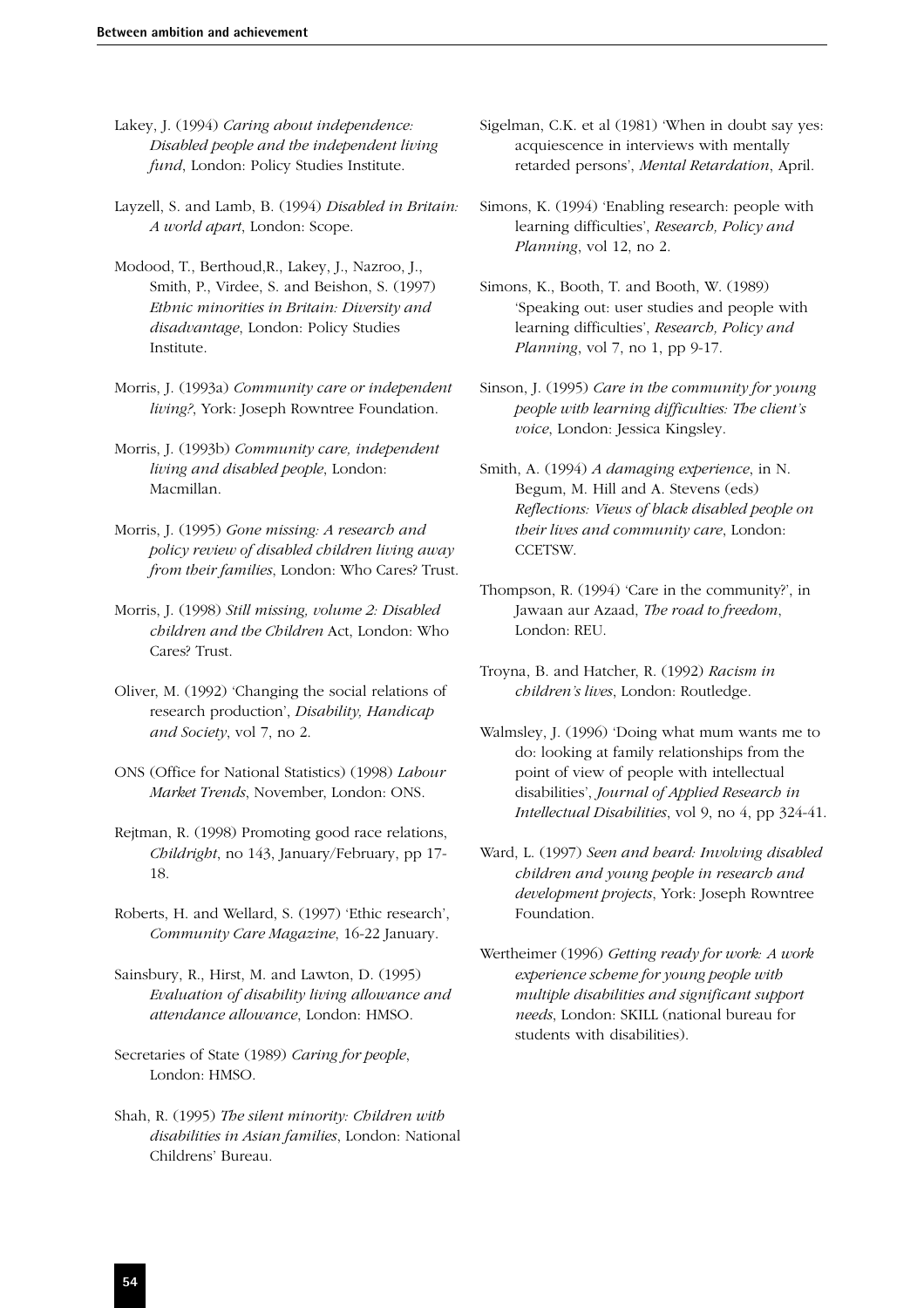# **Appendix: Collecting the information**

We carried out interviews with 44 young men and women from across England. This Appendix sets out our methods of locating young black disabled people to take part in the study, and collecting information from them. It also describes our techniques for making sure that we understood each other.

#### **Finding our interviewees**

To find young black disabled people we selected four local authority areas from across the country. Three had an above-average number of black people for that area: for instance we selected a local authority in London with 28% black population (the average for London is 16%). The fourth area we selected was a county with a comparatively small black population, because we wanted to see if the young people there had different experiences from those living in areas where there was a larger proportion of black people. Therefore, the young black disabled people interviewed came from four local authority areas in England: a city council, two county councils and a London borough.

We asked social services departments, educational establishments and voluntary organisations (including black-led ones) to help us contact young black disabled people. We wrote to these young people either directly or through the agencies asking them to come forward. Some agencies and authorities were more supportive and responsive than others to our needs. In the area where local authority support was not very good, we had to put in significant extra effort to contact any young people. However, we were able to secure the cooperation of a number of young people (and often their families) to complete 44 interviews.

#### **Our interviewees**

At the time of interview the youngest of the interviewees was 16 years old, and the oldest was 30 years old. In total we interviewed 18 teenagers, 25 people who were in their early to mid-20s and one who was 30 years old. More young men than women agreed to be interviewed: of the 44 interviewees, 16 were women and 28 were men.

Although we selected areas of the country where there was a range of ethnic groups, we were not able to interview as many young people of African–Caribbean and African origin as we had hoped. In total we interviewed 12 Caribbean and African young people, 32 Asian, none of Chinese origin.

Of the 44, 35 lived at home with one or (in most cases) both of their parents. Three lived in residential accommodation, two lived in group homes, one was at university, one had his own council house, one lived in a privately-rented house and another was in long-term foster care. Some had previously lived in other settings, for example, in residential schools when they were younger. A couple had been away to university or college and had now returned home, while others had been in group homes, but returned to their parents' home.

The majority of interviewees had learning difficulties, but we also spoke to young people who had motor impairments, were deaf or hard of hearing, or had visual impairments. Some had multiple impairments.

The range of learning difficulties ranged from mild to severe, and one man had Asperger's syndrome. Other young people had a variety of